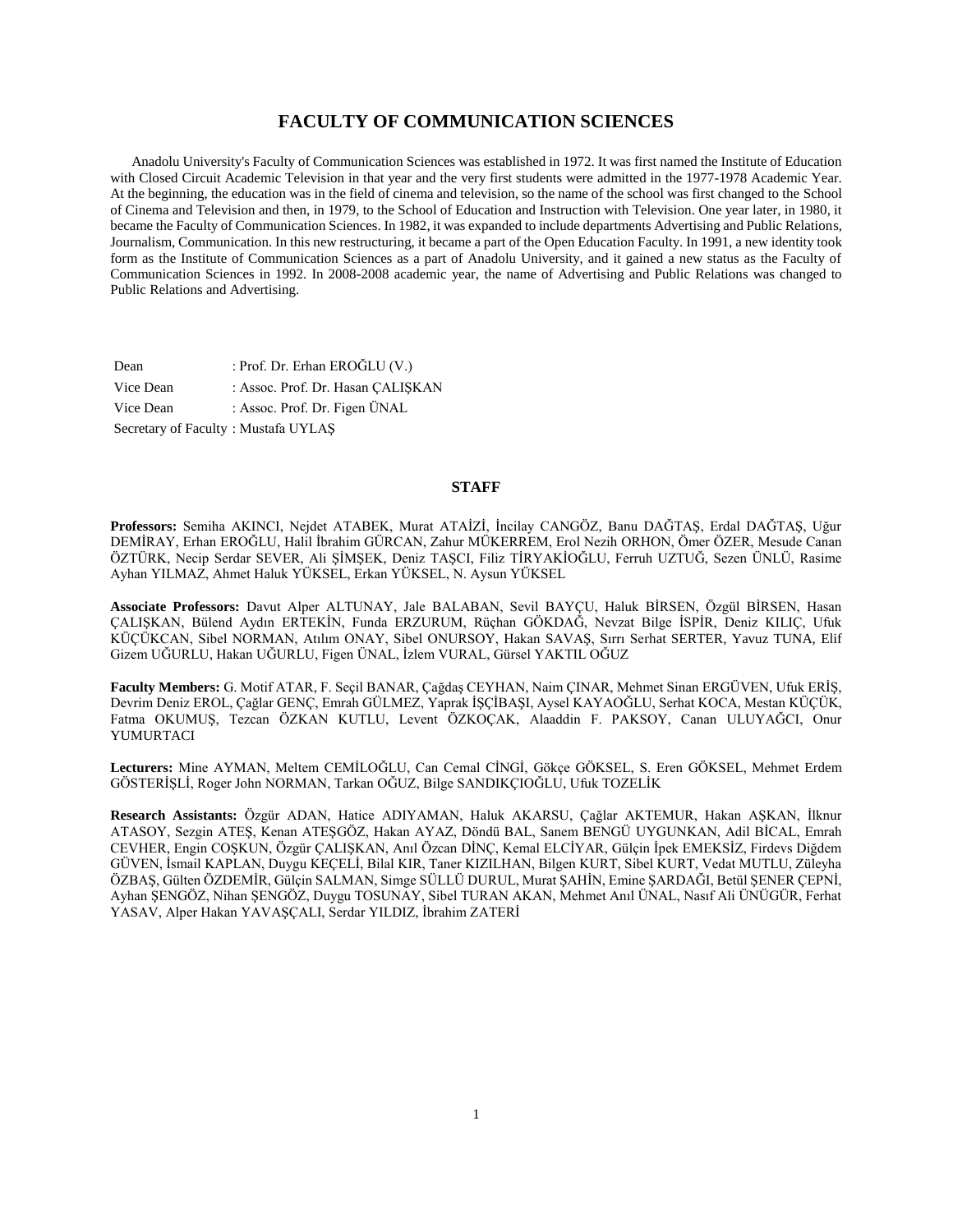# **DEPARTMENT OF CINEMA AND TELEVISION (30% ENGLISH)**

 Cinema and television industries were involved in a rapid change in the beginning of 21st century. Developments in digital technology and other improvements in digital technologies, media, telecommunications and information technologies are leading towards new future, and especially television, besides mass media is influenced by it very much. Department of Cinema and Television has been following all those developments and improvements since its very first day of establishment and aimed to cover all those in its programs; also aimed to prepare its students for that defined future. Besides that solid background on technology, the department is also very much focused on theoretical aspect. It also aims to provide newcomers to the field with fresh and deeply motivated minds. Within those 30 years of education, Cinema and Television, as the oldest department of Faculty of Communication Sciences, has contributed many graduates into fields of cinema, television and advertising, director, producer, cinematographer, script writer, photography artist, administrator and many academicians for both film-television, advertising and academic worlds.

#### **Information about the Department**

 Producing-directing, script writing and theoretical studies are the essential fields within the Department and in the first two years all students of school of communication sciences take those common courses which are Sociology, Psychology, History of Art, Aesthetics, Introduction to Communication Science, Communication Theories, Scientific Research and Reporting Techniques. They are the core courses which are considered as base and necessary besides those introductory courses of cinema and television which are technical foundations of cinema and television, script writing, foundations of photography and other related theoretical courses.After completing this process, students follow one of those three defined areas in correspondence with academic advisors. While adapting to that state of art technology which is allocated for their use, they are obligated to take advanced level courses such as visual aesthetics, film theories, history of film, film review and analysis, and documentary cinema as part of their theoretical courses. In last two years of studies, they produce and direct four graduation projects as part of their selected areas. Then, they complete their education. The education is consisted of one year English prep and fours years of undergraduate. Faculty members are consisted of 11 full time professors, 3 full time associate professors, 16 full time assistant professors and courses are thought by them besides some other professionals, speicalists and experts providing seminar courses and workshops. Students can benefit from their experience.

 Practical courses are made in with fully equipped television studio, 16 professional field cameras, 1 35 mm BL film camera, 2 16 mm BL film cameras, 7 nonlinear editing suites, 1 film editing table, one professional photography studio, 2 black and white and one color photo labratory; at the same time, cinema and television students are the body of regional television station- TVA (Anadolu University's) which they experience the real professional life in it and prepare themselves for the future.

Head : Prof. Dr. Erol Nezih ORHON Deputy Head : Dr. Lecturer Onur YUMURTACI

# **PROGRAM**

|                          | <b>I. SEMESTER</b>               |           |      |                | <b>II. SEMESTER</b>                   |           |     |
|--------------------------|----------------------------------|-----------|------|----------------|---------------------------------------|-----------|-----|
| ILT 107                  | Introduction to Communication    | $3+0$ 3.5 |      | <b>BIL 150</b> | Fundamentals of Information           |           |     |
| SOS 153                  | Sociology                        | $3+0$ 3.5 |      |                | Technology                            | $4+0$ 5,0 |     |
| <b>STV 103</b>           | Introduction to Film and         |           |      | <b>FOT 116</b> | <b>Basic Photography Applications</b> | $2+2$ 4,0 |     |
|                          | Television                       | $2+2$ 6.0 |      | <b>ILT 108</b> | Theories of Communication             | $3+0$ 4.5 |     |
| <b>TÜR 121</b>           | Writing                          | $2+0$ 2,0 |      | <b>STV 102</b> | <b>Basic Video Production</b>         | $1+2$ 2.5 |     |
| <b>TÜR 125</b>           | Turkish Language I               | $2+0$ 2,0 |      | <b>STV 106</b> | Basic Techniques of Film              | $2+1$ 2.5 |     |
| <b>ARY 111</b>           | (Eng) Research Methods in Social |           |      | <b>STV 108</b> | Basic Techniques of Television        | $2+1$ 2,0 |     |
|                          | <b>Sciences</b>                  | $3+0$ 4.5 |      | <b>TÜR 122</b> | Speaking Skills                       | $2+0$ 2,0 |     |
|                          | FOT 201 (Eng) Basic Photography  | $2+2$ 5.0 |      | <b>TÜR 126</b> | Turkish Language II                   | $2+0$ 2,0 |     |
| PSİ 102 (Eng) Psychology |                                  | $3+0$ 3.5 |      |                | PSİ 104 (Eng) Social Psychology       | $3+0$ 3.0 |     |
|                          |                                  |           | 30,0 |                | Elective Courses (1)                  |           | 2.5 |
|                          |                                  |           |      |                |                                       |           |     |

30,0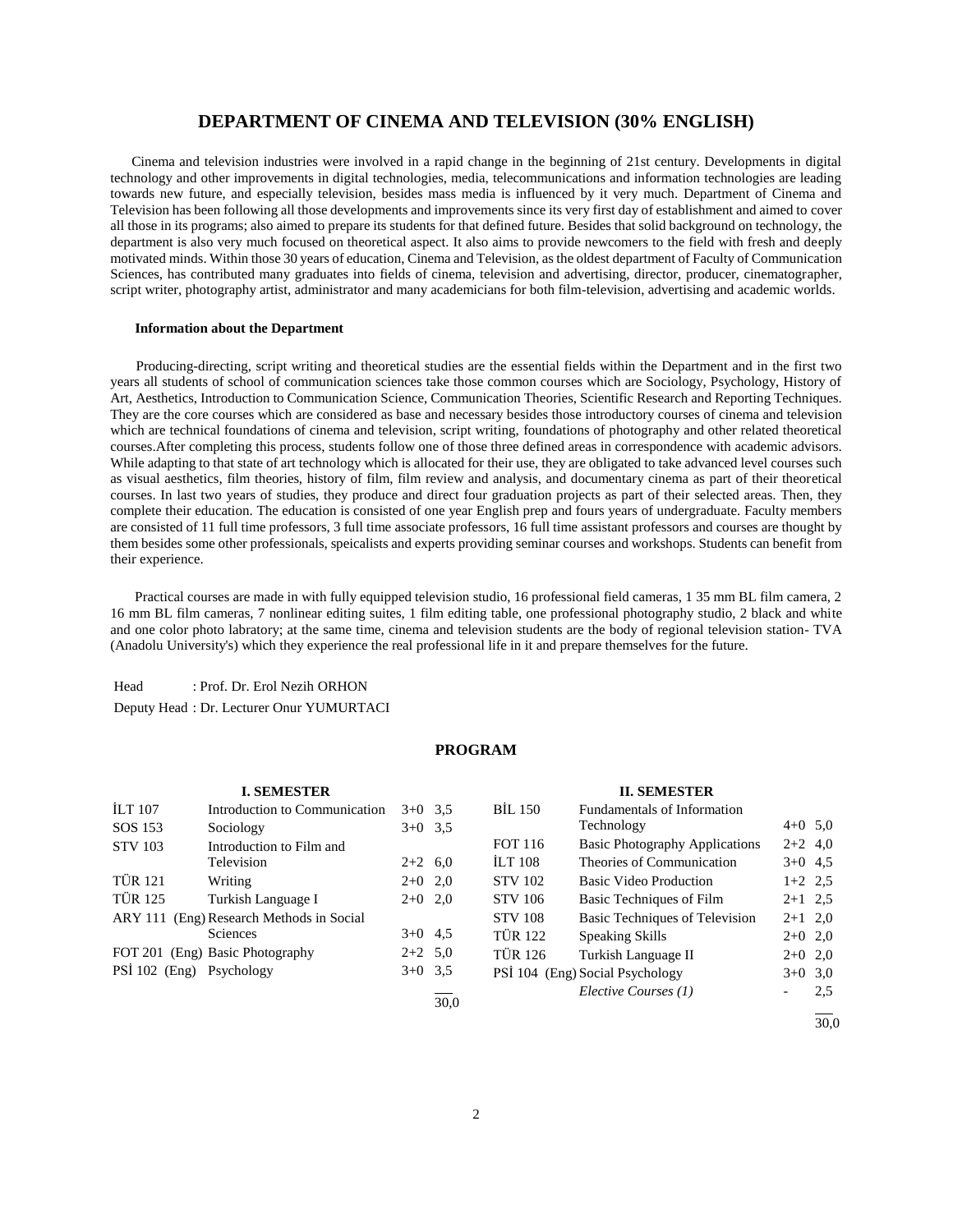# **III. SEMESTER**

| KÜL 201        | $3+0$<br><b>History of Culture</b>          | 4.0  |
|----------------|---------------------------------------------|------|
| <b>RHI 209</b> | Introduction to Advertising and             |      |
|                | <b>Public Relations</b><br>$2+0$ 3.0        |      |
| <b>SNT 253</b> | History of Art<br>$3+0$ 3.5                 |      |
| <b>STV 207</b> | Screenwriting<br>$2+2$ 5,0                  |      |
| <b>STV 213</b> | Sound Techniques for Cinema and             |      |
|                | TV<br>$2+0$ 2,0                             |      |
| <b>STV 215</b> | Video Techniques for Cinema and             |      |
|                | TV<br>$2+0$ 2,0                             |      |
| <b>STV 217</b> | Camera and Lighting Techniques              |      |
|                | for Cinema and TV<br>$2+0$ 2,0              |      |
| <b>TAR 165</b> | Atatürk's Principles and History of         |      |
|                | Turkish Revolution I<br>$2+0$               | 2,0  |
|                | İNG 325 (Eng) Academic English III<br>$3+0$ | 3,0  |
|                | Departmental Elective Courses (1) -         | 3.5  |
|                |                                             | 30,0 |

# **V. SEMESTER**

| <b>STV 301</b> | History of Film I                           | $3+0$ 5.0 |      |
|----------------|---------------------------------------------|-----------|------|
| <b>STV 303</b> | Film Theory I                               | $3+0$ 5.0 |      |
|                | SİY 102 (Eng) Political Science             | $3+0$ 3.0 |      |
|                | STV 305 (Eng) Television Production         | $0+6$ 9.0 |      |
|                | <b>Departmental Elective Courses</b><br>(2) |           | 8.0  |
|                |                                             |           | 30,0 |

# **VII. SEMESTER**

| STV 401 (Eng) Production and Directing I | $4+6$ 12.0 |
|------------------------------------------|------------|
| <b>Departmental Elective Courses</b>     |            |
| (4)                                      | 18.0       |
|                                          |            |
|                                          | 30.0       |

# **DEPARTMENTAL ELECTIVE COURSES**

| ANI 201        | Animation                                     | $3+0$     | 4.0 |
|----------------|-----------------------------------------------|-----------|-----|
|                | ERA 199 (Eng) Cultural Diversity and          |           |     |
|                | Communication                                 | $2+0$ 3,0 |     |
| FEL 303        | Philosophical Criticism and Art               | $3+0$     | 4,0 |
| FOT 303        | Photography Project                           | $1+3$     | 4,5 |
| <b>GRA 201</b> | Media Graphic                                 | $3+0$     | 4,0 |
|                | ING 225 (Eng) Academic English I              | $3+0$     | 3,0 |
|                | ING 226 (Eng) Academic English II             | $3+0$ 3,0 |     |
|                | ING 425 (Eng) Academic English V              | $3+0$ 3,0 |     |
|                | ING 426 (Eng) Academic English VI             | $3+0$ 3,0 |     |
| KÜL 151        | Cultural Anthropology                         | $3+0$ 2.5 |     |
|                | KÜL 301 (Eng) Cultural Analysis in Television |           |     |
|                | Programs                                      | $3+0$     | 4,0 |
| <b>MET 303</b> | <b>Text Analysis</b>                          | $3+0$     | 4,5 |
| <b>MET 304</b> | <b>Text Writing</b>                           | $2+2$     | 4,5 |
| <b>MIT 201</b> | Mythology I                                   | $3+0$     | 3,5 |
| MIT 202        | Mythology II                                  | $3+0$ 3.5 |     |
|                | MÜZ 206 (Eng) Music for Film and TV           | $3+0$ 3.5 |     |

# **IV. SEMESTER**

| <b>BYN 202</b> | Introduction to Printing and             |           |     |
|----------------|------------------------------------------|-----------|-----|
|                | Journalism                               | $2+0$ 2.5 |     |
| <b>EST 303</b> | Aesthetics                               | $3+0$ 4.5 |     |
| <b>STV 208</b> | <b>TV Production Design</b>              | $3+0$ 5.5 |     |
| <b>TAR 166</b> | Atatürk's Principles and History of      |           |     |
|                | Turkish Revolution II                    | $2+0$ 2,0 |     |
|                | FEL 102 (Eng) Introduction to Philosophy | $2+0$ 2.5 |     |
|                | ING 326 (Eng) Academic English IV        | $3+0$ 3.0 |     |
|                | STV 206 (Eng) Visual Composition         | $2+2$ 5.5 |     |
|                | <b>Departmental Elective Courses</b>     |           |     |
|                | (I)                                      |           | 4.5 |
|                |                                          |           |     |

# **VI. SEMESTER**

| STV 302                 | <b>Visual Aesthetics</b>            | $3+0$ 5.0 |      |
|-------------------------|-------------------------------------|-----------|------|
| <b>STV 304</b>          | Film Criticism and Analyses I       | $3+0$ 4.5 |      |
| STV 350                 | Documentary                         | $3+0$ 6.0 |      |
| IKT 215 (Eng) Economics |                                     | $2+0$ 2.5 |      |
|                         | Departmental Elective Courses (3) - |           | 12.0 |
|                         |                                     |           |      |

30,0

#### **VIII. SEMESTER**

| STV 402 (Eng) Production and Directing II | $4+6$ 12.0 |      |
|-------------------------------------------|------------|------|
| <b>Departmental Elective Courses</b>      |            |      |
| (4)                                       |            | 18.0 |

l 30,0

| <b>RSM 339</b> |       | History of Painting I                    | $3+0$     | 3,5 |
|----------------|-------|------------------------------------------|-----------|-----|
| <b>RSM 340</b> |       | <b>History of Painting II</b>            | $3+0$     | 3,5 |
|                |       | STV 201 (Eng) Film Production Theory     | $3+0$     | 3.5 |
| <b>STV 204</b> |       | Photographic View                        | $3+0$     | 5,0 |
| <b>STV 211</b> |       | Videography                              | $2+2$     | 4,5 |
| <b>STV 212</b> |       | Sound Recording in Cinema and            |           |     |
|                |       | TV                                       | $2+2$ 4,0 |     |
|                |       | STV 245 (Eng) Theories and Principles of |           |     |
|                |       | Editing                                  | $3+0$     | 4,0 |
| <b>STV 246</b> |       | <b>Screenwriting Practice I</b>          | $2+2$     | 4,5 |
| <b>STV 247</b> |       | Applications in Editing                  | $3+0$     | 4,0 |
| <b>STV 306</b> | (Eng) | Introduction to Film                     | $3+0$     | 3,5 |
| <b>STV 307</b> |       | Style in Cinema                          | $3+0$     | 4,5 |
| <b>STV 309</b> |       | Seminar I                                | $3+0$     | 3,5 |
| <b>STV 310</b> |       | Seminar II                               | $3+0$     | 3.5 |
| <b>STV 311</b> |       | (Eng) Film Project                       | $0 + 6$   | 6,0 |
| <b>STV 313</b> |       | Interactive Media and Society            | $3+0$     | 4,5 |
| <b>STV 343</b> |       | Directing Mise-en-scene                  | $3+0$     | 5,0 |
| <b>STV 344</b> |       | History of Turkish Film                  | $3+0$     | 3.5 |
|                |       |                                          |           |     |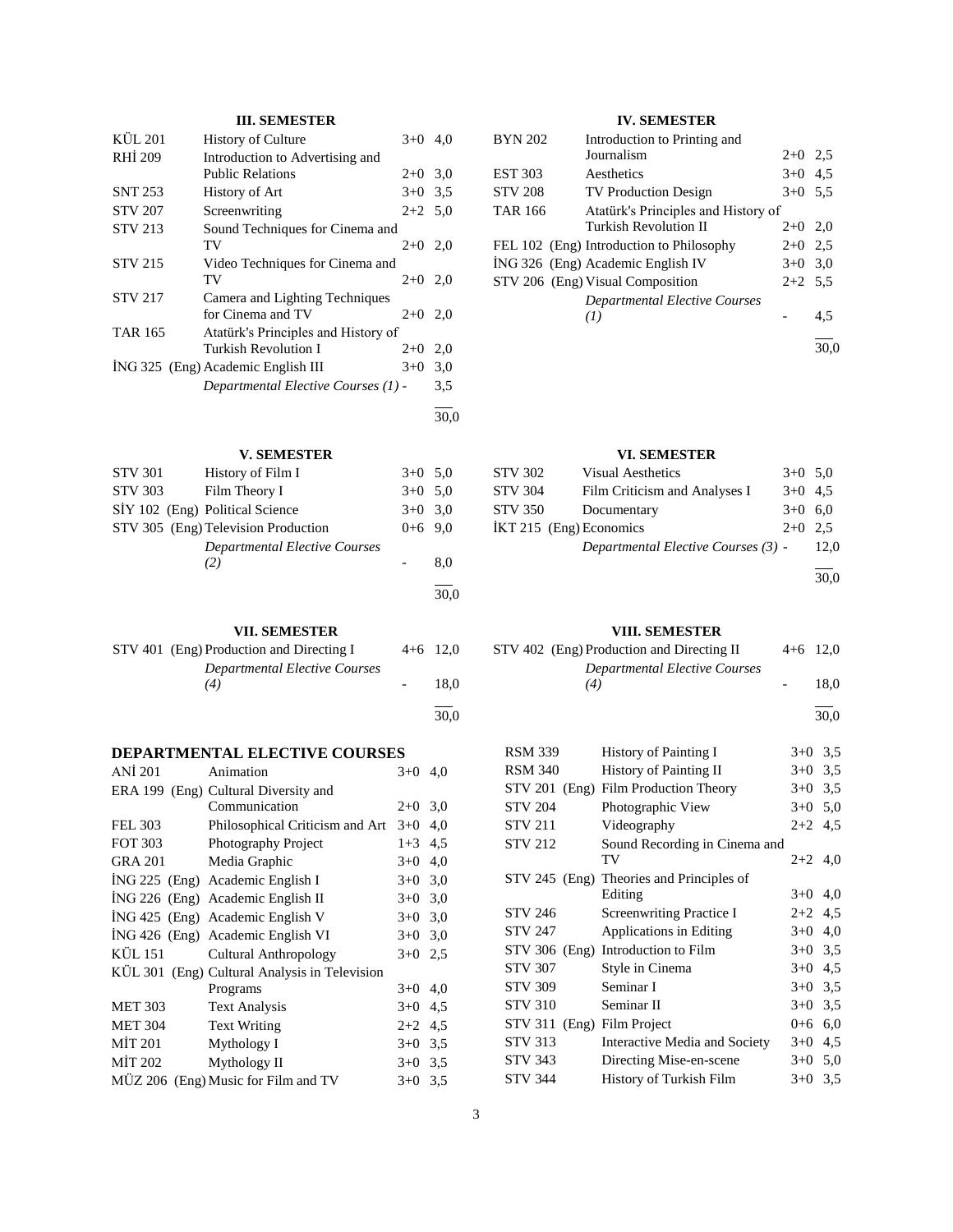| STV 345        | Video Camera Lighting                     | $2+2$ 4,5 |     |  |
|----------------|-------------------------------------------|-----------|-----|--|
| <b>STV 346</b> | Film Camera and Lighting                  | $2+2$ 4,5 |     |  |
| <b>STV 347</b> | Types of Television Programs              | $3+0$ 4,5 |     |  |
| <b>STV 348</b> | <b>Film Genres</b>                        | $3+0$ 4,5 |     |  |
|                | STV 353 (Eng) Television Project          | $0+6$ 6,0 |     |  |
| <b>STV 355</b> | Film Criticism and Analysis II            | $3+0$ 4,5 |     |  |
| STV 356        | History of Film II                        | $3+0$ 4.5 |     |  |
| <b>STV 357</b> | <b>Subliminal Communication</b>           | $3+0$ 3.5 |     |  |
|                | STV 359 (Eng) New Communication           |           |     |  |
|                | Technologies                              | $3+0$ 3.5 |     |  |
| <b>STV 360</b> | Film Theories II                          | $3+0$     | 4,5 |  |
| <b>STV 362</b> | Audio Dimension in Film and               |           |     |  |
|                | Television                                | $3+0$ 3.5 |     |  |
| STV 363        | Visual Structure of Film                  | $3+0$ 4,0 |     |  |
| STV 364        | Sociology of Film                         | $3+0$ 5,0 |     |  |
| <b>STV 365</b> | Video Art                                 | $3+0$ 5,0 |     |  |
|                | STV 365 (Eng) Video Art                   | $3+0$ 5,0 |     |  |
| <b>STV 366</b> | Inspection Methods in                     |           |     |  |
|                | <b>Television Broadcasting</b>            | $3+0$     | 4,0 |  |
| <b>STV 367</b> | Aesthetics of Documentary                 |           |     |  |
|                | Filmmaking                                | $3+0$     | 4,0 |  |
| <b>STV 368</b> | <b>Interactive Program Design</b>         | $3+0$ 3.5 |     |  |
|                | STV 404 (Eng) Intercultural Communication | $3+0$ 4,0 |     |  |

|                | STV 411 (Eng) Seminar III   | $3+0$     | 3,5       |
|----------------|-----------------------------|-----------|-----------|
| <b>STV 412</b> | Seminar IV                  | $3+0$     | 3,5       |
| <b>STV 452</b> | Contemporary Literature and |           |           |
|                | Cinema                      | $3+0$     | 4,0       |
| STV 453        | Contemporary Turkish Cinema | $3+0$     | 4,0       |
| <b>STV 457</b> | <b>Film Adaptations</b>     | $3+0$     | 4,0       |
| <b>THU 203</b> | <b>Community Services</b>   | $0+2$ 3,0 |           |
| <b>TİY 303</b> | Dramaturgy                  |           | $3+0$ 3.5 |
|                |                             |           |           |
|                | <b>ELECTIVE COURSES</b>     |           |           |
| <b>BEÖ 155</b> | Physical Education          | $2+0$     | 2,0       |
| BRI 101        | <b>Bridge</b>               | $2+0$ 3,0 |           |
| GRA 156        | Graphics                    | $2+0$     | 3,5       |
| KÜL 199        | <b>Cultural Activities</b>  | $0+2$ 2,0 |           |
| MÜZ 158        | Music                       | $2+0$     | 3,0       |
| <b>RSM 152</b> | Painting                    | $2+0$     | 4,0       |
| RSM 154        | Caricature                  | $2 + 0$   | 2.5       |
| <b>SAN 155</b> | <b>Hall Dances</b>          | $0+2$ 2,0 |           |
| TIY 152        | Theatre                     | $2+0$ 2,5 |           |
| TÜR 120        | Turkish Sign Language       | $3+0$     | 3,0       |
|                |                             |           |           |

# **DEPARTMENT OF COMMUNICATION DESIGN AND MANAGEMENT**

 In today's world, communication is considered a basic human need. It is as important as breathing because there is no single moment that we do not try to communicate. Individuals, groups, organizations, masses, and societies must communicate effectively with each other in order to continue their existence. However, it is not easy to understand others and respond accordingly. This makes communication a complicated process or phenomenon. The Department of Communication recognizes such complexity and studies communication from an interdisciplinary perspective. With this understanding in mind, the curriculum of the department includes both theoretical and practical courses.

 **Information about the Department** The department was established in 1982 as the Department of Educational Communications and Planning. The department served under this name for two decades within the Faculty of Communication Sciences. The name was changed to Department of Communication in 2001 by the Higher Education Council, with accompanying curriculum revisions. The department is located within the Faculty of Communication Sciences on the Yunus Emre Campus, which is the main campus of Anadolu University. Currently 5 professors, 1 associate professor, 7 assistant professors, 2 instructors, and 5 research assistants are working in the department. There are also external faculty members teaching some of the undergraduate courses. The decisions related with the department are made by the department board which is composed of all faculty members in the department. The department is governed by one chair and one deputy chair. In addition, several faculty members serve as coordinators for various programs and activities. The guiding educational philosophy of the department has been to train students as qualified professionals of the global knowledge society. Consistent with this philosophy, students are provided with strong theoretical and practical training. The faculty members serve as facilitators of the learning process, and students take major responsibility for their own learning. Professional guidance of faculty members and active involvement of students are two basic components of education in the department. A good combination of instructor-led and learner-centered approaches are employed to accomplish educational goals. Learning experiences are supported with state-of-the-art technological infrastructure. The department has close relationships with the business environment, and this collaboration is reflected on training of students.

Head : Prof. Dr. Ahmet Haluk YÜKSEL Deputy Head : Dr. Lecturer Mestan KÜÇÜK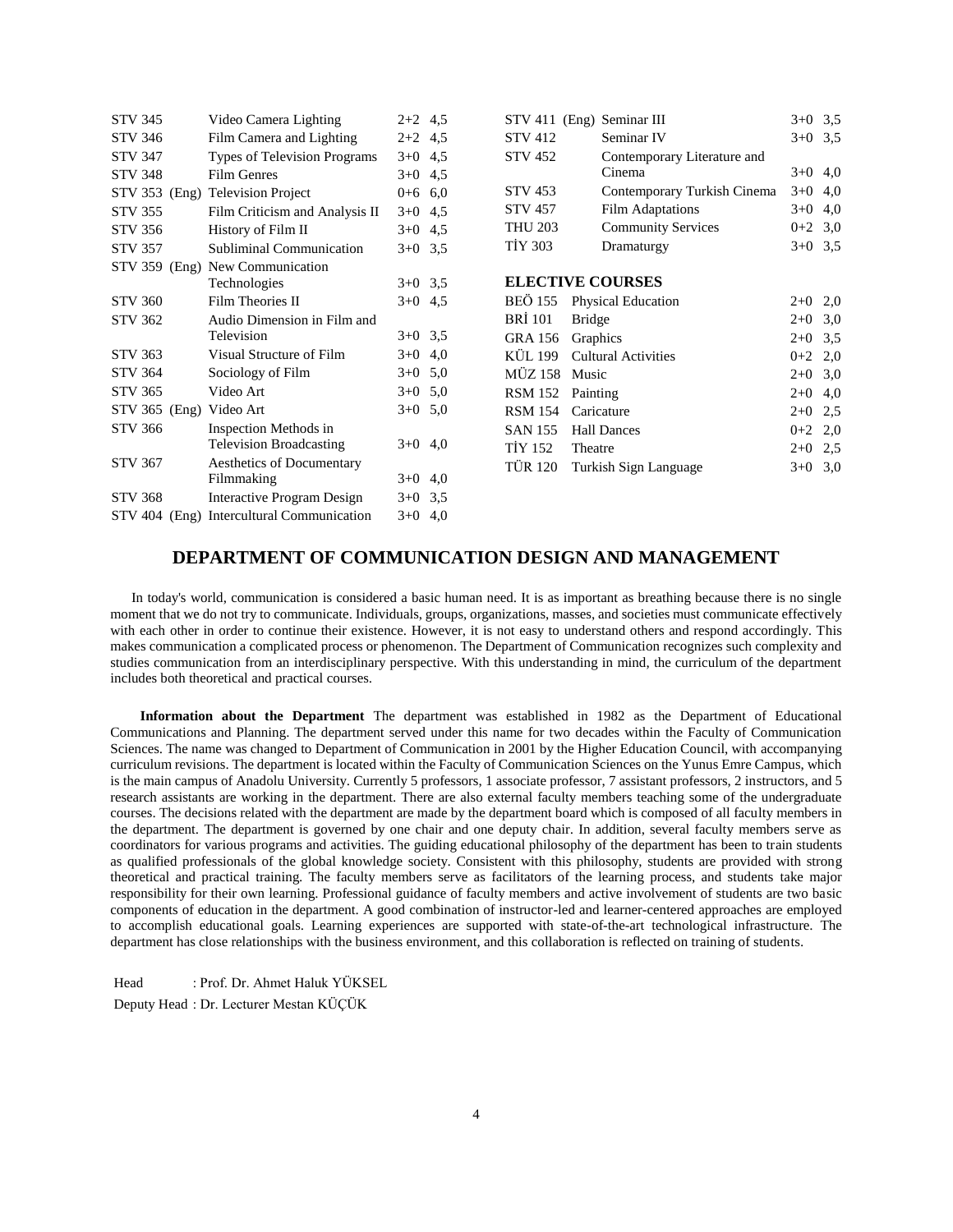# **PROGRAM**

# **I. SEMESTER**

| <b>ARY 111</b> | Research Methods in Social<br><b>Sciences</b> | $3+0$     | 4.5 |
|----------------|-----------------------------------------------|-----------|-----|
| <b>BIL 150</b> | <b>Fundamentals of Information</b>            |           |     |
|                | Technology                                    | $4+0$ 5.0 |     |
| <b>ILT 107</b> | Introduction to Communication                 | $3+0$ 3.5 |     |
| <b>PSI 102</b> | Psychology                                    | $3+0$ 3.5 |     |
| SOS 153        | Sociology                                     | $3+0$ 3.5 |     |
| <b>TÜR 121</b> | Writing                                       | $2+0$ 2.0 |     |
| <b>TÜR 125</b> | Turkish Language I                            | $2+0$     | 2,0 |
|                | $ING 187$ (Eng) English I                     | $3+0$     | 3,0 |
|                | Departmental Elective Courses (1) -           |           | 3.0 |
|                |                                               |           |     |

30,0

30,0

30,0

30,0

# **III. SEMESTER**

| <b>FOT 201</b> | <b>Basic Photography</b>            | $2+2$ 5.0 |      |
|----------------|-------------------------------------|-----------|------|
| <b>ILT 201</b> | <b>Interpersonal Communication</b>  | $3+0$ 4.5 |      |
| <b>IST 201</b> | <b>Statistics</b>                   | $3+0$ 3.0 |      |
| <b>SNT 253</b> | History of Art                      | $3+0$ 3.5 |      |
| <b>TAR 165</b> | Atatürk's Principles and History of |           |      |
|                | Turkish Revolution I                | $2+0$ 2.0 |      |
|                | Departmental Elective Courses (3)   |           | 12.0 |
|                |                                     |           |      |

# **V. SEMESTER**

|                | IKT 215 Economics                 | $2+0$ 2.5           |     |
|----------------|-----------------------------------|---------------------|-----|
| <b>ILT 301</b> | <b>Management Science</b>         | $3+0$ 6.0           |     |
| ILT 305        | <b>Communication Ethics</b>       | $3+0$ 5.0           |     |
|                | ILT 310 Visual Literacy           | $2+2$ 4,0           |     |
| SIY 102        | <b>Political Science</b>          | $3+0$ 3.0           |     |
|                | Departmental Elective Courses (2) | $\omega_{\rm{max}}$ | 9.5 |
|                |                                   |                     |     |

# **VII. SEMESTER**

| İLT 353 Cultural Communication    | $3+0$ 4.5               |      |
|-----------------------------------|-------------------------|------|
| ILT 403 Project Development       | $3+2$ 8.0               |      |
| RHİ 302 Communication Management  | $3+0$ 4.5               |      |
| Departmental Elective Courses (3) | $\sim 100$ km s $^{-1}$ | 13.0 |
|                                   |                         |      |

# **DEPARTMENTAL ELECTIVE COURSES**

| <b>BIL 387</b> | <b>Computer Applications</b> | $1+2$ 3,0 |  |
|----------------|------------------------------|-----------|--|
| <b>BYN 348</b> | <b>Publication Design</b>    | $2+2$ 4.5 |  |
| <b>EDB</b> 353 | Cyber Literature             | $3+0$ 4.5 |  |
| <b>EST 303</b> | Aesthetics                   | $3+0$ 4.5 |  |
| <b>GRA 237</b> | Creative Graphic Design      |           |  |
|                | Applications                 | $3+0$ 4.5 |  |

# **II. SEMESTER**

| <b>GRA 401</b> | <b>Electronic Graphics</b>          | $3+0$     | 4.5 |
|----------------|-------------------------------------|-----------|-----|
| <b>ILT 108</b> | Theories of Communication           | $3+0$     | 4.5 |
| <b>PSİ 104</b> | Social Psychology                   | $3+0$ 3.0 |     |
| <b>TÜR 122</b> | <b>Speaking Skills</b>              | $2+0$     | 2.0 |
| <b>TÜR 126</b> | Turkish Language II                 | $2+0$     | 2.0 |
|                | İNG 188 (Eng) English II            | $3+0$     | 3.0 |
|                | Departmental Elective Courses (2) - |           | 9.0 |
|                | Elective Courses (1)                |           | 2,0 |
|                |                                     |           |     |

30,0

# **IV. SEMESTER**

| <b>FEL 102</b>     | Introduction to Philosophy          | $2+0$ 2,5 |     |
|--------------------|-------------------------------------|-----------|-----|
| <b>ILT 204</b>     | History of Communication            | $3+0$ 5.0 |     |
| <b>ILT 205</b>     | <b>Mass Communication</b>           | $3+0$ 5.0 |     |
| ILT <sub>314</sub> | <b>Communication Design</b>         | $2+2$ 4.5 |     |
| <b>ISN 201</b>     | Organizational Communication        | $3+0$ 4.0 |     |
| <b>TAR 166</b>     | Atatürk's Principles and History of |           |     |
|                    | <b>Turkish Revolution II</b>        | $2+0$     | 2.0 |
|                    | Departmental Elective Courses (2)   |           | 7.0 |
|                    |                                     |           |     |

30,0

### **VI. SEMESTER**

| FEL 251 Communication Philosophy       | $3+0$ 4.5 |        |
|----------------------------------------|-----------|--------|
| ILT 304 General Communication Research | $3+0$ 4.5 |        |
| İLT 356 Non-Verbal Communication       | $3+0$ 3.5 |        |
| ILT 415 Public Speaking                | $3+0$ 4.5 |        |
| Departmental Elective Courses (3)      |           | - 13.0 |
|                                        |           |        |

30,0

# **VIII. SEMESTER**

| İLT 404  | <b>Project Management</b>         | $3+2$ 8,0 |     |
|----------|-----------------------------------|-----------|-----|
| ILT 418. | New Media                         | $3+0$ 4.5 |     |
| İLT 467  | Creativity and Problem Solving    | $3+0$ 4.5 |     |
| ILT 469  | International Communication       | $3+0$ 4.5 |     |
|          | Departmental Elective Courses (2) |           | 8,5 |

 $\overline{a}$ 30,0

GRA 255 Graphics Design 2+2 4,5 HUK 252 Labor Law 2+0 2,5 İLT 217 Instructional Content Design 3+0 4,5 İLT 221 Mobile Communication Technologies 2+2 4,5  $\text{ILT } 223$  Web Design  $2+2$  4,5 İLT 251 Quality Techniques 2+2 4,5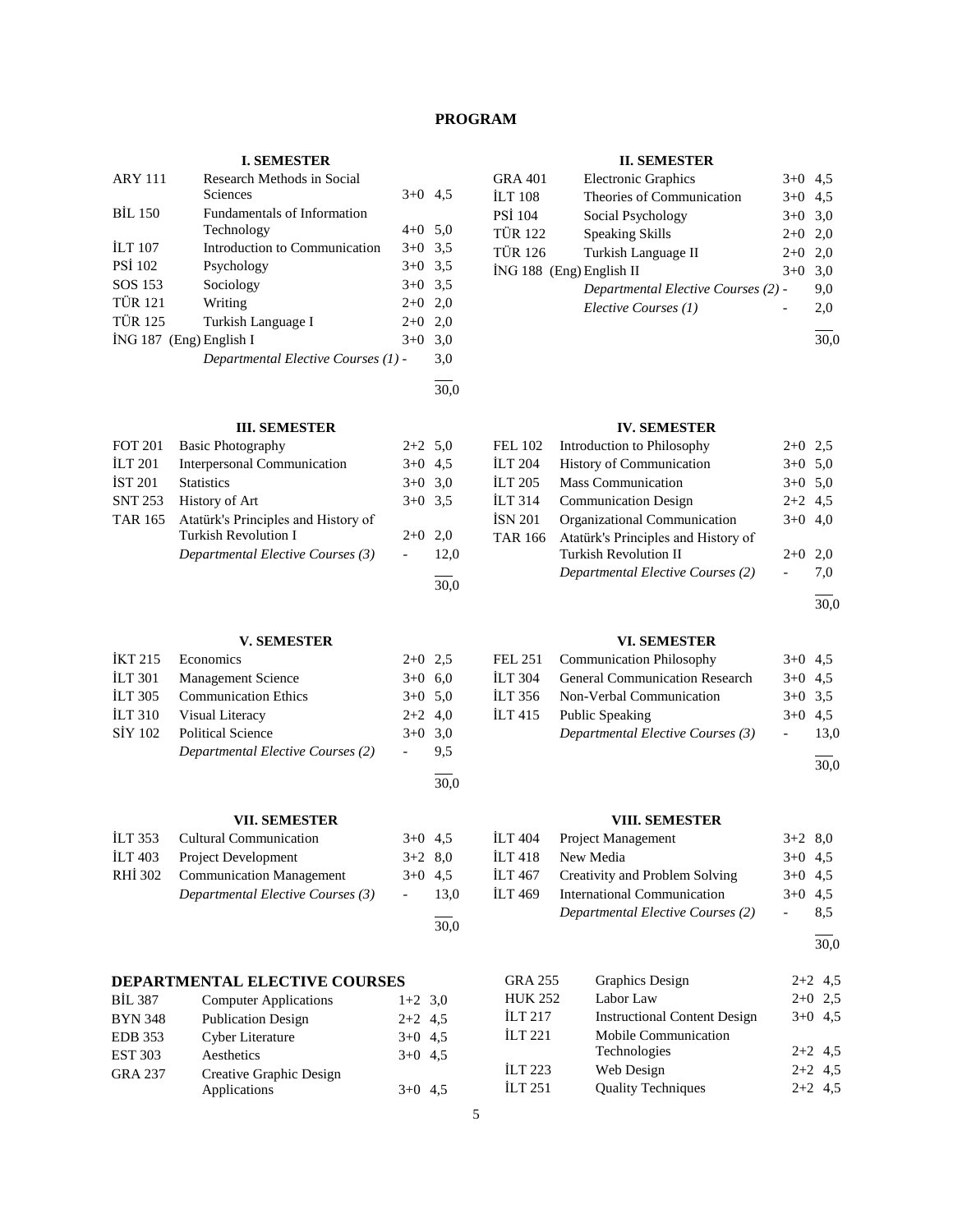| <b>ILT 252</b> | Visual Character Design              | $2+2$   | 4,5 |
|----------------|--------------------------------------|---------|-----|
| <b>ILT 254</b> | Web Programming                      | $2+2$   | 4,5 |
| <b>ILT 256</b> | Media Management                     | $3+0$   | 4,5 |
| <b>İLT 303</b> | Communication and Persuasion         | $3+0$   | 4,5 |
| <b>ILT 312</b> | Management of Communication          |         |     |
|                | Applications                         | $1 + 4$ | 4,5 |
| <b>ILT 318</b> | Professional Coaching                | $3+0$   | 4,5 |
| <b>İLT 322</b> | Communication in Strategical         |         |     |
|                | Management                           | $3+0$   | 4,5 |
| <b>ILT 324</b> | Motivation in Workplace and Life 3+0 |         | 4,5 |
| <b>İLT 354</b> | Children and Communication           | $3+0$   | 4,5 |
| <b>İLT 355</b> | Semantics and Visual Analysis        | $3 + 0$ | 4,5 |
| <b>ILT 358</b> | Theories of Personality              | $3+0$   | 5,0 |
| <b>ILT 360</b> | Creative Drama                       | $1 + 4$ | 4,5 |
| İLT 362        | Social Gender Differences in         |         |     |
|                | Communication                        | $3+0$   | 4.5 |
| <b>ILT 364</b> | Communication Technologies and       |         |     |
|                | Social Change                        | $3+0$   | 4,5 |
| <b>ILT 368</b> | <b>Institutional Communication</b>   | $3+0$   | 4,5 |
| <b>ILT 369</b> | Popular Culture and                  |         |     |
|                | Communication                        | $3+0$   | 4,5 |
| <b>ILT 370</b> | New Approaches in Management         | $3+0$   | 6,5 |
| İLT 371        | <b>Educational Communication</b>     | $3+0$   | 4,5 |
| <b>ILT 373</b> | <b>Instructional Design</b>          | $2+2$   | 4,5 |
| <b>ILT 374</b> | Family Communication                 | $3+0$   | 4,5 |
| İLT 375        | Techniques for Scriptwriting         | $2+2$   | 4,5 |
| <b>ILT 379</b> | Social Media Applications            | $2+2$   | 4,5 |
| <b>İLT 380</b> | <b>Perception Management</b>         | $3+0$   | 4,5 |
| <b>ILT 381</b> | Web-Based Storytelling               | $2+2$   | 4,5 |
| <b>ILT 382</b> | Emotional Intelligence and           |         |     |
|                | Communication                        | $3+0$   | 4,5 |
| <b>İLT 383</b> | <b>Computer Animation</b>            | $2+2$   | 4,5 |
| <b>İLT 384</b> | <b>Creative Web Applications</b>     | $2+2$   | 4,5 |
| <b>ILT 386</b> | <b>Health Communication</b>          | $3 + 0$ | 4,5 |
| <b>ILT417</b>  | Web Mediated Communication           | $3+0$   | 4,5 |
| <b>İLT 459</b> | Media and Culture                    | $3+0$   | 4,5 |

| <b>ILT</b> 461           | <b>Team Communication</b>          | $2+2$ 4.5     |     |
|--------------------------|------------------------------------|---------------|-----|
| ILT <sub>462</sub>       | <b>Multicultural Communication</b> | $3+0$         | 4,5 |
| ILT 463                  | Communication and Alienation       | $3+0$         | 4,5 |
| <b>ILT 471</b>           | Management of Information          |               |     |
|                          | <b>Systems</b>                     | $2+2$ 4,5     |     |
|                          | İNG 225 (Eng) Academic English I   | $3+0$         | 3,0 |
|                          | ING 226 (Eng) Academic English II  | $3+0$ 3,0     |     |
|                          | İNG 325 (Eng) Academic English III | $3+0$         | 3,0 |
|                          | İNG 326 (Eng) Academic English IV  | $3+0$ 3,0     |     |
|                          | ING 425 (Eng) Academic English V   | $3+0$         | 3,0 |
|                          | İNG 426 (Eng) Academic English VI  | $3+0$ 3,0     |     |
| İŞL 301                  | Human Resources Management         | $3+0$         | 4,0 |
| ISL 343                  | <b>Entrepreneurship Management</b> | $3+1$         | 5,0 |
| İŞL 356                  | <b>Innovation Management</b>       | $2+0$         | 3,0 |
| ISL 412                  | Strategic Management               | $2+0$         | 3,0 |
| KÜL 151                  | Cultural Anthropology              | $3+0$         | 2,5 |
| <b>MET 451</b>           | <b>Textual Design</b>              | $2+2$ 4,5     |     |
| <b>PSI 212</b>           | Psychology of Communication        | $3+0$         | 4,5 |
| PSİ 402                  | <b>Adult Psychology</b>            | $3+0$         | 4,5 |
| RHI 351                  | Social Campaigns                   | $3+0$         | 4,5 |
| <b>THU 203</b>           | <b>Community Services</b>          | $0+2$ 3.0     |     |
|                          |                                    |               |     |
| <b>ELECTIVE COURSES</b>  |                                    |               |     |
| BEÖ 155                  | <b>Physical Education</b>          | $2+0$         | 2,0 |
| BRÍ 101<br><b>Bridge</b> |                                    | $2+0$         | 3,0 |
| $CD + 172 = 0.1$         |                                    | $\sim$ $\sim$ |     |

| BRİ 101 Bridge   |                               | $2+0$ 3,0 |  |
|------------------|-------------------------------|-----------|--|
| GRA 156 Graphics |                               | $2+0$ 3.5 |  |
|                  | KÜL 199 Cultural Activities   | $0+2$ 2,0 |  |
| MÜZ 158 Music    |                               | $2+0$ 3,0 |  |
| RSM 152 Painting |                               | $2+0$ 4,0 |  |
|                  | RSM 154 Caricature            | $2+0$ 2.5 |  |
|                  | SAN 155 Hall Dances           | $0+2$ 2,0 |  |
| TİY 152 Theatre  |                               | $2+0$ 2.5 |  |
|                  | TÜR 120 Turkish Sign Language | $3+0$ 3.0 |  |
|                  |                               |           |  |

# **DEPARTMENT OF JOURNALISM (30% ENGLISH)**

 Anadolu University Faculty of Communication Sciences was established in 1972. It was first named the Institute of Education with Closed Circuit Academic Television in that year and the very first students were admitted in the 1977-1978 Academic Year. At the beginning, the education was in the field of cinema and television, so the name of the school was first changed to the School of Cinema and Television and then, in 1979, to the School of Education and Instruction with Television. One year later, in 1980, it became the Faculty of Communication Sciences. In 1982, it was expanded to include departments Advertising and Public Relations, Journalism, Communication. In this new restructuring, it became a part of the Open Education Faculty. In 1991, a new identity took form as the Institute of Communication Sciences as a part of Anadolu University, and it gained a new status as the Faculty of Communication Sciences in 1992.

# **Information About the Department**

 Department of Journalism was founded in 1983. Among its major areas of focus, other than communication and culture, are photography, CAD (Computer Assisted Design), journalism, radio and television reporting. The department offers both theoretical and applied courses on how to collect, write, design, and print news items and how to encode and interpret the news content. In their senior year, students take radio programming and broadcasting courses, which subsequently leads to a project of an applied study so they can have the opportunity to exploit their theoretical knowledge. In addition, it also focuses on the economic, political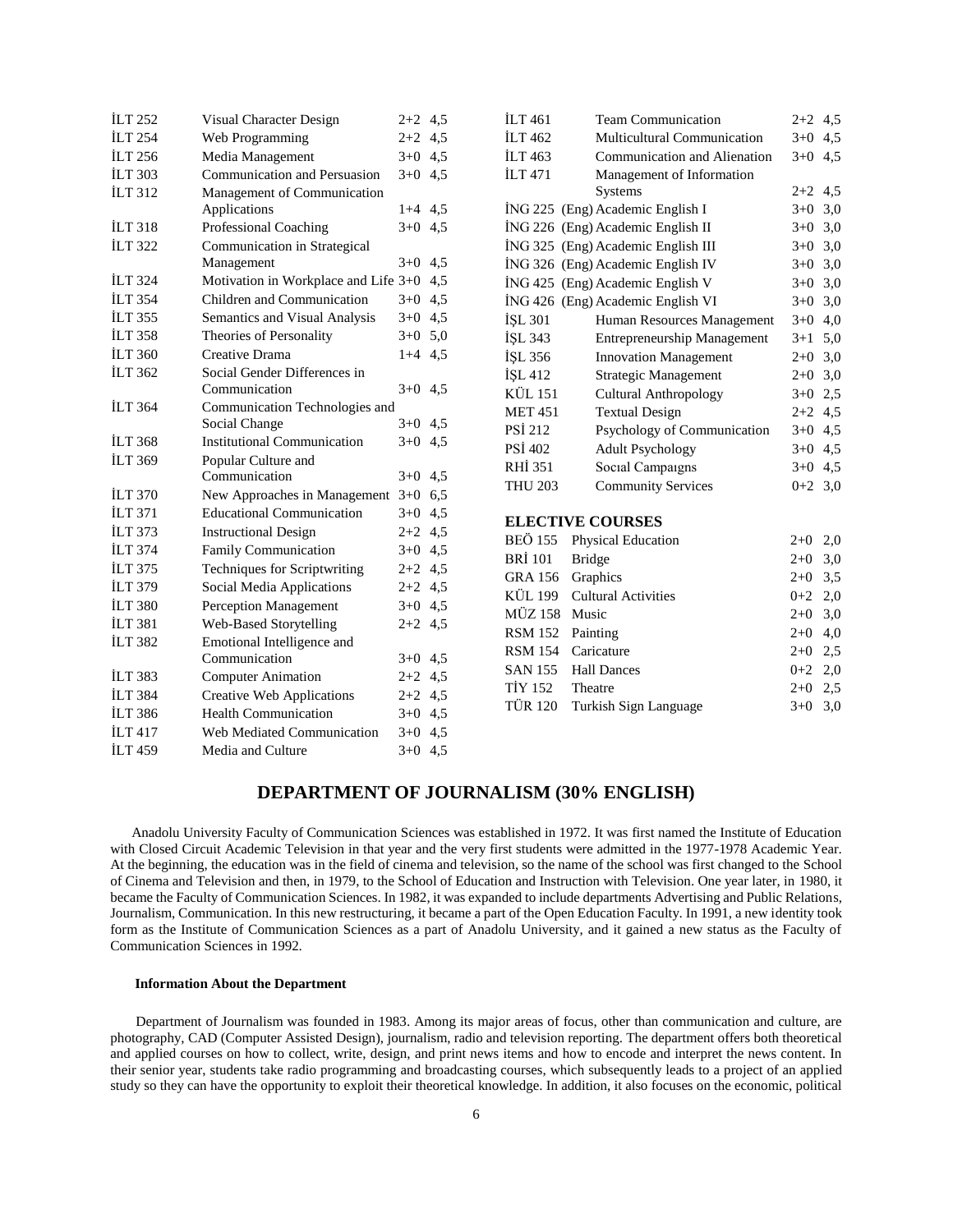and social aspects of the media as a social institution. The guiding educational philosophy of the department has been to train students as qualified professionals of the global knowledge society.The faculty members serve as facilitators of the learning process, and students take major responsibility for their own learning. The department has close relationships with the business environment, and this collaboration is reflected on training of students. When they graduate, the students of the department become eligible to be reporters, page designers or news programmers in different areas of the mass media such as local/national newspapers, newsagents, public/private radio stations and Internet applications.

 The department is located within the Faculty of Communication Sciences on the Yunus Emre Campus, which is the main campus of Anadolu University.

 Currently 2 professors, 4 associate professor, 11 assistant professors, 2 instructors, and 7 research assistants are working in the department. There are also external faculty members teaching some of the undergraduate courses.

 The decisions related with the department are made by the department board which is composed of all faculty members in the department. The department is governed by one chair and one deputy chair. In addition, several faculty members serve as coordinators for various programs and activities.

Head : Prof. Dr. Erkan YÜKSEL Deputy Head : Dr. Lecturer Tezcan ÖZKAN KUTLU Deputy Head : Dr. Lecturer Alaaddin F. PAKSOY

# **PROGRAM**

30,0

#### **I. SEMESTER**

| <b>BIL 150</b> | Fundamentals of Information             |           |     |
|----------------|-----------------------------------------|-----------|-----|
|                | Technology                              | $4+0$ 5.0 |     |
| <b>BYN</b> 101 | Basic Journalism                        | $3+0$ 4.5 |     |
| <b>ILT</b> 107 | Introduction to Communication           | $3+0$ 3.5 |     |
| SOS 153        | Sociology                               | $3+0$ 3.5 |     |
| <b>TÜR 121</b> | Writing                                 | $2+0$ 2,0 |     |
| <b>TÜR 125</b> | Turkish Language I                      | $2+0$ 2,0 |     |
|                | FOT 201 (Eng) Basic Photography         | $2+2$ 5,0 |     |
|                | SİY 101 (Eng) History of World Politics | $2+0$     | 2.5 |
|                | Elective Courses (1)                    |           | 2,0 |
|                |                                         |           |     |

| <b>BYN</b> 102           | Applied Photoshop                    | $2+2$ 4.5 |     |
|--------------------------|--------------------------------------|-----------|-----|
| <b>BYN</b> 104           | Techniques of News Gathering         |           |     |
|                          | and Writing                          | $3+0$ 4.5 |     |
| <b>ILT 108</b>           | Theories of Communication            | $3+0$ 4.5 |     |
| <b>TÜR 122</b>           | <b>Speaking Skills</b>               | $2+0$ 2,0 |     |
| <b>TÜR 126</b>           | Turkish Language II                  | $2+0$     | 2,0 |
|                          | BYN 106 (Eng) History of World Media | $2+0$     | 3,0 |
|                          | FOT 118 (Eng) Applied Photography    | $2+0$     | 3,0 |
| PSI 102 (Eng) Psychology |                                      | $3+0$     | 3,5 |
|                          | Departmental Elective Courses        |           |     |
|                          | (I)                                  |           | 3,0 |
|                          |                                      |           |     |

**II. SEMESTER**

30,0

# **III. SEMESTER**

| <b>BYN 204</b> | News Types                          | $3+0$     | 4.5 |
|----------------|-------------------------------------|-----------|-----|
| <b>BYN 209</b> | Page Design Programs                | $2+2$ 4.5 |     |
| <b>EDB 221</b> | Turkish and World Literature        | $2+0$     | 3,0 |
| ILT 213        | <b>Effective Communication</b>      |           |     |
|                | Techniques                          | $2+0$ 3.0 |     |
| SIY 205        | <b>Turkish Political History</b>    | $2+0$     | 3,0 |
| <b>TAR 165</b> | Atatürk's Principles and History of |           |     |
|                | Turkish Revolution I                | $2+0$     | 2.0 |
|                | ING 325 (Eng) Academic English III  | $3+0$     | 3,0 |
|                | Departmental Elective Courses (2) - |           | 7,0 |
|                |                                     |           |     |

### **IV. SEMESTER**

| BYN 203 | Page Design                              | $2+2$ 4.5 |                      |
|---------|------------------------------------------|-----------|----------------------|
| BYN 208 | Critical Media Theories                  | $2+0$     | 3,0                  |
| BYN 214 | <b>History of Turkish Press</b>          | $2+0$     | 3,0                  |
| İLT 210 | <b>Communication Technologies</b>        | $2+0$     | 3,0                  |
| TAR 166 | Atatürk's Principles and History of      |           |                      |
|         | <b>Turkish Revolution II</b>             | $2+0$     | 2,0                  |
|         | FOT 204 (Eng) Applied of Photojournalism | $2+0$     | 3,0                  |
|         | İNG 326 (Eng) Academic English IV        | $3+0$     | 3,0                  |
|         | Departmental Elective Courses            |           |                      |
|         | (2)                                      |           | 8.5                  |
|         |                                          |           | $\sim$ $\sim$ $\sim$ |

30,0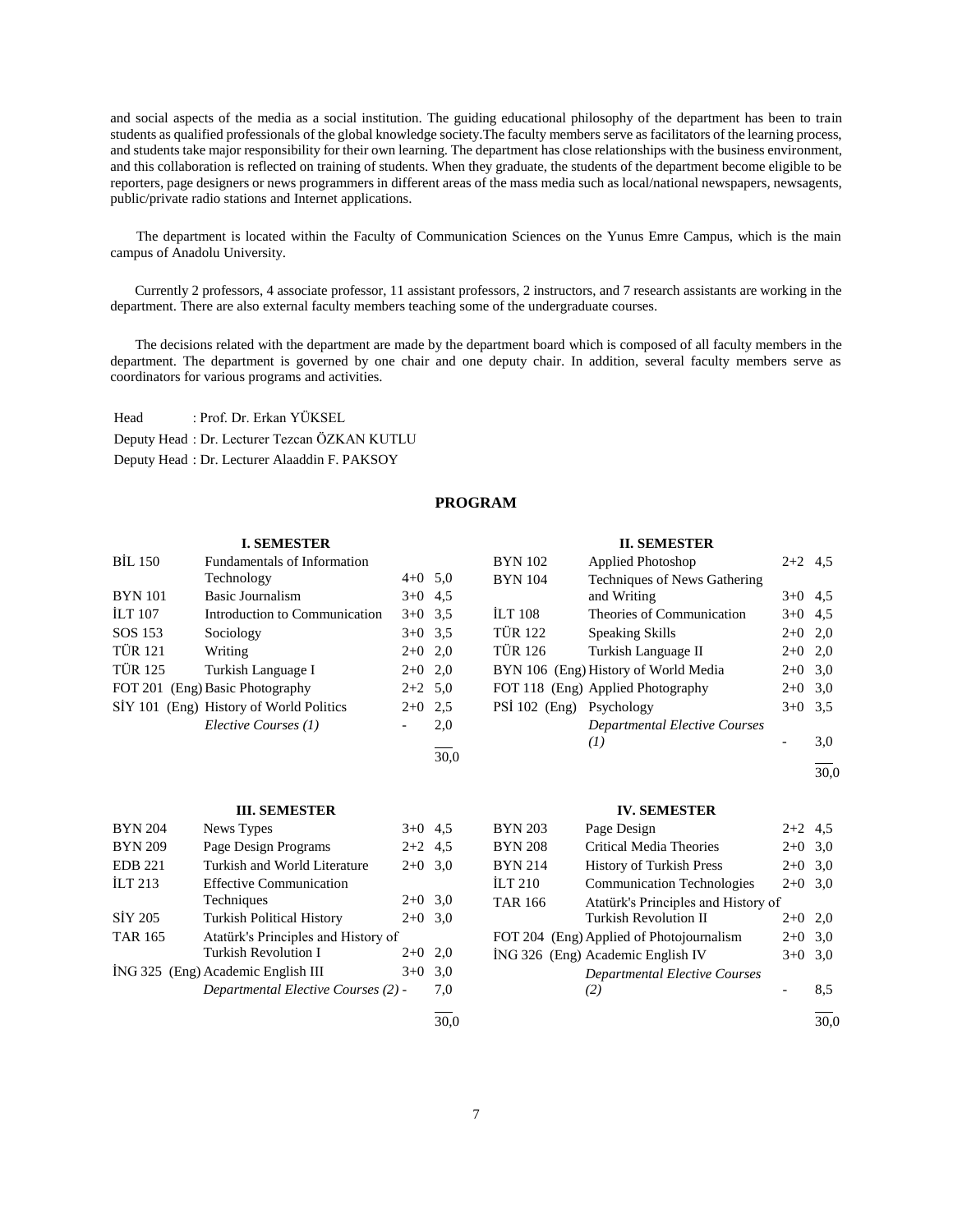# **V. SEMESTER**

| <b>BYN 207</b>                  | Speech and Interview Techniques     |           |      |
|---------------------------------|-------------------------------------|-----------|------|
|                                 | in Radio and TV News                | $2+2$ 4,0 |      |
| <b>BYN 309</b>                  | Media Law                           | $2+0$ 3.0 |      |
| <b>BYN 319</b>                  | Journalism Applications I           | $2+4$ 6.0 |      |
| <b>ISL 359</b>                  | <b>Public Administration</b>        | $2+0$ 2.5 |      |
| SİY 102 (Eng) Political Science | $3+0$ 3.0                           |           |      |
|                                 | Departmental Elective Courses (3) - |           | 11.5 |
|                                 |                                     |           |      |

30,0

# **VII. SEMESTER**

| <b>BYN 409</b> | Contemporary Media Criticisms I 3+0 3,0   |           |      |
|----------------|-------------------------------------------|-----------|------|
| <b>BYN 413</b> | Culturel Identity                         | $2+0$     | 3.0  |
| <b>BYN 415</b> | Career in Media                           | $2+0$     | 3,0  |
| <b>BYN 460</b> | <b>Television News Programming</b>        | $3+0$ 4.5 |      |
|                | BYN 460 (Eng) Television News Programming | $3+0$ 4.5 |      |
|                | GRA 308 (Eng) Web Design                  | $2+2$ 5.5 |      |
|                | <b>Departmental Elective Courses</b>      |           |      |
|                | (3)                                       |           | 11,0 |
|                |                                           |           |      |
|                |                                           |           |      |

# **DEPARTMENTAL ELECTIVE COURSES**

| <b>BYN 215</b> | Online Journalism                           | $2+0$ | 3,0 |
|----------------|---------------------------------------------|-------|-----|
| <b>BYN 216</b> | Local Journalism                            | $2+0$ | 3,0 |
| <b>BYN 217</b> | Child Rights on Media                       | $2+0$ | 3,0 |
| <b>BYN 218</b> | Investigative Journalism                    | $2+0$ | 3,0 |
| <b>BYN 219</b> | Public Opinion and Propaganda               | $2+0$ | 3,0 |
| <b>BYN 220</b> | Tabloid Journalism                          | $2+0$ | 3,0 |
| <b>BYN 221</b> | Critical Media Literacy                     | $2+0$ | 3,0 |
| <b>BYN 222</b> | Sports Journalism                           | $2+0$ | 3,0 |
| <b>BYN 223</b> | (Eng) Travel Writing                        | $2+0$ | 3,0 |
| <b>BYN 224</b> | Political Journalism                        | $2+0$ | 3,0 |
| <b>BYN 225</b> | Healt, Science and Technology               |       |     |
|                | Journalism                                  | $2+0$ | 3,0 |
| <b>BYN 238</b> | European Union Journalism                   | $2+0$ | 3,0 |
| <b>BYN 239</b> | Shorthand Writing (Stenography) $2+0$       |       | 3,0 |
| <b>BYN 252</b> | Radio Programming                           | $3+0$ | 4,5 |
| <b>BYN 271</b> | <b>Television News Cameraman</b>            | $3+0$ | 4,5 |
| <b>BYN 313</b> | <b>Literary Journalism Forms</b>            | $2+0$ | 3,0 |
| <b>BYN 321</b> | Visual Media Literacy                       | $2+0$ | 3,0 |
| BYN 323        | (Eng) News Writing in English               | $2+0$ | 3,0 |
|                | BYN 325 (Eng) Crisis and Conflict Reporting | $2+0$ | 3,0 |
|                | BYN 327 (Eng) Peace Journalism              | $2+0$ | 3,0 |
| <b>BYN 328</b> | Social Media Theory and                     |       |     |
|                | Applications                                | $2+0$ | 3,0 |
| <b>BYN 329</b> | Journalism in the Movies                    | $2+0$ | 3,0 |
| <b>BYN 330</b> | Management and Organization                 |       |     |
|                | <b>Structure in Media Institutions</b>      | $2+0$ | 3,0 |
| <b>BYN 332</b> | Rhetoric                                    | $2+0$ | 3,0 |
|                |                                             |       |     |

# **VI. SEMESTER**

| <b>BYN 206</b> | TV Journalism                 | $2+2$ 4,0 |      |
|----------------|-------------------------------|-----------|------|
| <b>BYN 320</b> | Journalism Applications II    | $2+4$ 6,0 |      |
| <b>BYN 322</b> | Media Ethics                  | $2+0$ 3.0 |      |
| <b>BYN 324</b> | Theories of Political         |           |      |
|                | Communication                 | $2+0$ 3.0 |      |
| <b>HUK 370</b> | Human Rights and the          |           |      |
|                | Constitution                  | $2+0$ 3.0 |      |
|                | BYN 206 (Eng) TV Journalism   | $2+2$ 4.0 |      |
|                | Departmental Elective Courses |           |      |
|                | (3)                           |           | 11,0 |
|                |                               |           |      |

30,0

# **VIII. SEMESTER**

| <b>BYN 404</b> | <b>Applied Magazine Publication</b>                      | $2+4$ 6.0 |      |
|----------------|----------------------------------------------------------|-----------|------|
| <b>BYN 408</b> | Web Publishing                                           | $2 + 4$   | 6.0  |
| <b>BYN 410</b> | Contemporary Media Criticisms                            |           |      |
|                | Н                                                        | $3+0$ 3.0 |      |
|                | BYN 406 (Eng) Introduction to International<br>Relations | $2+0$ 3.0 |      |
|                | Departmental Elective Courses<br>(4)                     |           | 12.0 |

30,0

| <b>BYN 346</b> | TV News-Project and                         |           |     |
|----------------|---------------------------------------------|-----------|-----|
|                | Application                                 | $1+4$ 4.5 |     |
| <b>BYN 355</b> | News Editing                                | $2+2$ 4.5 |     |
| <b>BYN 364</b> | (Eng) Advanced Web Design                   | $2+2$     | 4,5 |
| <b>BYN 365</b> | Radio News Projects                         | $2+2$     | 4,5 |
| <b>BYN 372</b> | Practical Announcing and                    |           |     |
|                | Diction                                     | $2 + 1$   | 4,5 |
| BYN 374        | (Eng) Data-Driven Journalism                | $2 + 1$   | 4,5 |
|                | BYN 419 (Eng) Photo Reportage               | $1+1$     | 3,0 |
| <b>BYN 421</b> | Social Media Journalism                     | $2+0$     | 3,0 |
| <b>BYN 422</b> | Campus Journalism                           | $2+0$     | 3,0 |
| <b>BYN 423</b> | Media Economics and                         |           |     |
|                | Management                                  | $2+0$ 3,0 |     |
|                | BYN 424 (Eng) International Journalism      | $2 + 0$   | 3,0 |
| <b>BYN 425</b> | Seminar I                                   | $2+0$     | 3,0 |
| <b>BYN 426</b> | Seminar II                                  | $2+0$ 3,0 |     |
| <b>BYN 427</b> | Agency Journalism                           | $2+0$ 3,0 |     |
| <b>BYN 429</b> | <b>Economy and Financial</b>                |           |     |
|                | Journalism                                  | $2+0$ 3,0 |     |
| <b>BYN 431</b> | <b>Publication Design Project</b>           | $2+0$ 3,0 |     |
|                | BYN 443 (Eng) Project in Photography        | $2+2$     | 4,5 |
|                | BYN 449 (Eng) Artificial Lighting in Visual |           |     |
|                | Journalism                                  | $2+2$ 4.5 |     |
| <b>BYN 462</b> | Applied Rhetoric                            | $2+2$ 4.5 |     |
| <b>BYN 465</b> | Reading Newspapers in Ottoman               |           |     |
|                | Turkish I                                   | $2+0$ 3,0 |     |
| <b>BYN 466</b> | Reading Newspapers in Ottoman               |           |     |
|                | Turkish II                                  | $2+0$ 3.0 |     |
|                | ERA 301 (Fra) L'Analyse Politique et Les    |           |     |
|                | Pensées Politiques                          | $2+0$ 3,0 |     |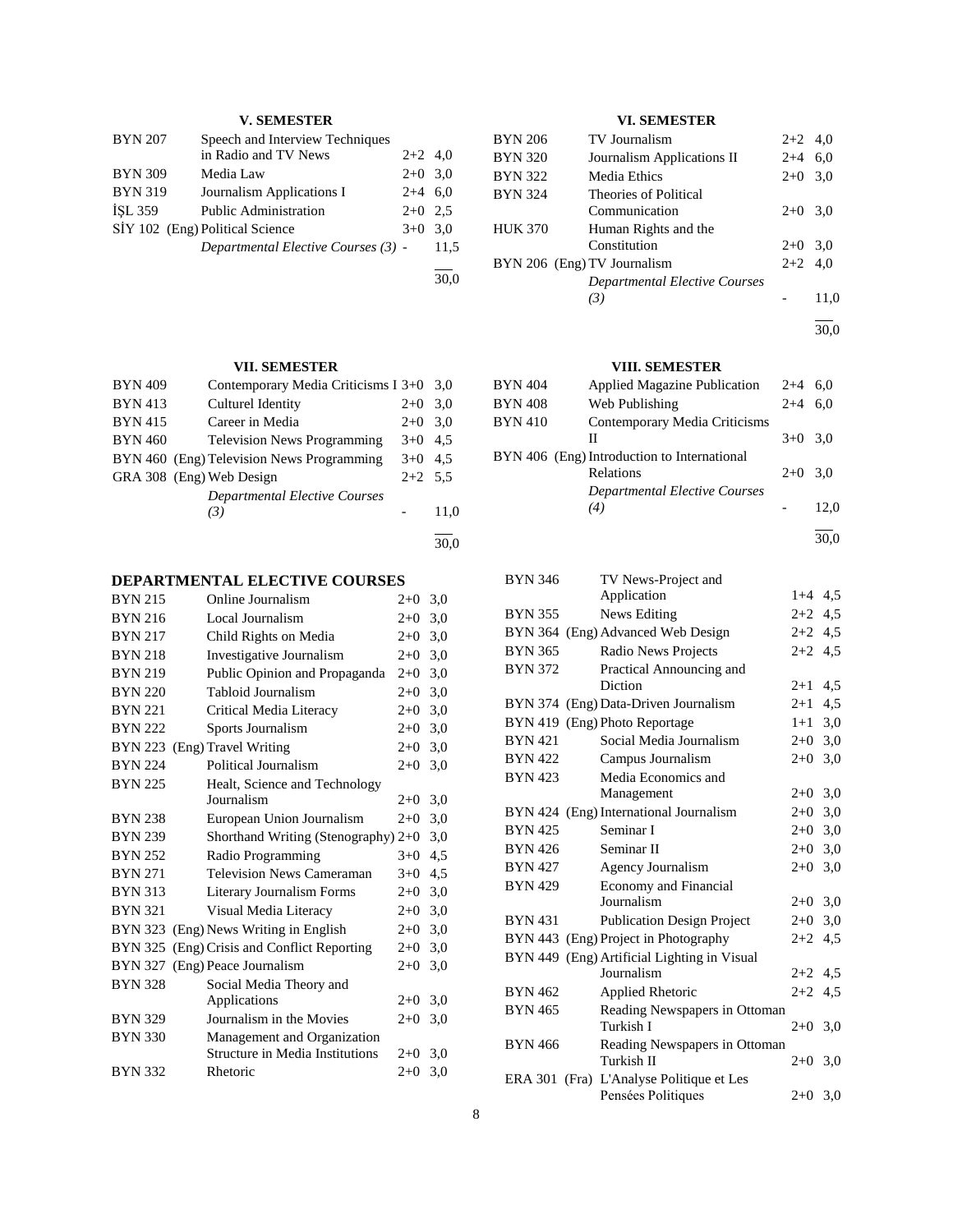|                 | ERA 302 (Fra) International System          | $2+0$ 3,0 | PSI $104$ (Eng) | Social Psychology                        | $3+0$ 3,0 |  |
|-----------------|---------------------------------------------|-----------|-----------------|------------------------------------------|-----------|--|
|                 | ERA 304 (Fra) Comparative Political Systems |           | <b>PZL 408</b>  | Marketing Technics in Press              | $2+0$ 3,0 |  |
|                 | and Regimes                                 | $2+0$ 3.0 | RHI 209         | Introduction to Advertising and          |           |  |
|                 | FEL 102 (Eng) Introduction to Philosophy    | $2+0$ 2.5 |                 | <b>Public Relations</b>                  | $2+0$ 3,0 |  |
| <b>FEL 426</b>  | Philosophical Approaches in                 |           | <b>SEK 121</b>  | <b>Keyboard Techniques</b>               | $1+2$ 3,0 |  |
|                 | Communication                               | $2+0$ 3,0 | <b>SNT 253</b>  | History of Art                           | $3+0$ 3,5 |  |
|                 | FOT 104 (Eng) Documentary Photography       | $2+2$ 4,5 |                 | TAR 316 (Eng) Contemporary World History | $2+0$ 3,0 |  |
| <b>FOT 108</b>  | Reading Photography                         | $3+0$ 3,0 | <b>THU 203</b>  | <b>Community Services</b>                | $0+2$ 3,0 |  |
| <b>FOT 307</b>  | Theories of Photography                     | $2+0$ 3,0 |                 |                                          |           |  |
| <b>FOT 308</b>  | Drone Photography                           | $2+1$ 4,5 |                 | <b>ELECTIVE COURSES</b>                  |           |  |
| <b>HUK 124</b>  | Basic Concepts of Law                       | $2+0$ 2.5 | <b>BEÖ</b> 155  | Physical Education                       | $2+0$ 2,0 |  |
| <b>HUK 478</b>  | <b>Intellectual Property Rights</b>         | $2+0$ 3,0 | <b>BRI</b> 101  | <b>Bridge</b>                            | $2+0$ 3,0 |  |
| $IKT 215$ (Eng) | Economics                                   | $2+0$ 2,5 | GRA 156         | Graphics                                 | $2+0$ 3.5 |  |
| ILT 215         | Models in Communication                     | $2+0$ 3.0 | KÜL 199         | <b>Cultural Activities</b>               | $0+2$ 2,0 |  |
| $[LT 473$ (Eng) | Professional Communication                  |           | MÜZ 158         | Music                                    | $2+0$ 3,0 |  |
|                 | Skills                                      | $2+0$ 3.0 | <b>RSM 152</b>  | Painting                                 | $2+0$ 4,0 |  |
|                 | ING 225 (Eng) Academic English I            | $3+0$ 3,0 | <b>RSM 154</b>  | Caricature                               | $2+0$ 2,5 |  |
|                 | ING 226 (Eng) Academic English II           | $3+0$ 3,0 | <b>SAN 155</b>  | <b>Hall Dances</b>                       | $0+2$ 2,0 |  |
|                 | ING 425 (Eng) Academic English V            | $3+0$ 3.0 | <b>TİY 152</b>  | Theatre                                  | $2+0$ 2,5 |  |
|                 | ING 426 (Eng) Academic English VI           | $3+0$ 3,0 | <b>TÜR 120</b>  | Turkish Sign Language                    | $3+0$ 3,0 |  |
| ISL 412         | Strategic Management                        | $2+0$ 3,0 |                 |                                          |           |  |
| KÜL 151         | Cultural Anthropology                       | $3+0$ 2,5 |                 |                                          |           |  |

# **DEPARTMENT OF PUBLIC RELATIONS AND ADVERTISING (30% ENGLISH)**

 Public Relations and Advertising is a communication discipline. This discipline contains communications about products, services and brands. While in advertising, mass communication vehicles are used with a clear source and paid price, the public relations are also using additional tools such as face to face communication, publicity and events to create a change in the perception. In this field, the players are the producer companies which need advertising and public relations, the agencies which produce the messages and activities towards advertising and public relations, media where those messages and activities are placed and consumer who are the receivers of those messages and activities. In the Department, theoretical and practical courses aimed at research, planning, practice and evaluation to reveal the message or event for any product, service or brand.

 The Department of Public Relations and Advertising, established in 1982 as Communication Arts, is one of the most respected Public Relations and Advertising departments in Turkey. In 2001, the name of Communication Arts was changed to Advertising and Public Relations, and then, in 2008, to Public Relations and Advertising. The Department of Public Relations and Advertising is accredited and certified by the International Advertising Association (IAA). The department is located at Yunusemre Campus and 4 associate professors, 5 assistant professors, 5 research assistants and 6 lecturer are currently working in the department. In the department there are also some guest lecturers giving specific courses from advertising and PR sector. The Department is governed by one chairman, According to the academic studies of faculty members, they are divided into two groups as advertising and public relations.

Head : Prof. Dr. Rasime Ayhan YILMAZ Deputy Head : Assoc. Prof. Dr. Atılım ONAY Deputy Head : Dr. Lecturer Mehmet Sinan ERGÜVEN

# **PROGRAM**

# **I. SEMESTER**

| ARY 111 (Eng) Research Methods in Social |                                   |           |  |  |  |  |
|------------------------------------------|-----------------------------------|-----------|--|--|--|--|
|                                          | Sciences                          | $3+0$ 4.5 |  |  |  |  |
| <b>ILT 107</b>                           | Introduction to Communication     | $3+0$ 3.5 |  |  |  |  |
|                                          | ISL 153 (Eng) Business Management | $3+0$ 6.0 |  |  |  |  |
| PSİ 102 (Eng) Psychology                 |                                   | $3+0$ 3.5 |  |  |  |  |

| <b>II. SEMESTER</b> |                                 |           |  |
|---------------------|---------------------------------|-----------|--|
| BIL 150             | Fundamentals of Information     |           |  |
|                     | Technology                      | $4+0$ 5.0 |  |
|                     | FOT 201 (Eng) Basic Photography | $2+2$ 5.0 |  |

İLT 108 Theories of Communication 3+0 4,5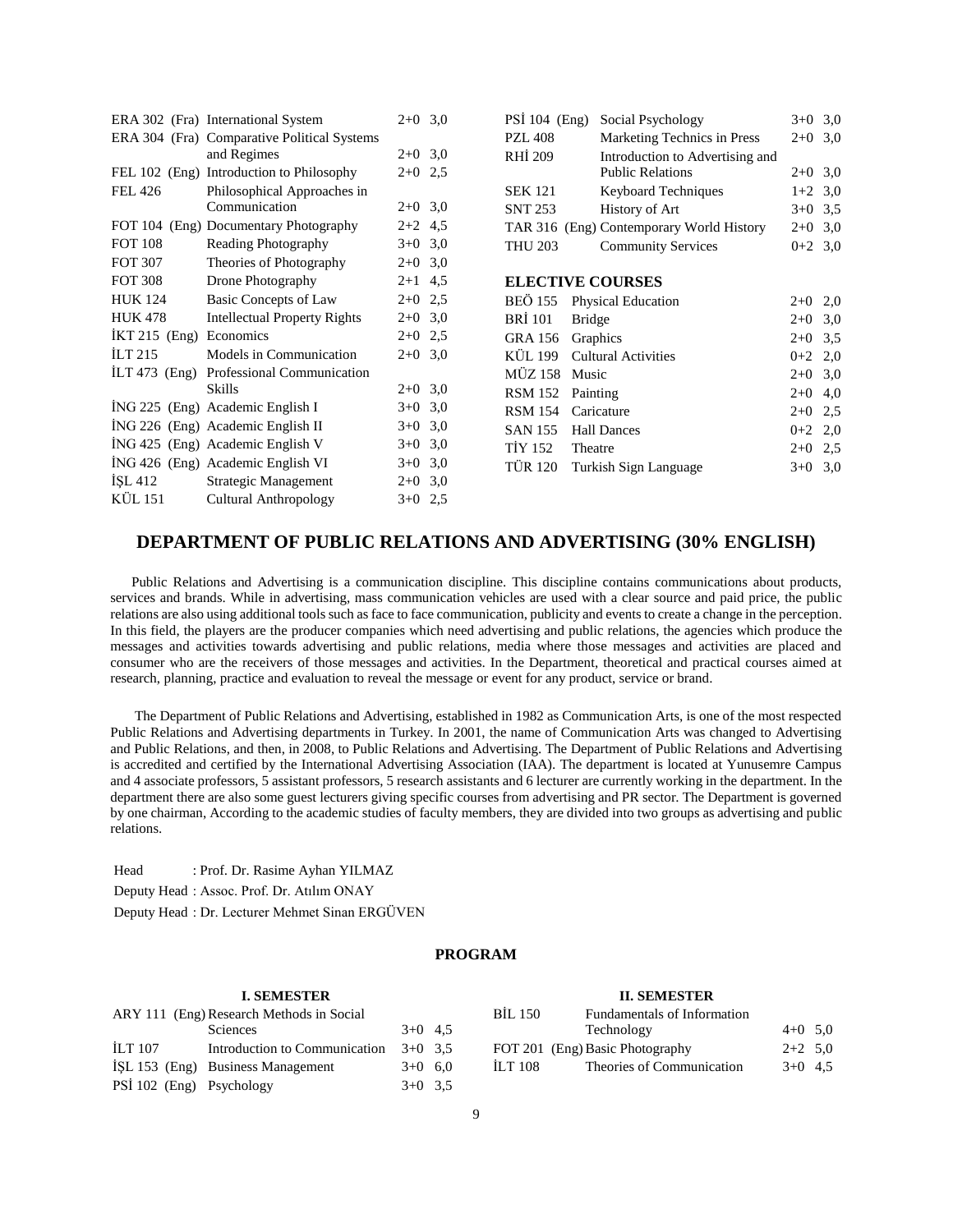| RHİ 207        | <b>Visual Communication</b> | $2+2$ 5.0 |      |
|----------------|-----------------------------|-----------|------|
| SOS 153        | Sociology                   | $3+0$ 3.5 |      |
| <b>TÜR 121</b> | Writing                     | $2+0$ 2.0 |      |
| <b>TÜR 125</b> | Turkish Language I          | $2+0$ 2.0 |      |
|                |                             |           | 30,0 |

# **III. SEMESTER**

| IKT 215 (Eng) Economics |                                           | $2+0$ | 2.5 |
|-------------------------|-------------------------------------------|-------|-----|
|                         | ING 325 (Eng) Academic English III        | $3+0$ | 3,0 |
|                         | PSİ 104 (Eng) Social Psychology           | $3+0$ | 3,0 |
|                         | RHİ 203 (Eng) Introduction to Advertising | $3+0$ | 6,5 |
| RHI 206                 | Introduction to Public Relations          | $3+0$ | 6,5 |
| RHI 306                 | <b>Communication Research</b>             | $3+0$ | 6.5 |
| <b>TAR 165</b>          | Atatürk's Principles and History of       |       |     |
|                         | <b>Turkish Revolution I</b>               | $2+0$ | 2.0 |
|                         |                                           |       |     |

# **V. SEMESTER**

|         | RHI 301 (Eng) Persuasive Communication | $3+0$ 4.0 |      |
|---------|----------------------------------------|-----------|------|
| RHI 303 | Creativity in Advertising I            | $2+2$ 6.0 |      |
|         | RHİ 305 (Eng) Media Planning           | $3+0$ 3.5 |      |
|         | SİY 102 (Eng) Political Science        | $3+0$ 3.0 |      |
|         | Departmental Elective Courses (3) -    |           | 13.5 |

# **VII. SEMESTER**

| RHI 401 | Designing Advertising Campaigns   | $1+6$ 8.0 |      |
|---------|-----------------------------------|-----------|------|
| RHI 440 | Analysis of Public Relations      |           |      |
|         | Campaigns                         | $3+0$ 4.5 |      |
|         | Departmental Elective Courses (4) |           | 17.5 |
|         |                                   |           |      |
|         |                                   |           | 30.0 |

# **DEPARTMENTAL ELECTIVE COURSES**

| <b>ARY 301</b> | <b>Oualitative Methods in</b><br><b>Communication Research</b> | $3+0$ 4.5 |  |
|----------------|----------------------------------------------------------------|-----------|--|
| <b>BIL 361</b> | <b>Computer Based Creative</b><br>Studies I                    | $3+0$ 6.0 |  |
| BIL 464        | <b>Computer Based Creative</b><br><b>Studies II</b>            | $3+0$ 6.0 |  |
| <b>EST 303</b> | Aesthetics                                                     | $3+0$ 4.5 |  |
| <b>FOT 203</b> | <b>Advertising Photography</b>                                 | $3+0$ 6,0 |  |
| GRA 206        | Introduction to Computer Aided<br>Graphic Design               | $3+0$ 6.5 |  |
| ILT 221        | Mobile Communication<br>Technologies                           | $2+2$ 4.5 |  |
| <b>ILT 355</b> | Semantics and Visual Analysis                                  | $3+0$ 4.5 |  |

| <b>PZL 104</b> | <b>Introduction to Marketing</b> |           |     |
|----------------|----------------------------------|-----------|-----|
|                | Management                       | $3+0$     | 6.5 |
| <b>TÜR 122</b> | <b>Speaking Skills</b>           | $2+0$     | 2.0 |
| <b>TÜR 126</b> | Turkish Language II              | $2+0$ 2.0 |     |
|                | Departmental Elective Courses    |           |     |
|                | (I)                              |           | 3,0 |
|                | Elective Courses (1)             |           | 2,0 |
|                |                                  |           |     |

30,0

# **IV. SEMESTER**

| <b>BYN 202</b> | Introduction to Printing and             |           |     |
|----------------|------------------------------------------|-----------|-----|
|                | Journalism                               | $2+0$ 2.5 |     |
|                | FEL 102 (Eng) Introduction to Philosophy | $2+0$ 2.5 |     |
|                | İNG 326 (Eng) Academic English IV        | $3+0$ 3.0 |     |
| <b>RHİ 202</b> | Theory and Practice in Public            |           |     |
|                | Relations                                | $2+2$ 6,0 |     |
|                | RHİ 204 (Eng) Consumer Behavior          | $3+0$ 6.0 |     |
| <b>SNT 253</b> | History of Art                           | $3+0$ 3.5 |     |
| <b>STV 210</b> | Film and TV Information                  | $2+0$ 4.5 |     |
| <b>TAR 166</b> | Atatürk's Principles and History of      |           |     |
|                | <b>Turkish Revolution II</b>             | $2+0$     | 2.0 |

l 30,0

# **VI. SEMESTER**

| RHI 304 | Creativity in Advertising II         | $3+0$ 6.0 |      |
|---------|--------------------------------------|-----------|------|
| RHI 311 | Advertisement Writing I              | $2+2$ 6.0 |      |
| RHI 334 | <b>Advertising Campaign Analyses</b> | $3+0$ 4.5 |      |
|         | Departmental Elective Courses (3)    |           | 13.5 |
|         |                                      |           |      |

30,0

# **VIII. SEMESTER**

| RHI 402 | Designing Public Relations Campaigns $1+6$ 8,0 |      |  |
|---------|------------------------------------------------|------|--|
|         | Departmental Elective Courses (5)<br>$\sim$    | 22,0 |  |
|         |                                                |      |  |

30,0

| <b>ILT 379</b>             | Social Media Applications         | $2+2$ 4.5 |     |
|----------------------------|-----------------------------------|-----------|-----|
| <b>ILT 407</b>             | Applications of Communication     |           |     |
|                            | Research                          | $3+0$ 4.5 |     |
|                            | ING 225 (Eng) Academic English I  | $3+0$ 3,0 |     |
|                            | ING 226 (Eng) Academic English II | $3+0$ 3,0 |     |
|                            | ING 425 (Eng) Academic English V  | $3+0$ 3,0 |     |
|                            | ING 426 (Eng) Academic English VI | $3+0$ 3,0 |     |
| İSP 151 (Spa) Spanish I    |                                   | $4+0$ 4.0 |     |
| $ISP$ 152 (Spa) Spanish II |                                   | $4+0$ 4.0 |     |
| IST 201 (Eng) Statistics   |                                   | $3+0$ 3,0 |     |
| ISL 412                    | Strategic Management              | $2+0$ 3,0 |     |
| <b>KÜL 151</b>             | Cultural Anthropology             | $3+0$ 2.5 |     |
| <b>RHI 205</b>             | Marketing Communication           | $3+0$ 4.5 |     |
| RHI 241                    | <b>History of Advertising</b>     | $3+0$     | 4.5 |
|                            |                                   |           |     |

l 30,0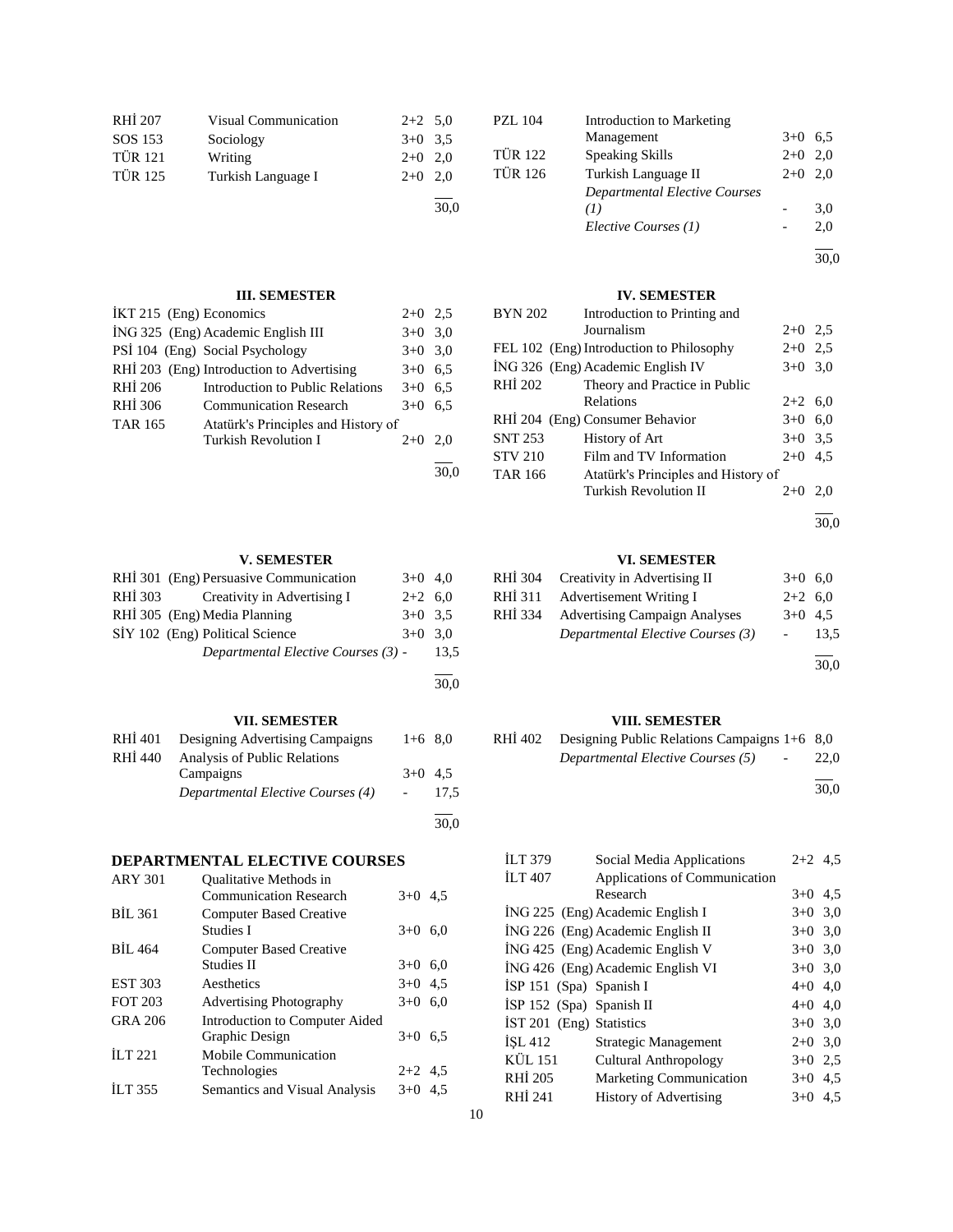|                | RHİ 302 (Eng) Communication Management       | $3+0$     | 4.5 |
|----------------|----------------------------------------------|-----------|-----|
| RHI 307        | <b>Advertising Analysis</b>                  | $3+0$     | 4,5 |
| <b>RHI 308</b> | Social and Political                         |           |     |
|                | <b>Communication Campaigns</b>               | $3+0$     | 4,0 |
| <b>RHI 310</b> | <b>Brand Communication</b>                   |           |     |
|                | Management                                   | $3+0$     | 4,5 |
| RHI 345        | TV Advertising                               | $3+0$     | 5,0 |
| RHI 346        | <b>Public Relations Copy Writing</b>         | $2+2$ 6,0 |     |
| <b>RHI 351</b> | Social Campaigns                             | $3+0$     | 4,5 |
| RHI 352        | <b>Advertising Design II</b>                 | $2+2$     | 4,5 |
| RHI 353        | Public Relations and the Internet            | $3+0$     | 4,5 |
| RHI 354        | Corporate Communication                      |           |     |
|                | Management                                   | $3+0$ 4.5 |     |
| RHI 355        | Presentation Techniques in                   |           |     |
|                | Campaigns                                    | $3+0$ 4.5 |     |
|                | RHİ 356 (Eng) Seminar (Applications of Media |           |     |
|                | Planning)                                    | $2+2$ 5,0 |     |
| RHI 361        | <b>Public Relations Management</b>           | $3+0$     | 4,5 |
|                | RHI 365 (Eng) Media and Politics             | $3+0$ 4.5 |     |
| <b>RHI 404</b> | Web Design in Advertising                    | $2+2$ 6,0 |     |
| RHİ 411        | Advertisement Writing II                     | $2+2$ 6,0 |     |
| RHI 447        | Analysis of Political                        |           |     |
|                | <b>Communication Campaigns</b>               | $3+0$     | 4,5 |
|                | RHİ 451 (Eng) Strategic Planning             | $3+0$     | 4,0 |
|                |                                              |           |     |

| RHI 452                 | <b>Sport Marketing Communication</b> | $3+0$     | 4,5 |
|-------------------------|--------------------------------------|-----------|-----|
| RHI 453                 | <b>Communication Ethics</b>          | $3+0$     | 4,5 |
|                         | RHİ 454 (Eng) Business Communication | $3+0$ 4.5 |     |
| RHİ 455                 | System Approach in                   |           |     |
|                         | Communication                        | $3+0$ 4.5 |     |
| RHI 456                 | International Advertising and        |           |     |
|                         | <b>Public Relations</b>              | $3+0$ 4,5 |     |
|                         | RHI 458 (Eng) International Projects | $2+4$ 6,0 |     |
|                         | RHI 460 (Eng) Advertising Project    | $2+2$ 6,0 |     |
| THU 203                 | <b>Community Services</b>            | $0+2$ 3,0 |     |
|                         |                                      |           |     |
| <b>ELECTIVE COURSES</b> |                                      |           |     |
| BEÖ 155                 | <b>Physical Education</b>            | $2+0$     | 2,0 |
| <b>BRİ</b> 101          | <b>Bridge</b>                        | $2+0$ 3,0 |     |
| GRA 156                 | Graphics                             | $2+0$ 3,5 |     |
| KÜL 199                 | <b>Cultural Activities</b>           | $0+2$ 2,0 |     |
| MÜZ 158                 | Music                                | $2+0$ 3,0 |     |
| <b>RSM 152</b>          | Painting                             | $2+0$     | 4,0 |
| <b>RSM 154</b>          | Caricature                           | $2+0$     | 2,5 |
| SAN 155                 | <b>Hall Dances</b>                   | $0 + 2$   | 2,0 |
| TİY 152                 | Theatre                              | $2+0$ 2,5 |     |
| TÜR 120                 | Turkish Sign Language                | $3+0$     | 3,0 |
|                         |                                      |           |     |

### **COURSE CONTENTS**

#### **ANİ 201 Animation 3+0 4,0**

Basics of 3D Animation: 2 dimensional drawing techniques, From 2nd dimension to 3rd dimension; 3D Modeling: Modeling techniques (Extrude-Loft), Advanced modeling methods (Nurbs); Color and Texture in 3D Animation: Color, Texture in 2D and 3D, Reflection and refraction; Light in 3D Animation: Light and shadow in 3D animation, Photo reality; Camera in 3D Animation: Camera types, Camera movements; Painting (Render) and Image Storing: Painting methods, Image storing methods.

**ARY 111 Research Methods in Social Sciences 3+0 4,5** Social Science and Research: Social sciences, Scientific Research; Planning of Social Research; Subject and goal, Research questions, Research methods, Population and sample; Research Models in Social Sciences: Historical model, Descriptive model, Casual-Comparative model, Experimental model; Measurement: Levels of measurement, Characteristics of measurement implements, Types of measurement implements; Techniques of Data Analysis; Preparing Research Reports in Social Sciences.

**ARY 111 Research Methods in Social Sciences 3+0 4,5** Social Science and Research: Social sciences, Scientific Research; Planning of Social Research; Subject and goal, Research questions, Research methods, Population and sample; Research Models in Social Sciences: Historical model, Descriptive model, Casual-Comparative model, Experimental model; Measurement: Levels of measurement, Characteristics of measurement implements, Types of

measurement implements; Techniques of Data Analysis; Preparing Research Reports in Social Sciences.

# **ARY 301 Qualitative Methods in**

**Communication Research 3+0 4,5** Comparison of Qualitative and Quantitative Research Methods; General Characteristics of Qualitative Research; Data Collections Methods; Ethics in Qualitative Research; Focus Group; Depth Interview; Observation: Samples in Communication Research; Action Research: Samples in Communication Research; Data Analysis in Qualitative Research; Concepts of Reliability and Validity in Qualitative Research; Preparing Report in Qualitative Research.

# **BEÖ 155 Physical Education 2+0 2,0**

Definition of Physical Education and Sports; Aims, Disadvantages of Inactive Life; Various Activities for Physical Education; Recreation; Human Physiology; First Aid; Sports Branches: Definition, Rules and Application; Keep Fit Programs.

### **BİL 150 Fundamentals of Information Technology 4+0 5,0**

Introduction to Computer: History of Computer; Operating Systems: Introduction to operating systems; Office Software-Word Processors and Document Systems: General Characteristics of the Office Software; Office-Software-Spreadsheets Programs: Spreadsheets Programs; Office Software-Presentation Programs: Presentation Programs; E Mail-Personal Communication Management: General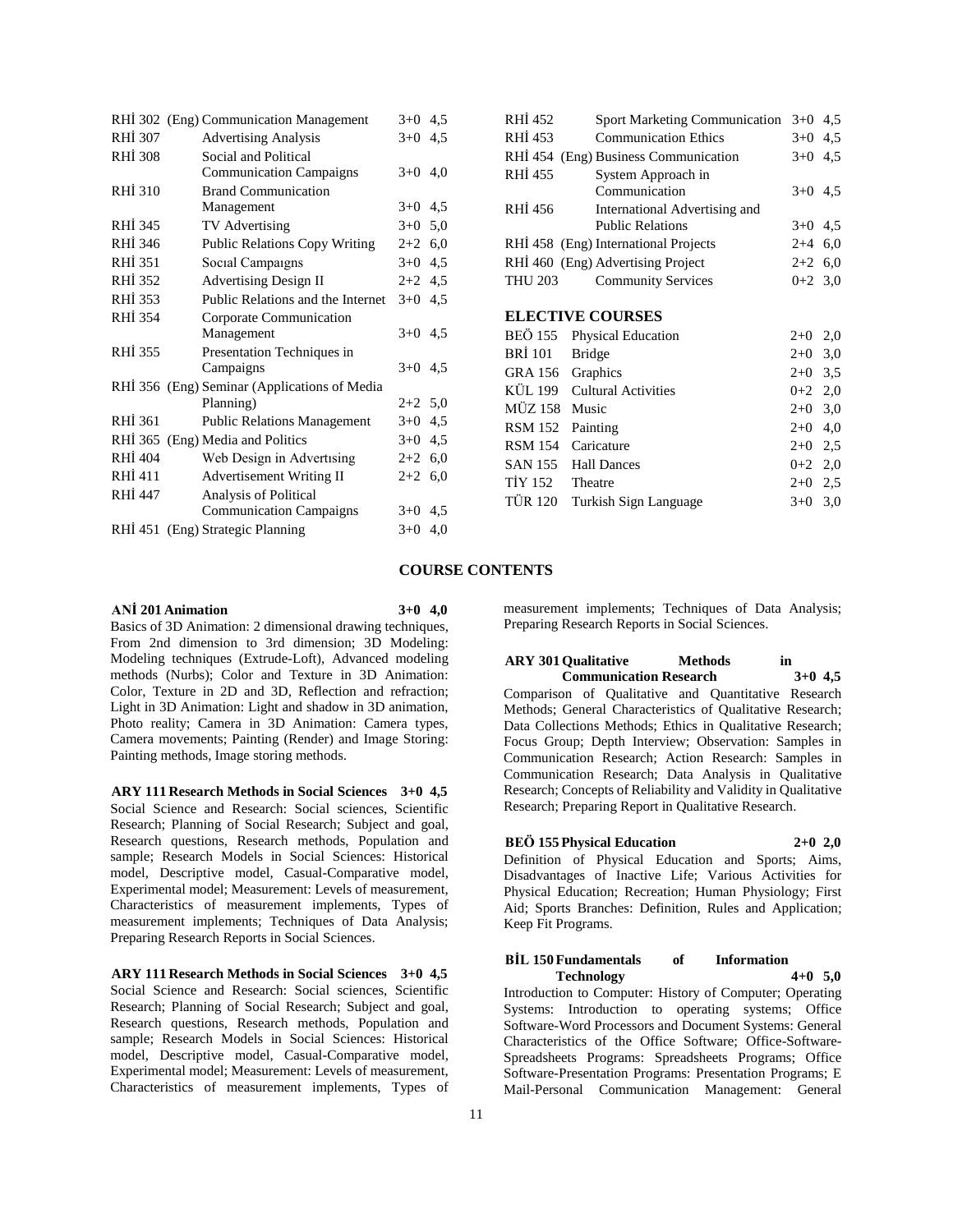Characteristics of the E Mailing System; Effective use of the Internet and Internet Security; Network Technologies. Computer Hardware and Error Detection: Types of Computers; Social Networks and Social Media: Social Media and Introduction to Social Media; Special Application Software: Multimedia; Law and Ethics of Informatics: Intellectual Property and Informatics Law; E-Learning: Developments in E-Learning; E-Government Applications; Computer and Network Security; Latest Strategic Technologies of Informatics: Factors Affecting Technological Developments.

**BİL 361 Computer Based Creative Studies I 3+0 6,0** Introduction to Adobe PhotoShop: Tools, cursors, palettes, shortcuts; Bitmap principles: Size and resolution, Creating new pictures, color models, file formats; Editing pictures: Painting tools, editing tools, basic techniques, Brush shapes; selecting and masking: Principles and tools of selection, drawing "paths" and file exchange with other softwares, Masking; special effects: Type tools, type effects, filtering techniques, picture effects; defining colors: Color models, color palette, coloring selections; scanning and printing: using scanners, selecting printers and printing process.

**BİL 387 Computer Applications 1+2 3,0** Definitions: Hardware, software; Historical overview of computer applications; Word processing programs: Microsoft Word; Spreadsheets and database: Microsoft Excel; Presentation Software: PowerPoint; Web pages: Dream weaver; Desktop publishing: Microsoft Publisher; Electronic mail and communication through computer networks: Netscape and Internet Explorer; Chat programs: MSN Messenger and ICQ; Computer-mediated communication in the future and possibilities for new applications.

**BİL 464 Computer Based Creative Studies II 3+0 6,0** Introduction to Macromedia Freehand: Panels and tools, menus, working with pages, Fonts, layers, shortcuts, drawing "paths", objects, Masking; Importing PhotoShop files; Drawing: Principles of drawing; Drawing tools: Color, line and fill; creating colors; color lists and palette; color models; type basics, type tools, type effects, special effects, vectored effects; Printing: Preparing for printing and printing process.

### **BRİ 101 Bridge 2+0 3,0**

Introduction to Bridge; History; Basic Concepts; Bidding; Play; Hand Evaluation; Point Count; Opening Bids; Bidding Goals; Responses to one No-trump; More on Point Count; Responses to one of a Suit; Rebids by Opener; Declarer Play; Overcalls; Takeout Doubles; Two Club Opening; Weak Bids; No-Trump Structure; The Stayman Convention; Minor Suit Responses; Bidding after a Raise; Slam Bidding; Defensive Play.

### **BYN 101 Basic Journalism 3+0 4,5**

Basic concepts of journalism: Journal and journalism, News and news types, Reporting and features of reporting; Types of Journalism: International journalism, Magazine journalism, Sports journalism and Financial journalism; Professional Identity of Journalism: Ethics of journalism; Steps in Preparing a Newspaper: Methods and techniques; Modern Journalism and Journalistic Approaches; Systematic Approaches to Journalism: Reporters, Experts, Researchers; Samples of Good Journalism.

**BYN 102 Applied Photoshop 2+2 4,5** The Basic Elements and Features of Photoshop Graphics Editing Program; Creating Printed Documents: Information of resolution, Color properties, Creating photo-graphic meta, Contrast, Light features; Tools and Tools Features: Program menus, Filters, Layers. Retouching of Photographs: Repair tools, Applications, Logo, Banners, Button, Animations.

### **BYN 104 Techniques of News Gathering and Writing 3+0 4,5**

Journalism and News; Process of News Gathering, Information studies, Relations with the news sources; News Writing Rules and Features, Improvement of practices; Functions of News and Social Responsibility; Technical Evaluation of Published News; Practices of News Gathering and Writing; Practices of Press Conferences: Asking the right question, Perception and writing; Relation of News and Journalist; News Types, Sorces, Importance order; Approach Methods at News Gathering; Basic Components and Questions of News; Narration Techniques; Finishing Words for News Sentences; News Language: Narration, Header, Spot, Caption narration.

# **BYN 106 History of World Media 2+0 3,0**

Communication in the Ancient World; Pre-Columbian Global Contacts and Exchanges; A Brief History of Communication Technology; The European Press in the Mid 19th Century; The Communications Revolution in the Late 19th and Early 20th Centuries; The Coming of Cinema; The Emergence of Mass Journalism; The Golden Age of Radio; The Impact of Television; The Influence of Film on Politics and Society in the 20th Century; The Digital Age and Alternative Futures.

### **BYN 202 Introduction to Printing and Journalism 2+0 2,5**

Introduction to Journalism; Basic Concepts of Journalism, Importance: Duty, Function and Social Rules;General Journalism Culture; Institutional Formation of Profession: Historical, Social and Ethic Dimensions; Different Journalism Applications; Mass Media : Different applications and functions of Newspaper, Radio and Television; News Types and Sources: Economy, Culture, Politics, Sports, Health, Science; Principles of Print Profession and Etics: Research Journalism, News Agencies, Editorship, Photography in Journalism, Graphics, Usage and Functions of Caricature; Preperation Stages of Newspaper and Printing Techniques.

# **BYN 203 Page Design 2+2 4,5**

Basic Principles of Page Design: Balance, Contrast, Integrity, Simplicity, Structure, Focus; Typography: Letters, Fonts, Legibility; Photography: Using photographs in page design, How to take good photographs?, Captions;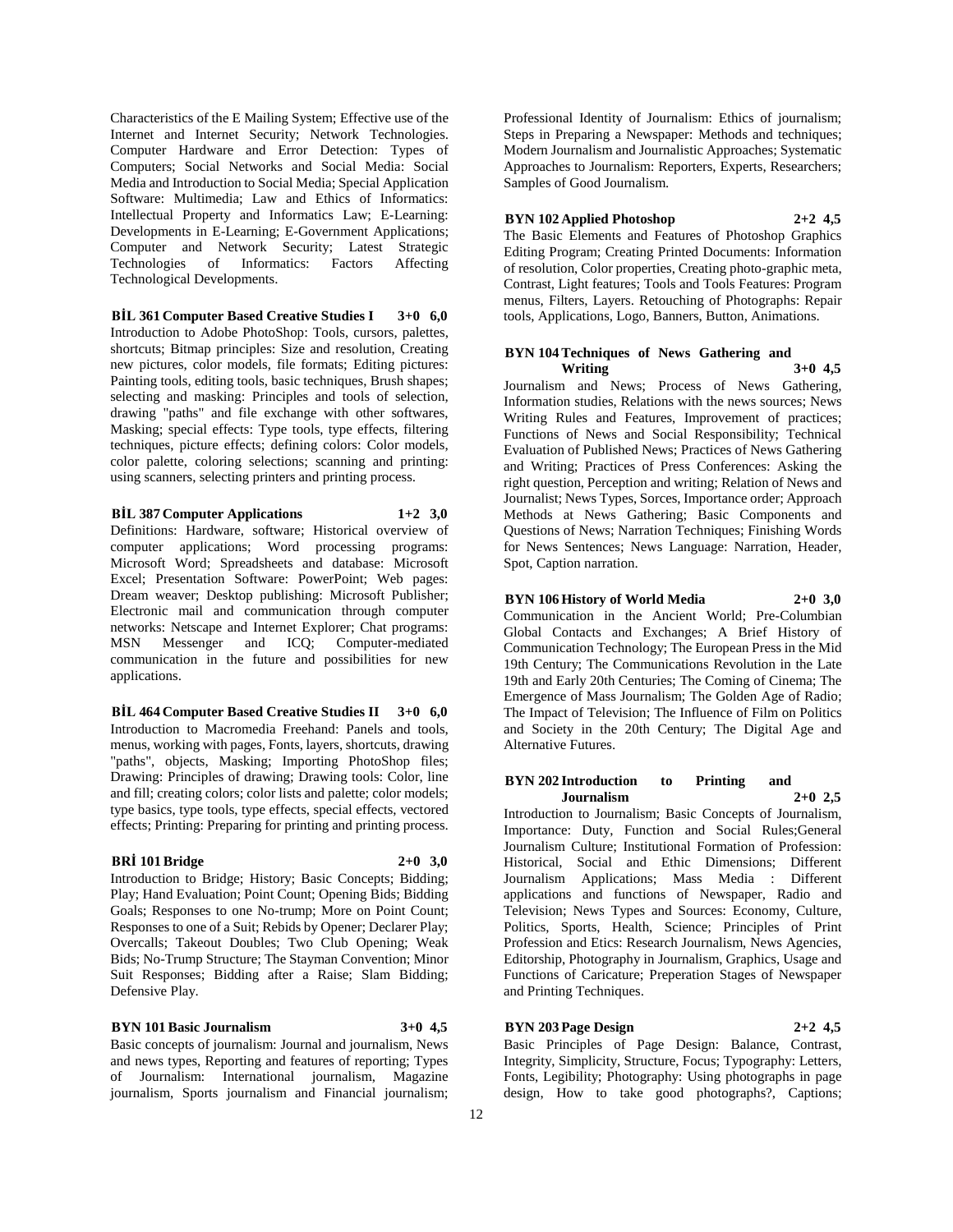Headlines: Types of news headlines, Headlines for the top stories, Titles and subtitles, Secondary titles, Embedded titles, Choosing a title; Color: Psychological effects of color, Using color in page design, Using color in printed materials; Samples of Printed Materials: Booklets, Newspapers, Magazines, Brochures.

# **BYN 204 News Types 3+0 4,5**

News and News Writing Techniques; Techniques of Introduction to News; News Types;Reporter and the Qualifications of the Reporter;Charecteristics of Abundant News; News Applications: Newspaper News, Magazine News, Radio and Television News, Internet News, Local News, Police- Court News, Society- Life News, Magazine, Culture-Art, Politics and Parliament, Economy, Foreign News, Sports, Health, Science, Religion, Environment News and Applications.

### **BYN 206 TV Journalism 2+2 4,0**

What's 'TV news??; Developments in TV Journalism: What's a news item?, What's TV news?; How to Write News Items for TV?; Importance of Using Image and Sound in TV News; A Comparison of Selected Samples of TV News and TV news programs; Project: collecting news and producing news bulletins for TV.

## **BYN 206 TV Journalism 2+2 4,0**

What's 'TV news??; Developments in TV Journalism: What's a news item?, What's TV news?; How to Write News Items for TV?; Importance of Using Image and Sound in TV News; A Comparison of Selected Samples of TV News and TV news programs; Project: collecting news and producing news bulletins for TV.

### **BYN 207 Speech and Interview Techniques in Radio and TV News 2+2 4,0**

Announcer, Showgirl, Showman, Anchorman Concepts And Definitions; Voice And Breath Control; Phonetics And Diction Studies; Text Evaluation (Stress, Tone, Break, Melody, Audio Voice, Etc.); Event, Fact, Situation, Process, News Interaction; News Writing Studies; Practicing Reading of the News; Feature Concept And Basic Properties; Simulated Interview Practices with Different Personalities.

# **BYN 208 Critical Media Theories 2+0 3,0**

Definition and Classification of Critical Theories Related to Media; Frankfurt School: Historical background, Fields of criticism and conceptualization of culture industry; Political Economy Approach: American political economy approach, European political economy approach; Constructivist Approach; Cultural Studies; Post-Constructivist Approach; Post-Modern Approach; Media Environment in Turkey and the Evaluation of the Contents Within the Framework of Critical Approaches; Practical In-class Applications.

**BYN 209 Page Design Programs 2+2 4,5** Key Features of QuarkXPress and Adobe InDesign Graphic Design Softwaress; QuarkXPress Graphic Design Software: Creating a new document, Tools, Applications: Page Design: Business cards, Brochures, Magazine pages and newspaper

pages Indesign graphic design software: Creating a new document, Tools; Applications: Page design: Business cards, Brochures, Magazine pages and newspaper pages.

### **BYN 214 History of Turkish Press 2+0 3,0**

The Emergence of Press in the World; The European Press; The Emergence of Press in the Ottoman Empire and the Press in the Democratic Struggle; War of Turkish Independence and the Press; Press in the Republican Era; The Role of Media in the Construction of the Nation State and the Realization of the Reforms; Properties of the Single Party Era and the Political Power and Media Relations; Press and Political Parties in Multi-party Relationship; Press and Political Polarization Within the Military Coup of May 27; The Attacks on the Press; Relationship Between Political Power and the Press After 1960; Relationship with the Media Capital Groups; Censorship and Closed Newspapers.

# **BYN 215 Online Journalism 2+0 3,0**

Internet and Journalism: Use of internet as the news media, Internet and acces channels to information: Search engines, Forums, Blogs, News sites; Online Journalism: First online journalism samples, First news sites, Today's online journalism applications; Differences between Traditional and Online Newspapers: News writing, Display, Values; Reading habits of online news and audience behaviour: Content clicking, Headline reading, Clicking the other pages; The Changing Role and Improving Importance of News Readers.

#### **BYN 216 Local Journalism 2+0 3,0**

Definition of Local Press; Distinctive Features of the National and Local Press; What is Covered by the Local Press?; The Function of the Local Press; The Importance of the Local Press; The Aim of the Local Press; The Historical Development of the Local Press: The development of the local press in the world, The development of the local press in Turkey; Local Newspapers: Problems of local newspapers; Responsibilities of Local Newspapers; The Circles Influenced by Local Newspapers; Differences Between the Local Press and Other Press Companies; The Importance of the Local Press in the World; News Gathering and Writing From Local Areas.

# **BYN 217 Child Rights on Media 2+0 3,0**

Human Rights and Natural Rights; Convention on the Rights of the Child; Protecting Human Rights; Child Rights of Criminal Codes of Turkey; Media Representation of Children; Codes of Conduct and Editorial Guidelines; Barriers of Child Rights; Child Protection Policies; Children in Conflict With the Law; Children in Armed Conflict; Interviewing Children; Giving Children a Voice; Making Stories With/about Child.

# **BYN 218 Investigative Journalism 2+0 3,0**

Defining the News Concept; Investigative Journalism and It?s History as a Special Area of Journalism; Research Methods and Technics of Investigative Journalism; Investigative Journalism in Terms of Social Responsibility and Journalism Missions; Investigative Journalism Cases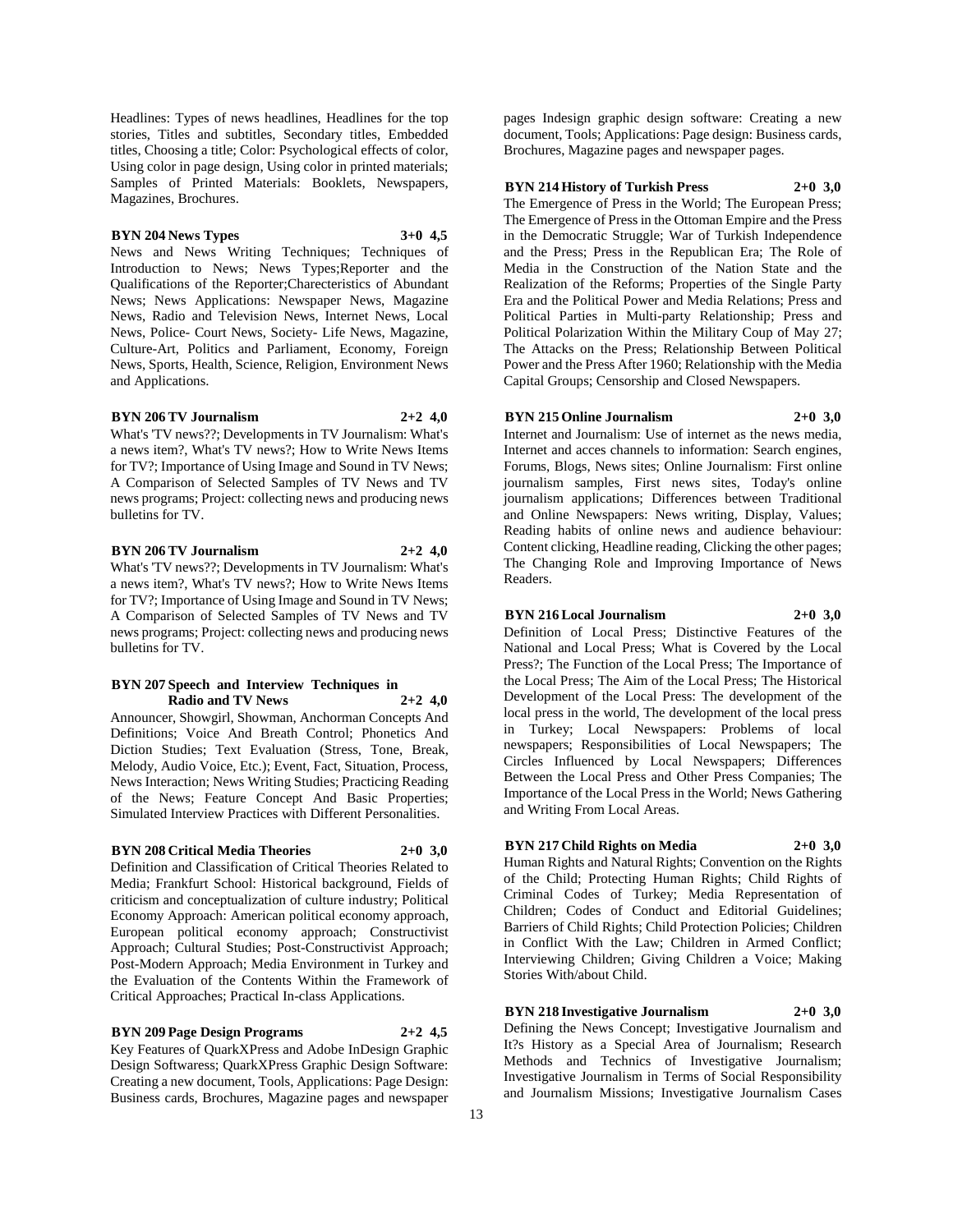From World Press; Investigative Journalism Cases From Turkish Press; Students Works and Applications.

**BYN 219 Public Opinion and Propaganda 2+0 3,0** Public Opinion: Public, Opinion, Public Opinion; Public Opinion in History: The period of ancient Greek and Rome, The Period of enlightenment, The 19th Century; Political Systems and Public Opinion: Different political systems and public opinion, Civil society, Organizations of civil society; Public Opinion Research and Media: Historical development of public opinion research, Measuring public opinion, Reliability of the public opinion research, Media and the public opinion research; Mass Communication and Public Opinion; Propaganda Techniques, Social control.

#### **BYN 220 Tabloid Journalism 2+0 3,0**

Historical Background of Tabloid Journalism; Production Process in Tabloid Journalism: Professional fieldwork practices, News resources, Target audience; Monopolization Tendencies in Tabloid News: Circulation rates, Advertisements and advertorial news; Contents of Tabloid News; Tabloidization Tendencies; Basic Criteria to Follow While Writing Tabloid News and Ethical Rules; Evaluations From the World and Turkey Based on the Samples From Today's Tabloid Journalism; Practical Applications by Students Related to Tabloid Journalism.

### **BYN 221 Critical Media Literacy 2+0 3,0**

Historical Developments of Mass Communication and Mass Media; Mass Media and It's Functions; Social Effects of Mass Media; Definition of Media and Mass Communication; The Evolution of Mass Communication Process; Defining of Media Literacy Concept and It's Development; Why Should Media Literacy?; Media Literacy in Critical Approach; Media Literacy in Liberal Approach; Reception of Media Messages; Manipulations in Media Messages; Elements of Media Literacy; Discussions and Researches About Media Literacy.

### **BYN 222 Sports Journalism 2+0 3,0**

Basic Concepts in Sports Journalism; News Writing in Sports Journalism; Commentating and Interviewing in Sports Journalism; Editing in Sport Journalism; Ethics in Sport Journalism; Issues in Sport Journalism in Turkey; Sports Media and Society in Turkey; Supporter Culture in Turkish Sports Media; Social Media and Sports Journalism; Sport Journalism Pratical Project.

#### **BYN 223 Travel Writing 2+0 3,0**

Basic Concepts: Reading travel articles, Read writing about travel and place from Columbus's "Diario" through the present, Reading maps, Objects, Archives, And facts of various kinds; Writing a Non-fiction Essay; Travel: Types of travel, Cultural travel, Community based travel, Travel for pleasure; Travel Writing: Why do we travel?, Why do we write about travel?; What are the core genres and styles of travel writing?; The components of a skillfully crafted travel article; The Habits of Successful Travel Writers.

# **BYN 224 Political Journalism 2+0 3,0**

Political Journalist: Job description, Working area, Professional competences; Political Regimes and Polical Journalism: The importance of political journalism in democratic regimes, Mediatization of politics; The Dimentions Of Political Journalism: Political journalism on international, national and local leves; Application Areas Of Political Journalism: Parliament journalism, Political party journalism, Journalism during the election campaing; Releations Between The Political Journalist And The Goverment: Ethic codes, Principal of journalism; Political News Gatherin And Writing Practices.

### **BYN 225 Healt, Science and Technology Journalism 2+0 3,0**

Fundamentals of Health, Science and technology journalism; Development, Subject and scope of health, Science and technology journalism in the world and in Turkey; News Gathering and Writing Techniques in Health, Science and technology journalism; Health, Science and technology news on newspapers, Journals, Radio and television; Control, Validation and ethics in health, Science and technology journalism; News writing Applications in Health, Science and technology journalism; Health, Science and Technology Page and Corner Applications for Newspapers and Journals.

### **BYN 238 European Union Journalism 2+0 3,0**

Europe as an Idea: Borders of Europe, Birth of the European identity, Delanty's Europe; European Union History: Europe after WWII, EEC, EC, EU, Enlargement process; European Public Sphere: Habermas; EU Institutions as News Sources: European Council, European Parliament, European Commission; Media Systems in EU Member States; Turkey-EU Relations: Historical, geographical, economic, political and cultural dimensions; Turkey's EU Bid in the European Media: Discussions in the British, German and French media; The EU in the Turkish media; Future of EU: The concept of Multi-Speed Europe, United States of Europe.

**BYN 239 Shorthand Writing (Stenography) 2+0 3,0** What is Stenography; History of Stenography: History of stenography in Turkey; Pitman Stenography and Alphabets; Teeline Stenography and Alphabets; Stenography in Alphabets: Rules, Abbreviations; Shorthand Characters; Words' Plural Forms; Forms of Past Tense; Suffixes and Prefixes of Verbs; Negative Forms; Transitions; Adding Emphasis; Forms of Abbreviations; Sample Word Forms; Forms of Shorthand Sentences; Stenography Exercises: 3 minute, 5-minute and 10-minute exercises.

**BYN 252 Radio Programming 3+0 4,5** Preparing Radio Programs: Characteristics of radio programs, Staff of radio programs; Radio Programs: News, Current events, Magazine programs, Short itroduction programs, Documentaries, Dramas, Panel discussions, Music programs; How to Use the Studio in Radio Programs?; Components of a Radio Program: Effects, Choosing the music, Writing the text, Choosing the guests, the Relationship between time, topic and text, Making programs, Directing programs.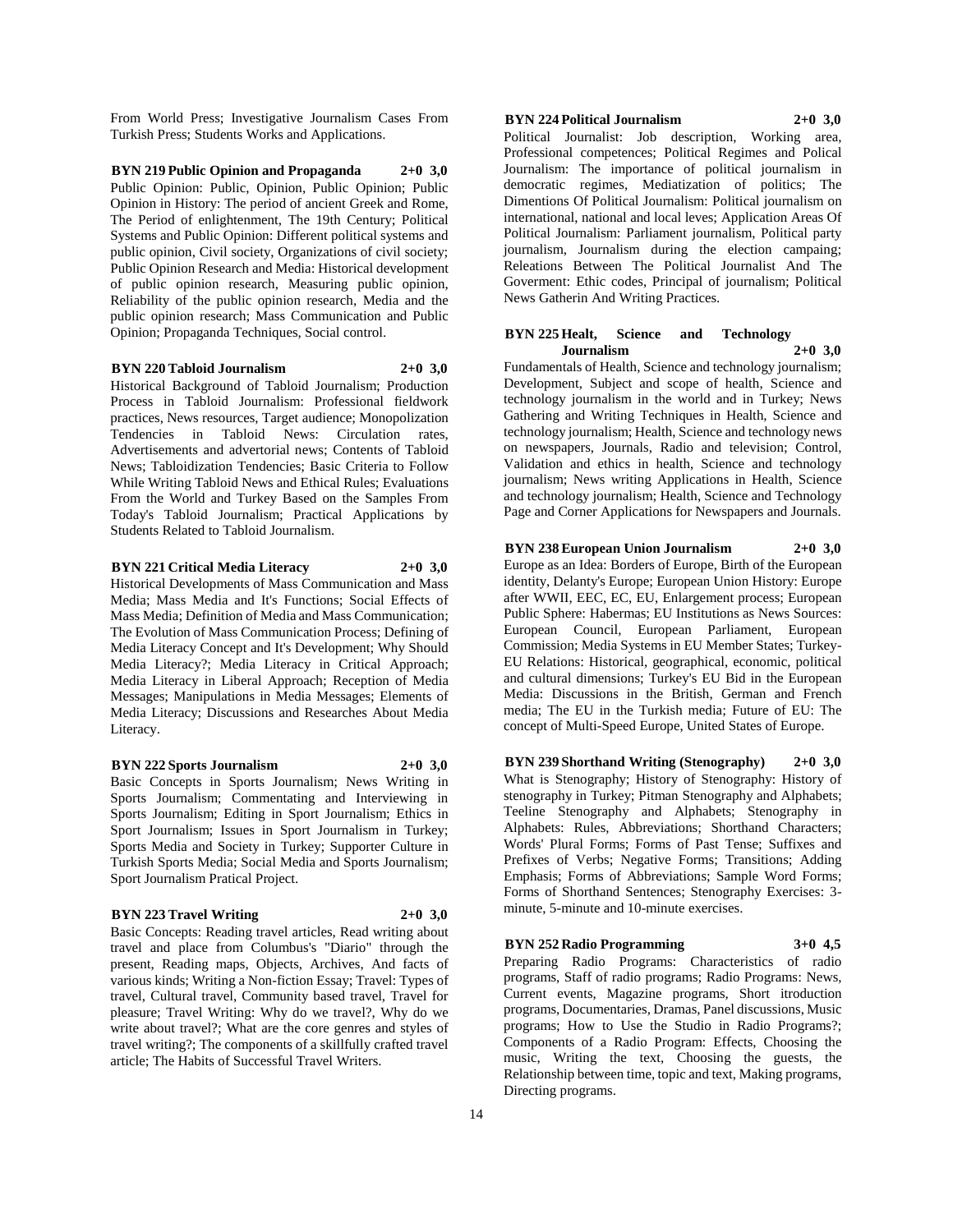# **BYN 271 Television News Cameraman 3+0 4,5**

The Evolution of Communication Tools; Television News: Characteristics of television news, Types of television news, Crews working for television news programs, Cameramen, Job profile; Types of Cameras; Working Principles of a Camera, Posing, White Balance, Choosing the right filter, Objectives, Focus length, Depth of field, Visual organization; Camcorder Unit; Videotape Recorder, Sound, Time code; Light; Light Resources, Color, Color heat, Natural light, Artificial light, Additional Enlightening Tools, Enlightening in the field, Enlightening in the studio.

# **BYN 309 Media Law 2+0 3,0**

Basic Concepts of Media Law; Historical Development of Written and Audio-visual Media Law; Related to Media Law and Especially with Freedom of Expression; Protection of Personality and Personality Rights; Privacy Protection of News Source; Protecting the Confidentiality of Private Life and Limits of Criticism; Press and Publication Activities; Typography; Legal and Criminal Liability; Regulations on Radio and Television Broadcasting; Legal Regulations and Limitations About Radio and Tv Broadcasting; Legal Regulations and Limitations About Advetisements; Brand; Right to Information; Copyrights; Protection of Personal Data and Official Secret; Censorship and Self-regulatory; Competition Law in the Media; Radio and Television Supreme Council; Code of Ethics in Media.

## **BYN 313 Literary Journalism Forms 2+0 3,0**

The Emergence of Newspaper: The story of a period; Penny Press and Literary Forms in USA; Yellow Journalism and Literary Forms in USA; New Journalism; Literary Journalism in Turkey; Reportage as a Literary Form of Writing; Interview-Reportage Distinction; News-Reportage Distinction, Characteristics of reportage; Yaşar Kemal and Reportage; Fikret Otyam and Reportage; Literary Forms in Popular Newspapers; Reportage in Novel: "Abdülhamit Düşerken", "Kurt Kanunu"; Fakir Bayburt and Reportage.

### **BYN 319 Journalism Applications I 2+4 6,0**

News Gathering: Agenda meeting, Evaluating subjects of news, Techniques of gathering information and accesing to news sources, Making news; News Writing Applications: Knowledge of languages and following the spelling rules, News body, Headline, Leads, Photos, Interview and reporting, Investigative journalism; Taking Photos: Correct framing; News Editing: News election, Deciding and making page design; Printing Process, Publishing the newspaper.

### **BYN 320 Journalism Applications II 2+4 6,0**

News Collecting and News Writing: Gathering and writing magazine news, Making portraits and feature reports, Doing research, Gathering and writing culture and art news; Taking Photographs: Taking photographs appropriate for the news item, Printing; Gathering and Editing the News; Page Design: Placing written and visual materials, Preparing newspaper for print, Stages of printing, The makings and presentation of the newspaper.

### **BYN 321 Visual Media Literacy 2+0 3,0**

The Concept of Visual Literacy; Relationship between Visual Literacy and Visual Communication; Basic Visual Elements: Point, Line, Color, Texture, Direction, Shape, Motion, Saturation, Shade, Hue; Theories of Perception: Balance, Contrast and axis, Priority of left, Positivity, Negativity; Anatomy of a Visual Message: Symbolization, Representation and abstraction; Message and Function: The unconscious communication; Visual Techniques.

# **BYN 322 Media Ethics 2+0 3,0**

Definition of Concept of Ethics and Its Historical Development Process; A Comparative Moraity Systems; The General Frame of the Media Ethics; Economic, Political and Socio-cultural Conditions Which Determine the Ethical Functioning of the Press; New Understandings of the Freedom of the Media and Their Contributions to the Media Ethics; The Role of Civil Initiative in Enpowering the press Ethics; Self-control Mechanism in the Press: Codes of ethics, Press councils and the ombudsman system; Self-control Mechanisms of the Press in Turkey; Practice of Self-control in the World.

**BYN 323 News Writing in English 2+0 3,0** Characteristics of English Newspaper; English-language Newspapers in the U.S. and the U.K.; Headlines, Spots and subtitles; The Photographic Caption; Grammatical and Ungrammatical Language Use in Journalism; Opportunities and Limitations in Journalistic Research; Sequence and Balance in Composing a Newspaper Article; Tabloids and Pursuit of the Sensational; Comment and Opinion; Newswriting in the Internet Age; The Issue of Celebrity; Blogs and Blogging.

**BYN 324 Theories of Political Communication 2+0 3,0** The Concept of Political Communication; Theories of Democracy; Political Participation in Democratic System; Political Actors in Democratic System; Civil Society and Media; Political Communication Campaigns; The Concept of Leadership in Political Communication; Consultancy in Political Communicatio; Globalisation and Political Communication; History of Political Communication in Turkey; The Important Political Campaigns of Turkey.

# **BYN 325 Crisis and Conflict Reporting 2+0 3,0** Concepts of Crisis and Conflict Reporting; Writing Crisis and Conflict; Preparing for Crisis, Conflict and War and Writing Them; Identity and Viewpoint of Journalists; Logistics of Crisis, Conflict and War; Human Rights and International Conflict Law; Conditions of Reporting: Interviews and portraying characters; Storytelling; Human Side of Characters in Crisis, Conflict and War; Objectivity; Concept of ?enemy?; Concept of ?peace?; Conflict and sides; Reporting Crisis, Conflict and War in the Internet Age.

#### **BYN 327 Peace Journalism 2+0 3,0**

Concepts of War and Peace; Portraying War and Peace; War and Peace in Mass Media; Texts and Visuals of War and Peace; Cultural Conflict and Peace; Building Discourse for Peace Culture; Emotions in Times of War and Peace;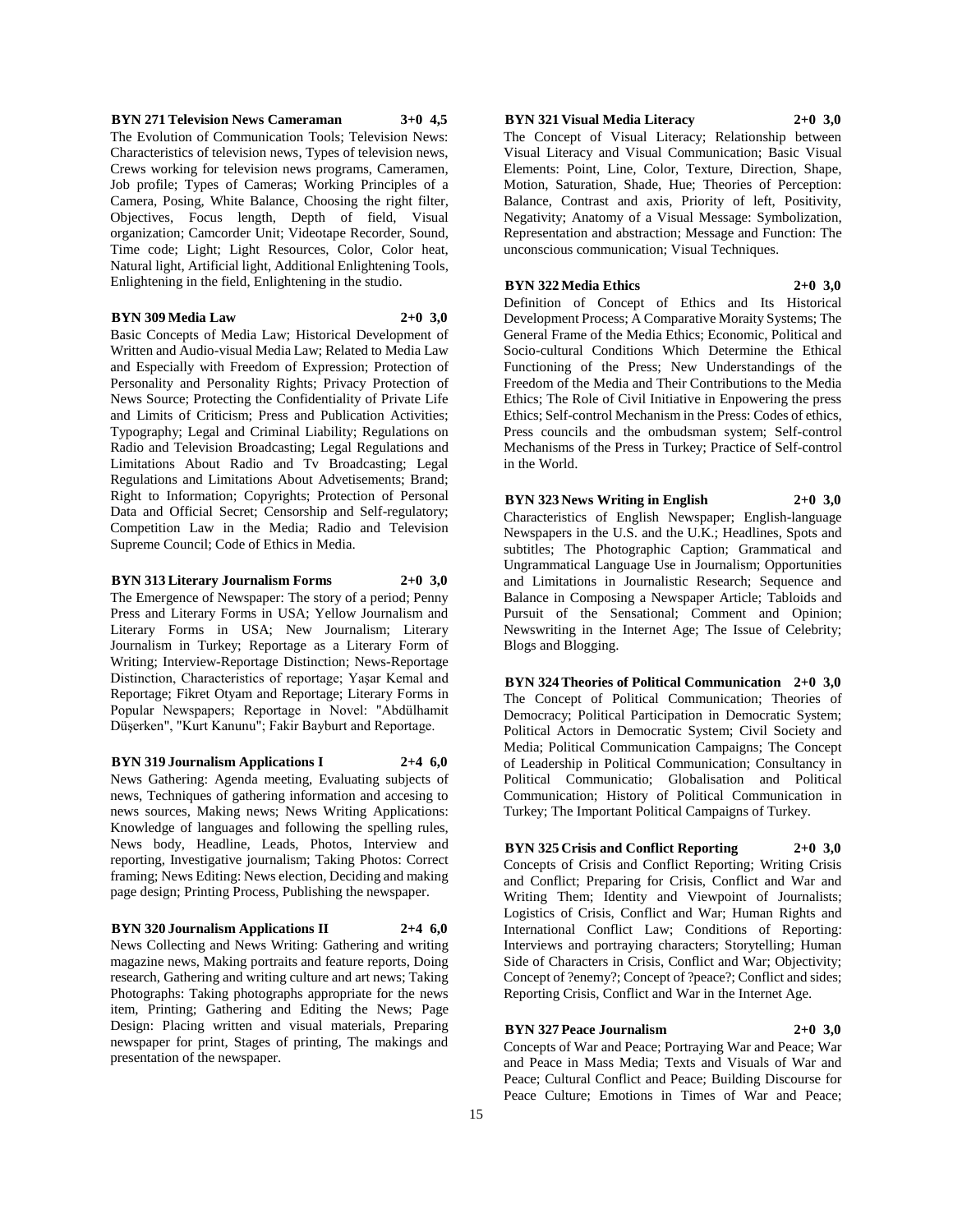Conflict and Peace Content with New Media; Ethical Considerations.

**BYN 328 Social Media Theory and Applications 2+0 3,0** Basic Concepts: New media, New communication environment, Social networks; New Communication Technologies; Difference of New Technologies from Traditional Media: Digitalization, Interactivity, Multimedia, Hypertext, Social networks and internet; New Media Theories: Network society, Global village, Supervision society, Electronic democracy, Virtual agora, Virtual communities, Desktop colonialism; ICT and Technology Reform Paradigm; Social Media and Journalism Applications: Blog, Vlog, Podcast, Wiki, Sosyal networks.

**BYN 329 Journalism in the Movies 2+0 3,0** Journalism ; Who is journalist?, What are principles and codes of professional ethics in journalism?, Mission of a journalist, News production process, Burden to public, News gathering practices, Preparing the news, News sources, Journalism myths, Stereotypes; Film Analyzing: Visual expression of film, Power of film, Writing a real case for the screen, journalistslife in movies, Comparing the film with the actual event.

#### **BYN 330 Management and Organization Structure in Media Institutions 2+0 3,0**

Characteristics of Media Institutions: Organization of media institutions, Effects of the environment on organizations in media institutions, Main activities in the organizational structure of media institutions, Segmentation of activities in media institutions, Division of labor in media institutions, Major tasks, authorities and responsibilities in the organizational structure of media institutions, Duties, Authority and responsibilities related to other activities, Organizational structures ine major media institutions, Evaluation of various forms of governance in media institutions.

# **BYN 332 Rhetoric 2+0 3,0**

Why Persuasion is Needed?; Argumentation: Mediated argumentation, Non-mediated argumentation; Rhetorical Constructivism; Rhetoric Deconstructivism; Indirect Criticism; Direct Response; Developing Strategy Based on Media Utilized: Rhetoric in traditional media, Rhetorical argumentation in press, Social media rhetoric; What an Individual Wants?: Distinction between Lie and Truth; Visual Rhetoric; Art of Speech; Public Speaking; Speaking on Television or on Radio; Speech Types: Persuasive speaking, Speaking for choice, Speaking for psychological pressure, Affirmative and thanking speeches.

**BYN 346 TV News-Project and Application 1+4 4,5** News Making in Television; Television News and its Distinctive Features; Image and Text in TV News; TV News Broadcasting; TV News Crew; Cameramen and Journalists; News Making Based on Types of TV News; Preparing a Project Requiring a Production of TV News Items.

### **BYN 348 Publication Design 2+2 4,5**

Publication Design and Its Principles; Types of Publication Design: Newspaper, Magazine, Book, Annual reports, Product catalogs, Newsletters; Types of digital publishing designs: Electronic publications, Mobile electronic publishing, New media applications; Design Strategies of Publication Design: Publishing technology, Techniques and types of printing, Modular layout; Elements of Publication Design: Formats, Page layout, Typography, Images, Color; Page Layout: Page size, Column grid, Headline placement, Special effects, Positive/Negative space; Typography: Hierarchy, Text properties, Font, Size, Line Space, Text Editing, Readability; Images: Illustrations, Graphics, Photographs, Drawings; Color: Color Relations, Contrast, Emphasis, Hue/value/saturation, Harmony; Publication Design and Ethics; Publication Design Examples: Magazines, Newspapers, Brochures, Book, E-book.

# **BYN 355 News Editing 2+2 4,5**

Types of News Programs: News bulletins, News programs; Designing Television News Programs: Studio programs, Out-of-studio programs, Mixed programs; News documentaries: Documentary programs, News programs; Choosing issues and guests for news programs; Broadcasting periods of programs; Timing of programs; Broadcasting types of television news programs: Live, VTR; Preparations before the shot and broadcasting: Research and Organization; Preparations in the studio: Decor, Lighting, Number of Cameras and Camera Angles; Editing; Applied News Program Design and Editing.

# **BYN 364 Advanced Web Design 2+2 4,5**

Basics of Web Design; Elements of Web Design; Knowledge And Data Concept; Classification and Storing Information; Construction of the Database; Database Programs; Designing Database, Defining Types of Web Sites; Using Database With ASP; Using Database With PHP; Flash Applications In News Sites; XML Applications In News Sites; Constructions of News Sites; News Site Preparation Project.

### **BYN 365 Radio News Projects 2+2 4,5**

Definitions of Radio News; Differences Between Radio And Television And Newspaper News; Evaluation of Radio News Bulletins And News Programs; Developing News Bulletin And News Programs; Practicing Preparation and Presentation of Radio News.

**BYN 372 Practical Announcing and Diction 2+1 4,5** The Vocal Characteristics of Turkısh Language: Using Voice, Voice organs, Diaphragm, Breathing techniques; The utterance features of Turkish; Pronunciation, articulation and articulation defects, Phonetic; Tone of Voice, Words and Body language; The Importance of voice in speech; The characteristics of Voice, Voice İmperfections, Tongue Twisters and Voice training; Announcing Roles: Announcer, Presenter, Anchor and Reporter; Practice: Announce writing, Editing news text to presenting, vocalization, news presenting in front of the camera, news presenting with prompter.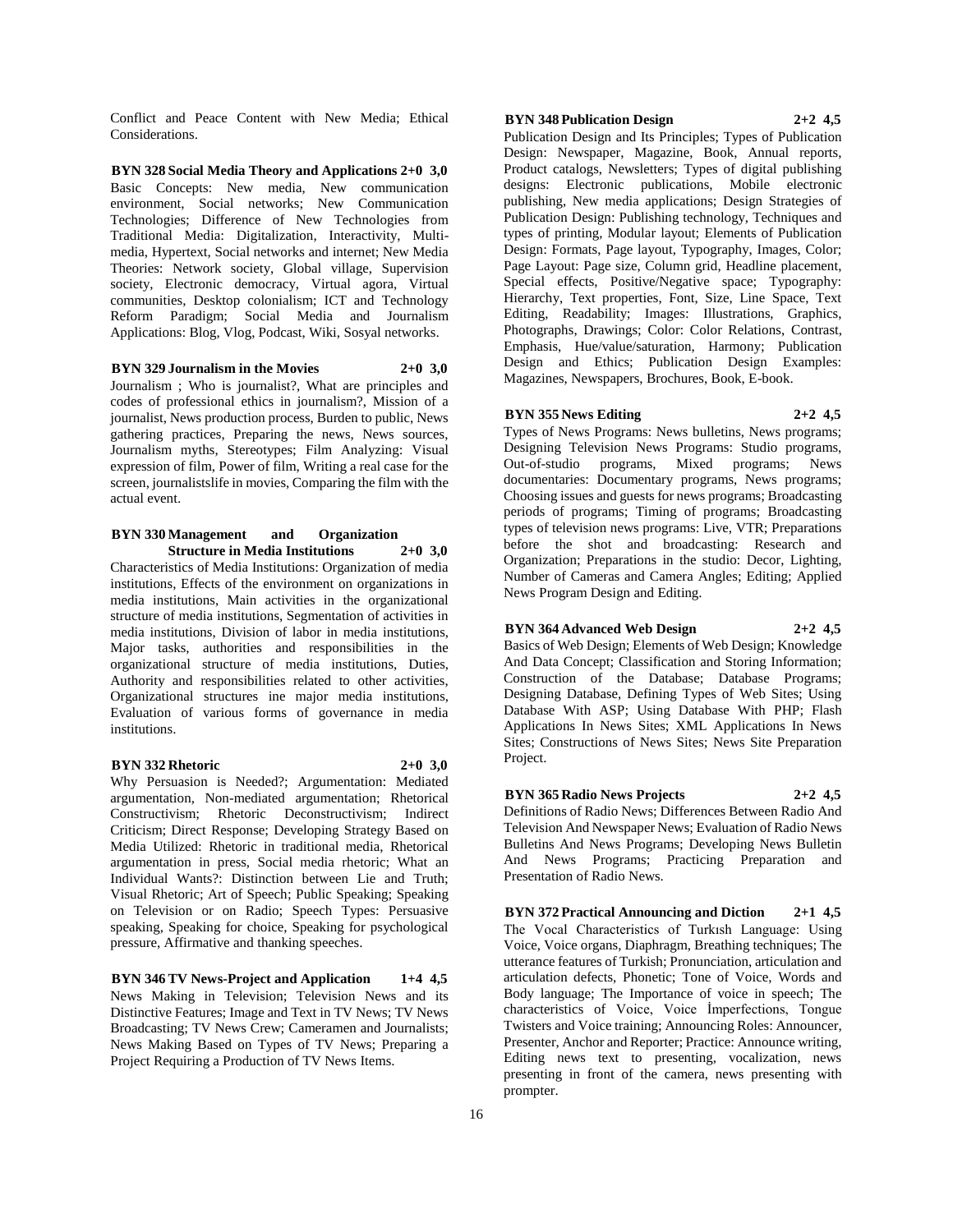# **BYN 374 Data-Driven Journalism 2+1 4,5**

Network society concept: Major theories on network society in communication studies; "Data" in critical communication theories; "Big data" and "small data" concepts; Principal methods of data-driven journalism; Data-driven journalism in international news media; Data collection methods; Data visualisation methods; Data-driven news production.

# **BYN 404 Applied Magazine Publication 2+4 6,0**

Magazine as a Medium: Magazine news, Preparing magazine agenda, News writing and gathering in magazine, News editing in magazine; Magazine Reporting; Shooting Photography for Magazines; Various Phases of Magazine Production: Page planning; Visual and Creative Design for Magazine: Visual components, Writing components; Rules of Magazine Publication; General Publishing Policy; Editorial Staff for the Magazine: Responsibilities of reporter, Copy editor, Chief editor, Photographer and designer; Ads and News Stories.

### **BYN 406 Introduction to International Relations 2+0 3,0**

The Development of International Relations; The Basic Concepts of International Relations; The Main Actors of International Relations; International Organizations; The Objective and Means of Foreign Policy; Diplomacy; Propaganda; National Force; The Problem of Analysis in International Relations, Theories of international relations; System Approaches in International Relations and the Structure of Modern International System; International Conflicts and the Cold War; Democracy and Human Rights After the Cold War.

# **BYN 408 Web Publishing 2+4 6,0**

Internet: World wide web, Hyper text transfer protocol, File transfer Protocol; Interactivity: Internet and interactivity, Interactive applications; Types of Internet Publications: Video based sites, Voice based sites, Web sites; News Sites: Traditional publication sites, Independent sites; Journalism on the Social Media: Blog journalism, Facebook applications, Twitter applications; Applied Internet Publishing: News gathering to internet, News editing for internet; Publishing News on Internet: Using videoanimation, Using picture.

**BYN 409 Contemporary Media Criticisms I 3+0 3,0** Development of Media in Turkey; Objectivity in Journalism; Background, Components, Criticism; Media Ethics: Pragmatic approach; Functional Approach; Machiavellian Approach; News Framing; Presentation of Political News; Alternative Journalism: Civic journalism, Peace journalism, Rights journalism, Civil society media; Critical News Studies; Construction of Ideology in News; Manipulation in News; The Use of Metaphor in News; Representation in News: Women, Children, The poor, Minorities; News and Reception: How news are read by the readers.

**BYN 410 Contemporary Media Criticisms II 3+0 3,0** Globalization and Neo-liberalism Policies: Political, economic and cultural dimensions of media; Consumption

Culture and Life Styles: Middle class and media in fordism and post-fordism; Tabloidization of Turkish Media and Television Serials: Representation of poverty and richness; Football Industry and Television Football in Turkey; Public Sphere, Representation and Media: Case study analyses from Turkish media; Nationalism and Media; Civil Disobedience Movements and Media; New Media, Social Movements and Youth; Student Studies on Contemporary Media Texts.

# **BYN 413 Culturel Identity 2+0 3,0**

What is Identity?; Types of Identity: Indivudualistic identity, Social identity, Cultural identity; Modernity and Identity; Dimensions of Cultural Identity; New Cultural Identities; Cultural Identities in Turkey; Cultural Identities and Urban Life; Diasporas and the Problem of Cultural Identity; Cultural Identities and the Middle East; ?Who Am I? Studies in the Classroom; The Student Representations on Cultural Identity in the Classroom.

# **BYN 415 Career in Media 2+0 3,0**

General Concepts on Working Life in Media; Developments in Media Sector and Its Effects on Working Life; Historical Background of Legal Regulations on Working Life in Media; Exceptions and Scope of Application of Press-labour Act No.5953; Conclusion of Labour Relation; Arrangement of Labor Relation in Terms of Wage; Arrangement of Labor Relation in Terms of Time; Terminate of Labor Relation; Legal Results of Terminate of Labor Relation; Professional Organization and Unionism in Media; Collective Bargaining Agreement, Strike-lockout practices in media; Social Security of Media Employees.

# **BYN 419 Photo Reportage 1+1 3,0**

Definition of Photo Reportage: Photojournalism, History of photo reportage, Illustrated news magazines in Germany in 1920s; Photo Reportage as a Means of Photojournalism: Relationship between news photo and text; Qualities of Photo Reportage and Its Production Process: Idea, Theme, Time management, Cooperation, Importance of details, Ethics of photo reportage; Great Photo Reportages: Andre Kertesz, Martin Munkacsi, Brassai, Tim Gidal, Eugene Smith; Contemporary Samples: VU Photo Agency, Noor Photo Agency, VII Photo Agency, Nar Photos; Practice; Evaluating the Produced Works.

# **BYN 421 Social Media Journalism 2+0 3,0**

New Media; Social Media; Social Change and Development of Social Media and Communication in Social Media as a Mass Medium; Differences Between Social and Traditional Media; News and Newsworthiness in Social Media; Criteria for Newsworthiness in Social Media Journalism; Social Media Tools; Comparing News Values in Social Media and Traditional Media Journalism; Students Practices.

# **BYN 422 Campus Journalism 2+0 3,0**

Journalism Applications in Anadolu Haber, Campus Newspaper of Anadolu University: News reporting practice for agenda topics; Reporting a Meeting: Reporting about conferences, seminars, panel discussions, symposiums, congresses; Event Reporting: Exhibitions, shows, movies,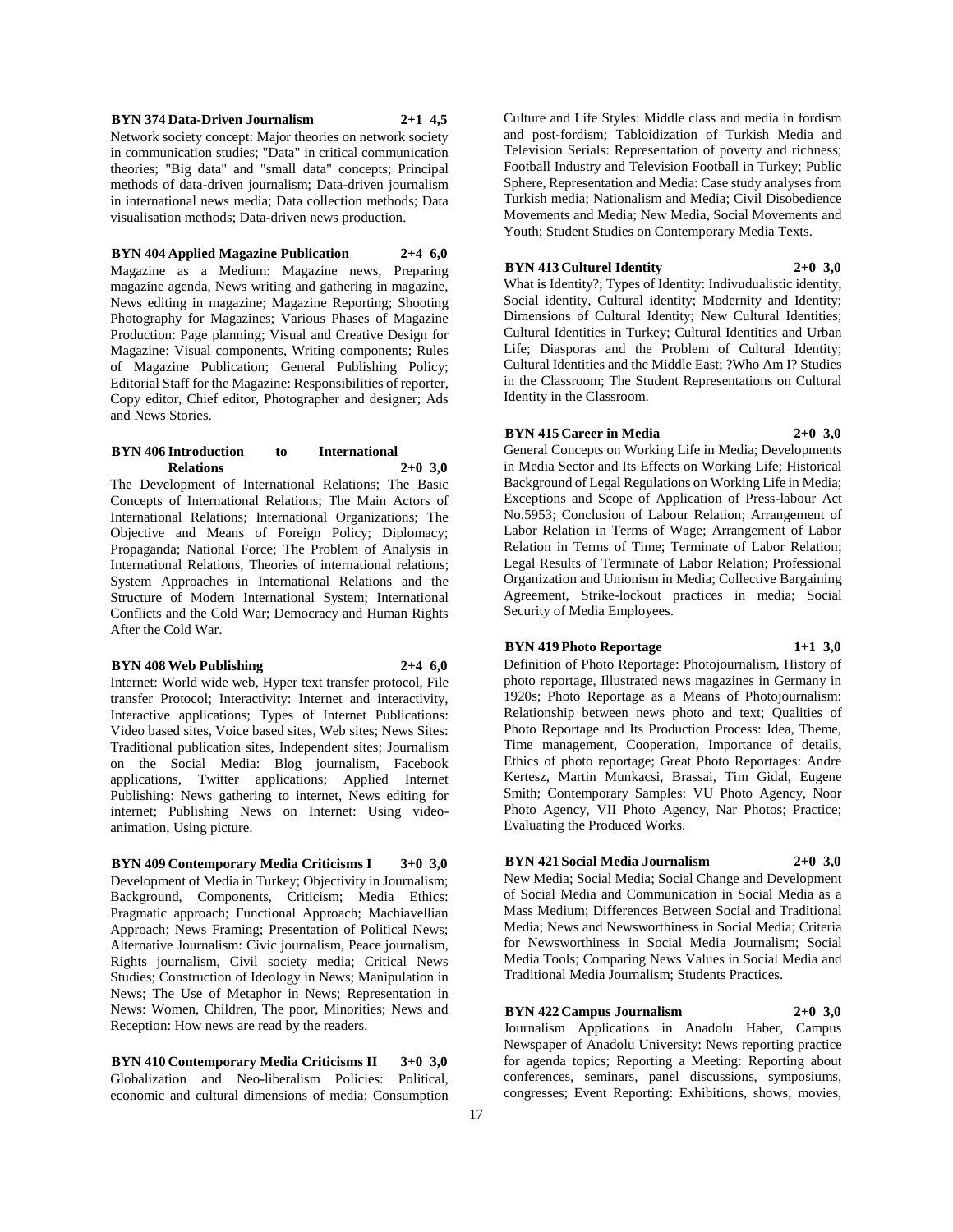openings; Reporting Statements; Interviews: Prepared and unprepared interviews; Routine Stuff: Science and technology page, Students? opinions page; Campus Newspaper Management: Agenda meeting, News selection, Draft pages, Newswriting, Editing, Organization of agency news, Page design, Preparations for printing, Printing process.

# **BYN 423 Media Economics and Management 2+0 3,0**

Basic Concepts of Economics; Basic Economic Problems; Sections of Economics; Developments in Media Sector; Importance of the Media Industry; Media and Market; Monopolization in Media; Importance of Media Companies; Features of Media Companies; Types of Media Companies; Organizational Structure of Media Companies; Organizational Structure of Print Media; Organizational Structure of Radio and Television Organizations; Main Activities in Organizational Structure of Media Companies.

**BYN 424 International Journalism 2+0 3,0**

Definition; Historical Development; The Cold War: Propaganda; Comparative Public Broadcasting; New Communication and Information Order: Geopolitics of news media; Globalization and Neo-liberal Re-organization of International News Media; Global Information Economy; Democracy; Global Identity Policies and Changing Discourses of International Journalism; Integration of New Communication Technologies and New Position of International News Media; New Social Movements and Global News Networks; Effects of Transnational News Media; Post-cold War and New World Order: Global wars; Future of International Journalism.

### **BYN 425 Seminar I 2+0 3,0**

Media as a Social Mass Medium and Environment; Problems of the Turkish Media; News Media Today; Featured Workshops by News Professionals on News Media Approaches: Changing journalism in the world and Turkey; Online Journalism; Social Media and Journalism; Citizen Journalism; Effects of Monopolization Trends on News Journalism; Problems of Media Professionals.

### **BYN 426 Seminar II 2+0 3,0**

Media as a Social Mass Medium and Environment; Problems of the Turkish Media; News Media Today; Featured Workshops by News Professionals on News Media Approaches: Changing journalism in the world and Turkey; Online Journalism; Social Media and Journalism; Citizen Journalism; Effects of Monopolization Trends on News Journalism; Problems of Media Professionals.

#### **BYN 427 Agency Journalism 2+0 3,0**

News Agency: Functions and functioning of news agencies; News Agency in Turkey: History of news agencies in Turkey, Media ownership and news agencies; International News Agencies: Their effects of international news flow, One-way news flow and UNESCO; News Gathering in News Agencies; News Writing in News Agencies; Services of News Agencies: Video news services, Photo news services; Agency Journalism Practices: Video news practices, Photo

news practices, News gathering practices, News writing practices.

**BYN 429 Economy and Financial Journalism 2+0 3,0** Fundamentals of Finance; Journalism of Finance and Press; Financial News: Topics, Sources, Indicators and their meanings; History of Financial Journalism in the World and Turkey; Types of Financial News: Finance, Business circles, Consumer news; Financial News in Print Media, Radio, Television, Internet, and Social Media; Legal and Ethical Dimensions in Financial Journalism.

# **BYN 431 Publication Design Project 2+0 3,0**

Design Principles: The concept of image, Communicating with design elements; Visual Communication: Image and text relationship, Ethics in visual communication; Typography: Typographic communication, Importance of typography, Classification of typographic characters; Structure and Anatomy of Letters: Font family, Font size, Space, Legibility, Readability, Special effects; Preparing Publication Design Samples: Flyer, Logo, Magazine cover, Newsletter, Brochure, Poster.

# **BYN 443 Project in Photography 2+2 4,5** Basic Techniques of Photography; Dia shows; Samples of

photography from the world and Turkey; Introducing the Equipment: Black and white film and photographic papers; the Multigrade Enlarger and Using the Multigrade Enlarger; Film Development; Printing: tonality and contrast control in printing; Photogram and Other Creative Darkroom Techniques; Project Applications; Image Arrangement; Photograph Criticism; Exhibition Prints; the Final Project. Prerequisite: FOT 201.

# **BYN 449 Artificial Lighting in Visual Journalism 2+2 4,5**

Artificial Light Source Equipment: On-camera flash, Offcamera flash, Studio flash, Tungsten, HMI; Visual Recording Technologies and Basic Features of Light: Intensity, Contrast, Color temperature, Duration, Angle of incidence, Dynamic range of light; Studio Shoot: Shooting with multiple light sources; Digital Retouching Software: Lightroom; Relevant Lighting Setup: Indoor and outdoor shooting applications; Analysing Professional Work Samples.

**BYN 460 Television News Programming 3+0 4,5** Applied Television News Programming: Writing techniques, Preparing a bulletin, Summaries; Broadcasting Techniques: Live Broadcast, Live Connection Techniques, Live Connection with Image, Live Telephone Connection, Television News in Turkey; Television News in the Institute of Turkish Radio and Television (TRT) and Private Television Channels, Techniques of Preparing Television News Programs.

**BYN 460 Television News Programming 3+0 4,5** Applied Television News Programming: Writing techniques, Preparing a bulletin, Summaries; Broadcasting Techniques: Live Broadcast, Live Connection Techniques, Live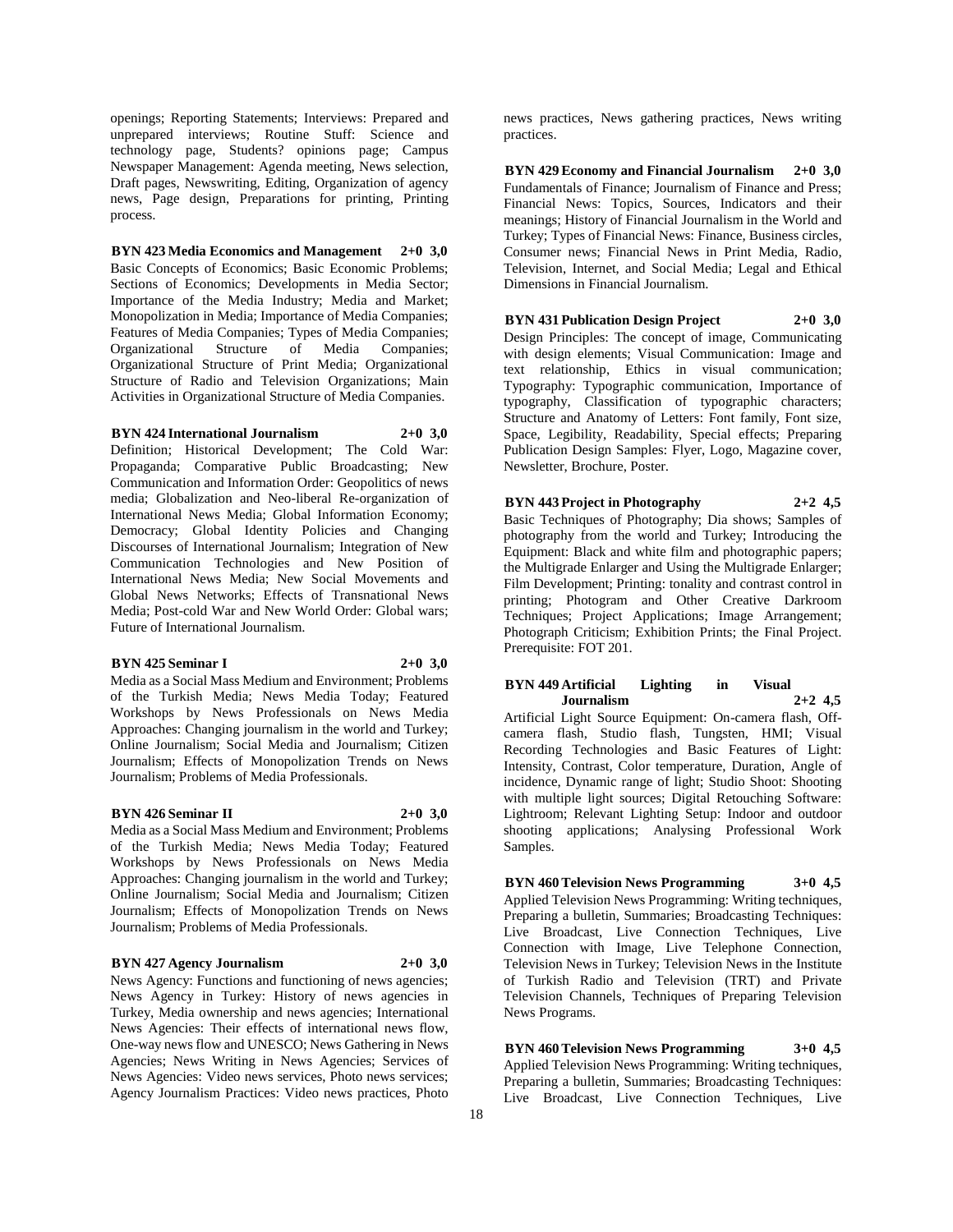Connection with Image, Live Telephone Connection, Television News in Turkey; Television News in the Institute of Turkish Radio and Television (TRT) and Private Television Channels, Techniques of Preparing Television News Programs.

# **BYN 462 Applied Rhetoric 2+2 4,5**

Relationship between Announcers and the Audience: Methods for dialog, Possible reactions of the Audience, Understanding the audience profile during the dialog; Asking Questions; Body Language, Use of Hands, Gestures and Mimics; About the Studio: Announcers, Cameramen and Directors and Their Relationship, Using a camera and a microphone; Command of Speech: How to command panels and discussions, Appearance of the announcer: Attire, Attitudes and behaviors.

### **BYN 465 Reading Newspapers in Ottoman Turkish I 2+0 3,0**

Ideologies; Religious and Secular Structures of Political Thoughts; The Function of Political Thought; Actors of Political Thought; Factors and Geographical Differences Contributing to the Evolution of Political Thought; Political Leaders and Political Discourse; Dominant Political Ideas; Conflict and Cooperation; The Relationship Between Individuals and Societies; Development of Political Analysis Skills; Inviting a Speaker to Lecture on a Current or Historical Subject.

### **BYN 466 Reading Newspapers in Ottoman Turkish II 2+0 3,0**

General Assessment Regarding Newspapers in Ottoman Turkish; Arabic Words: Nominatives; Reading Exercises (Newspaper Samples); Arabic Words: Plurals; Reading Exercises (Newspaper Samples); Persian Words: Plurals; Reading Exercises (Newspaper Samples); Dates: Months, Days of the Week in Arabic and Persian; Reading Exercises (Newspaper Samples); Derivational Affixes in Persian; Reading Exercises (Newspaper Samples); Reading Exercises (Newspaper Samples); Reading Exercises (Newspaper Samples).

**EDB 221 Turkish and World Literature 2+0 3,0** Novel in Western Literature: Analysis for classic novels; Gustave Flaubert/Madame Bovary, Dostoyevsky/Suç ve Ceza, Gabriel G. Marquez/Yüz Yıllık Yalnızlık, J.D. Salinger/Gönülçelen (Çavdar Tarlası); Analysis for Modern Novels: Umberto Eco/Prag Mezarlığı; Novel in Turkish Literature: Analysis for classic novels; Mithat Cemal Kuntay/Üç İstanbul, Yakup Kadri Karaosmanoğlu/Kiralık Konak, Peyami Safa/Fatih Harbiye, Tarık Buğra/Küçük Ağa, Ahmet Hamdi Tanpınar/Huzur; Analysis for Modern Novels: Oğuz Atay/Tutunamayanlar; Analysis for Postmodern Novels: Orhan Pamuk/Kara Kitap, Elif Şafak/Mahrem.

**EDB 353 Cyber Literature 3+0 4,5** Brief History of Letters; Story of the Book; Evolution of Reading Types; Gutenberg era, Meaning of letter implant; Literary and Scientific Inspirations of Massive

Reproduction; Computer Age and Speedy Adventure of the Computer; Media and Society; Electronic Media; From Printing to Desktop Publishing: Virtual Change of the Age, Transformation of Literature; Digital Publishing and Individual Creativity; Electronic Ink: Cyber author, Cyber reader; The World from Turkey versus Turkey from the World; Examples of Self-publishing; Today of Electronic Book and the Copyright Problem; Future and Cyber Literature.

# **ERA 199 Cultural Diversity and Communication 2+0 3,0**

Introduction, Anthropological View; Definition of Culture, Diversity; Globalization, Identity & Affinity; Language and Culture; Religion and Culture; Class in countries; Gender and Society; Prejudices and Stereotypes; European Culture; Media and Culture; Media and Representations; Cultural stereotypes in Media

### **ERA 301 L'Analyse Politique et Les Pensées Politiques 2+0 3,0**

Political Thoughts: Concepts, Content and its Characteristics; History of Political Thought; General Evaluation From the Past to Nowadays; Political Thought Theories; Comparison of Doctrines and Political Role of the Development Level of the Countries in a Given Society; Contemporary, Participatory Democracy and Undemocratic Regimes; Human Rights; Identification of the Welfare State; Inviting a Speaker to Lecture on a Current or Historical Subject.

# **ERA 302 International System 2+0 3,0**

The Formation of the International System: Concepts, Subject, Characteristics; The History of the International System; An Evaluation from the Past to Nowadays; The Influence of Civilizations and Migrations; Cultures and Religions; Social and Economic Enrichment; Imperialism and the Competition of Political Thoughts, Theories, Doctrines and belief systems; Actors in the International System; Institutions of the International System; The Causes of Conflicts and Issues in the International System; Questioning on the International System and Propositions of Solutions; Questioning the Production, Consumption, Energy and the Future of the International System; Inviting a Speaker to Lecture on a Current or Historical Subject.

### **ERA 304 Comparative Political Systems and Regimes 2+0 3,0**

Karşılaştırmalı Siyasal Sistemler: Kavramlar, Konusu, Karakteristik özellikleri; Siyasal Sistemlerin Tarihçesi; Siyasal Sistemlerde Yönetim Sorunları; Siyasal Sistemlerin ve Rejimlerin Yapısı ve İşlevleri; Siyasal Sistemlerde Devlet ve Halk İlişkisi; Demokrasinin Gelişimi: Yöneten ve yönetilenler mücadelesi; Siyasi İktidar; Güçler Ayrılığı; Ülkelerin Kalkınmışlık Seviyelerinin Toplumdaki Rolü; Çağdaş, Katılımcı demokrasiler ve antidemokratik rejimler; İnsan Hakları; Sosyal Devletin Tanımlanması; Tarihsel Bir Konu Hakkında Misafir Konuşmacının Derse Daveti.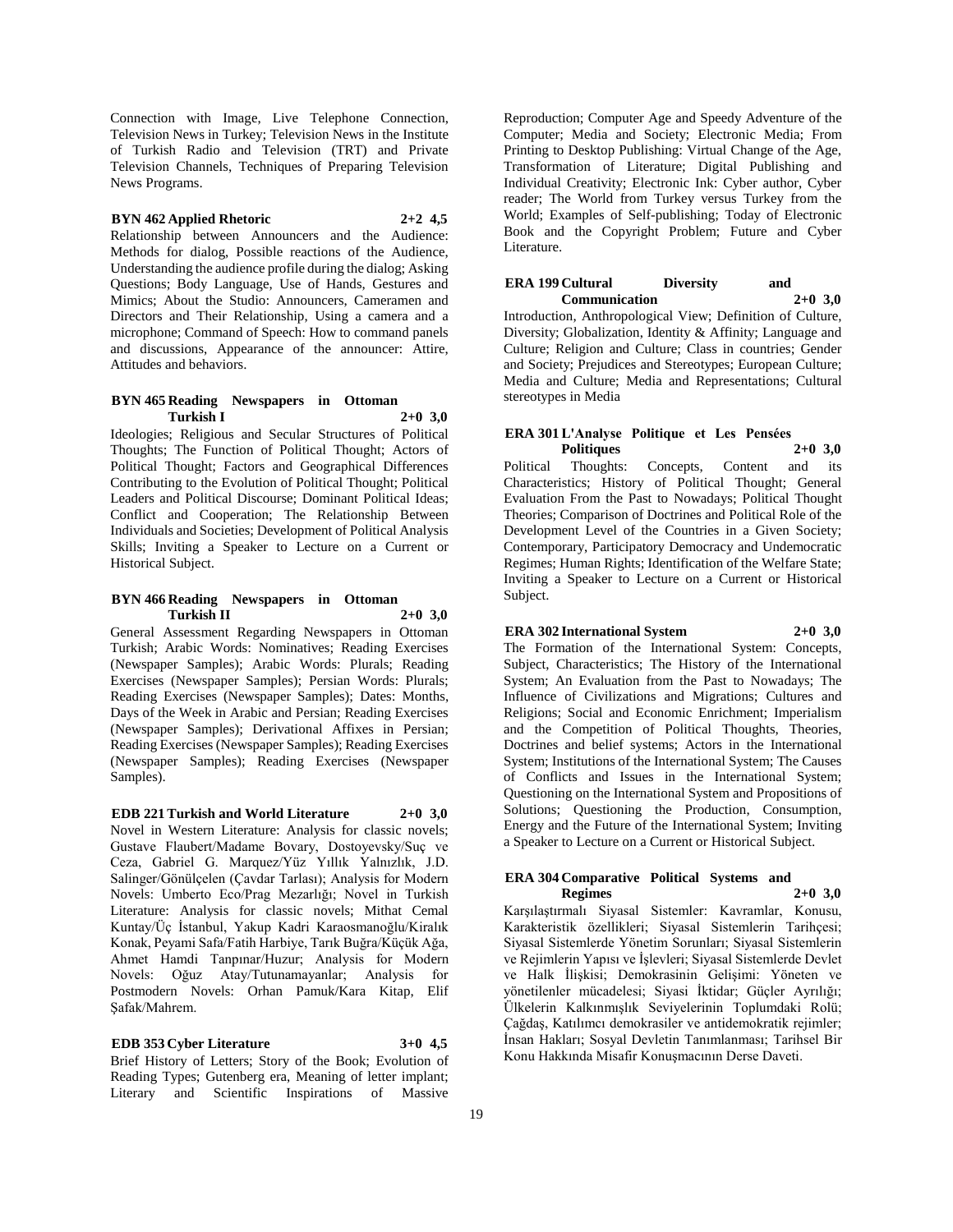### **EST 303 Aesthetics 3+0 4,5**

Aesthetics as a concept. Beauty in nature and in Art. Daily use of Aesthetic concept beauty in Art, Concept of beauty in Art, change of beauty concept in time. The concept of ugliness in Art. Aesthetics as an element of Artwork. Aesthetic criteria, Ancient philosophy and Aesthetics, Renaissance and elements of Aesthetics, Contemporary times; Aesthetics and functions.

**FEL 102 Introduction to Philosophy 2+0 2,5**

Fundamentals of Philosophy; Scope of Philosophy; History of Philosophy; Theory of Science; Theory of Knowledge; Logic; Ontology; Philosophy of Nature; Philosophy of History; Philosophy of Art; Philosophy of Language; Philosophical Anthropology; Ethics; Philosophy of Religion; Metaphysics; Schools of Philosophy; Development of Philosophical Perspective.

# **FEL 102 Introduction to Philosophy 2+0 2,5**

Fundamentals of Philosophy; Scope of Philosophy; History of Philosophy; Theory of Science; Theory of Knowledge; Logic; Ontology; Philosophy of Nature; Philosophy of History; Philosophy of Art; Philosophy of Language; Philosophical Anthropology; Ethics; Philosophy of Religion; Metaphysics; Schools of Philosophy; Development of Philosophical Perspective.

**FEL 251 Communication Philosophy 3+0 4,5**

Marx and Marxist Media Theory; Althusser and Ideological Apparatuses of the State; Critical Theory and Cultural Studies; Gramsci: Popular culture and hegemony; Frankfurt School: Its history, impact, and importance; Horkheimer and Adorno: Culture Industry and Negative Dialectics; Benjamin and the Concept of Fantasmagory; Marcuse: One dimensional man; Lukacs and Weber: Reification; Habermas: Public Sphere and Communicative Action Theory; Huizinga: Loss of humanity in Modern Times; Internet and the Concept of Virtual Reality; McLuhan: Globalization, media, and others.

**FEL 303 Philosophical Criticism and Art 3+0 4,0** Approching art from the point of view of philosophy; Relation between philosophy and art, common points and differences; Difference between the knowledge acquired from art and the knowledge acquired from philosophy; Work of art, artist and audience, functions of work of art and qualities of work of art; Criticism; Using the philosophy on the criticism of art works and method of philosophical criticism; Discussing the philosophical problems of the chosen works of literature and cinema and the philosophical basics of art works; Bilge Karasu, Oğuz Atay, Sait Faik, Ferit Edgü, Ömer Kavur, Hermann Hesse, Kazancakis, Dostoyevski, Bergman, Antonioni, Tarkovski, Pavese, Rilke, Kafka, Camus, Nietzsche, Sartre.

# **FEL 426 Philosophical Approaches in Communication 2+0 3,0**

Introduction to Philosophy: General concepts, Philosophy in the beginning; History of Philosophy: Transition from ancient philosophy to modern philosophy; Modern Philosophy: Descartes and Spinoza, Philosophy of enlightenment, Empiricism, German idealism, Materialism and Marxism; Philosophy in the 20th Century: Science and positivism, Modern philosophy and 20th century philosophy in comparison; Media and Communications: Philosophical meaning of communication, Media, Communication and modernity, Critical approaches to media and communication society , New communication technologies, Representation of virtual reality and the philosophical dimensions of communication.

**FOT 104 Documentary Photography 2+2 4,5** Defining Documentary Photography; Documentary Photography and Other Types of Photography; Social Documentary Photography: Photography and reality, Manipulation; Samples of Documentary Photography in the World: Jabob Riis, Lewis Hine, Paul Strand, Eugene Smith, FSA, Photo league; Documentary Photography in Turkey: Fikret Otyam, Ara Güler; Documentary Photography Today: Studies of Foundations of Photography and Their Contributions to Documentary Photography; the Internet and Documentary Photography; Photo Reporting; Masters and Their studies; Project. Prerequisite: FOT 201.

# **FOT 108 Reading Photography 3+0 3,0**

What is Photography?; Some Thoughts and Discussions on Photography; Photography as a Tool of Expression; Denotations and Connotations: Unity of the Picture and the Text, Captions, Subtitles, Headlines; Creating Denotation: Technical manipulations, Retouch, Montage and other trick effects, Posing, Objects in a picture and their effects on its semantics; Photogene, Effects of Aesthetic Content of Photograpsh to Their Meaning; Other Methods of Reading Photography: Realistic, Sociological and Psychological methods; Analyzing Press and Advertising Photography.

**FOT 116 Basic Photography Applications 2+2 4,0** An overview of photography equipment; New technologies, Accessories: Using flash light, indoor lighting; Tripod, monopod; Filters; 18% Gray Card: Correct exposure, White balance; Lenses: focal length, focal length multiplier; Composition; Black & White and digital applications: abstract photography and photo-story applications; Depth of field applications.

# **FOT 118 Applied Photography 2+0 3,0**

Focusing: Experiencing focusing modes; Understanding Exposure: Correct exposure, Alternative correct exposures, Exposure compensation; Light Metering: Experiencing light metering modes; Practicing Shots on Depth of Field; Practicing Shots on Movement; Understanding the Color of the Light: Setting the white balance on the camera; Using Flash: Flash modes, Bounce flash, Fill flash; Basic Photoshop Applications; Practice; Evaluating the Produced Works.

# **FOT 201 Basic Photography 2+2 5,0**

The short history of photography: Cameras; 35 mm, Medium and large format cameras; Lenses; Normal focus, Wide angle, Narrow angle (Tele) and Zoom lenses; exposure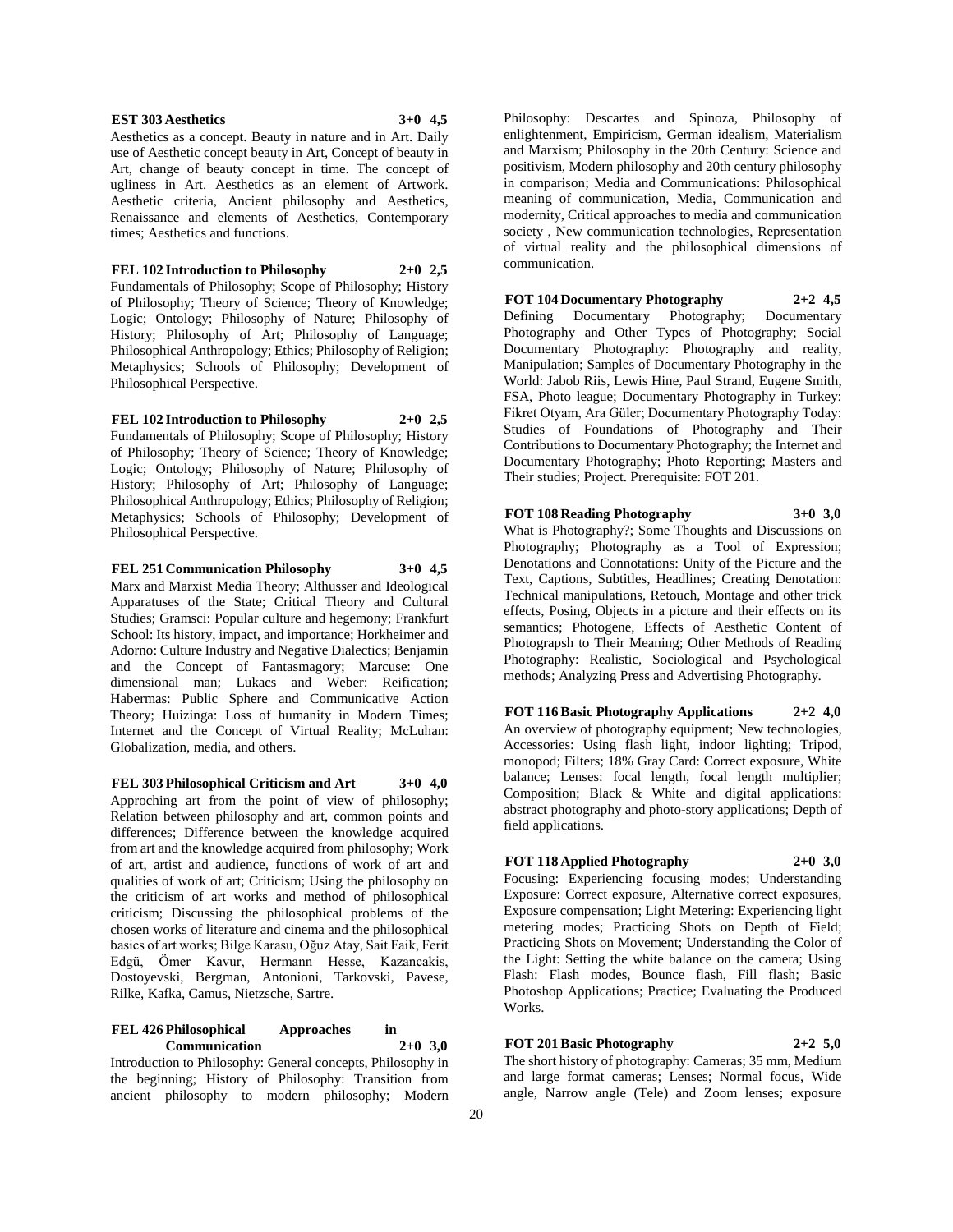control mechanisms; Diaphragm, Shutter; Stop motion; Depth of field; Film: Film types according to formats, Film types according to light-power sensitivity, Film types according to color sensitivity, Contrast, Clearness and grain structure; Light: light Measuring, the different ways of light measuring, Exposure modes, Filters and asset accessories; Image design; Developing and printing black and white films.

# **FOT 201 Basic Photography 2+2 5,0**

The short history of photography: Cameras; 35 mm, Medium and large format cameras; Lenses; Normal focus, Wide angle, Narrow angle (Tele) and Zoom lenses; exposure control mechanisms; Diaphragm, Shutter; Stop motion; Depth of field; Film: Film types according to formats, Film types according to light-power sensitivity, Film types according to color sensitivity, Contrast, Clearness and grain structure; Light: light Measuring, the different ways of light measuring, Exposure modes, Filters and asset accessories; Image design; Developing and printing black and white films.

# **FOT 203 Advertising Photography 3+0 6,0**

Introduction to Advertising Photography; Advertising and Photography; Cameras Used in Advertising Photography; Studio Equipment: Par flashes, Light meters, Accessories; Techniques of Photograph Taking in Studios; Outdoor Photography; Types and Features of Positive Films; Properties of a Good Advertising Photograph; Trends in Photography; Techniques of Effective Advertising Photography; Expertise in Advertising Photography: Fashion, Food, Architecture, Jewelry Photography; Processes in Advertising Photography; Discussions on Samples of Advertising Photography. Prerequisite: FOT 201.

# **FOT 204 Applied of Photojournalism 2+0 3,0**

Basic Concepts: Definition of photojournalism; Photojournalism History: Use of photographs in print media, The photojournalist; Contributions of Photographs to The News; Press Photography Features: Content, Technical, Aesthetic; Press Photography of Ethics; Editorial Process; Equipment Used by Photojounalist; Photojournalism: News photos, Portraits, Photo-reportage, Sports photos, Event photos, Photos of the conflict; Photo Capture Applications.

# **FOT 303 Photography Project 1+3 4,5**

Reviewing Basics of Film and Digital Photography, Designing a Project Assignment for Photography, Determining Project Objectives and Topics, Step-by-step Pre-Production of a Photo-Project, Discussing Succesful Photography Projects from around the World, How to Transform a Project Idea to Script and Construct a Proposal, Determining the Appropriate Technology for a Project Topic, Preparations for Shooting, Shooting According to Project Objectives, Photographic Process for Film and Digital Photography, Preparing Project Assignment, Evaluation of Project Assignment.

# **FOT 307 Theories of Photography 2+0 3,0**

Basic Concepts: Historical development of the visual reality of meaning: Modernity, Postmodernity: The metaphor of the mirror, Constructive approach; Discussions for Photograph in Terms Of The Visual Culture and Visual Arts: Document, Evidence, Representation, Art; Theorists: Platon, Aristotales, Pierce, Benjamin, Adorno, Tagg, Burgin, Barthes, Sontag, Berger, Foucault, Lacan etc.; The Theories And Methods of Analysis: Semiotics, Discourse analysis, Psychoanalysis, Visual content analysis, Feminist perspective, Historical perspective, The perspective of the composition, Mixed methods etc.; Discussion on Resolution Photo Samples.

# **FOT 308 Drone Photography 2+1 4,5**

Aerial Photography; Aerial Imaging Techniques: Weather conditions, Topographical factors, Climatological factors, Shooting with natural light, Angles of shooting view, Safety; Legal Regulations Regarding Unmanned Aerial Vehicles (UAV): Certification, Licensing, Registering; Getting to Know the Aerial Imaging Equipment: Drone types and technology, Supporting equipment, Remote controlling drones and multi-copters, Equipment Maintenance and Cleaning; Uses of Aerial Imaging; Visual Presentation of Aerial Records.

#### **GRA 156 Graphics 2+0 3,5**

Colors: Shades; Shadow: Tones, Contrast, Darkness, Lightness; Illumination: Basic illumination, Cameo, Rembrandt; Line: Line on plane, Dimension, Contour, Foreground and background, Corner, Extent; Depth: Plan, Size, Placement, Space, Filling; Balance: Balance of image and text; Layout: Basic concepts of layout, Functions, Line, Shape, Value; Composition: Visual, Written; Digital Picture; Computer Based Graphic Design: How it differs from traditional graphic design, Digital illustration, Desktop publishing; Web Page: Concept, Comparison to traditional graphic designs: Massive graphics; banner design, billboard design.

# **GRA 201 Media Graphic 3+0 4,0**

What is Graphics?: Introduction, types of graphics, history: What is info graphics?: history, Types of info graphics: Maps, line charts, pie charts, tables, info graphics with pictures, places where we use G-graphics, How to use info graphics?, examples, explanations: Using info graphics in page-design: Examples, comparisons.

### **GRA 206 Introduction to Computer Aided Graphic Design 3+0 6,5**

Macintosh as a Design Tool; Introduction to Macintosh Environment; Vector Based Software, Introduction to Adobe Illustrator and Macromedia Freehand: Panels and tools, Menus, Drawing techniques, Color palette, Dimension, Import and export functions, Layers, Page setup; Pixel Based Software, Introduction to Adobe Photoshop: Tools, Cursors, Palettes, Shortcuts, Color and resolution, Filters, Bitmap principles; Using Scanner.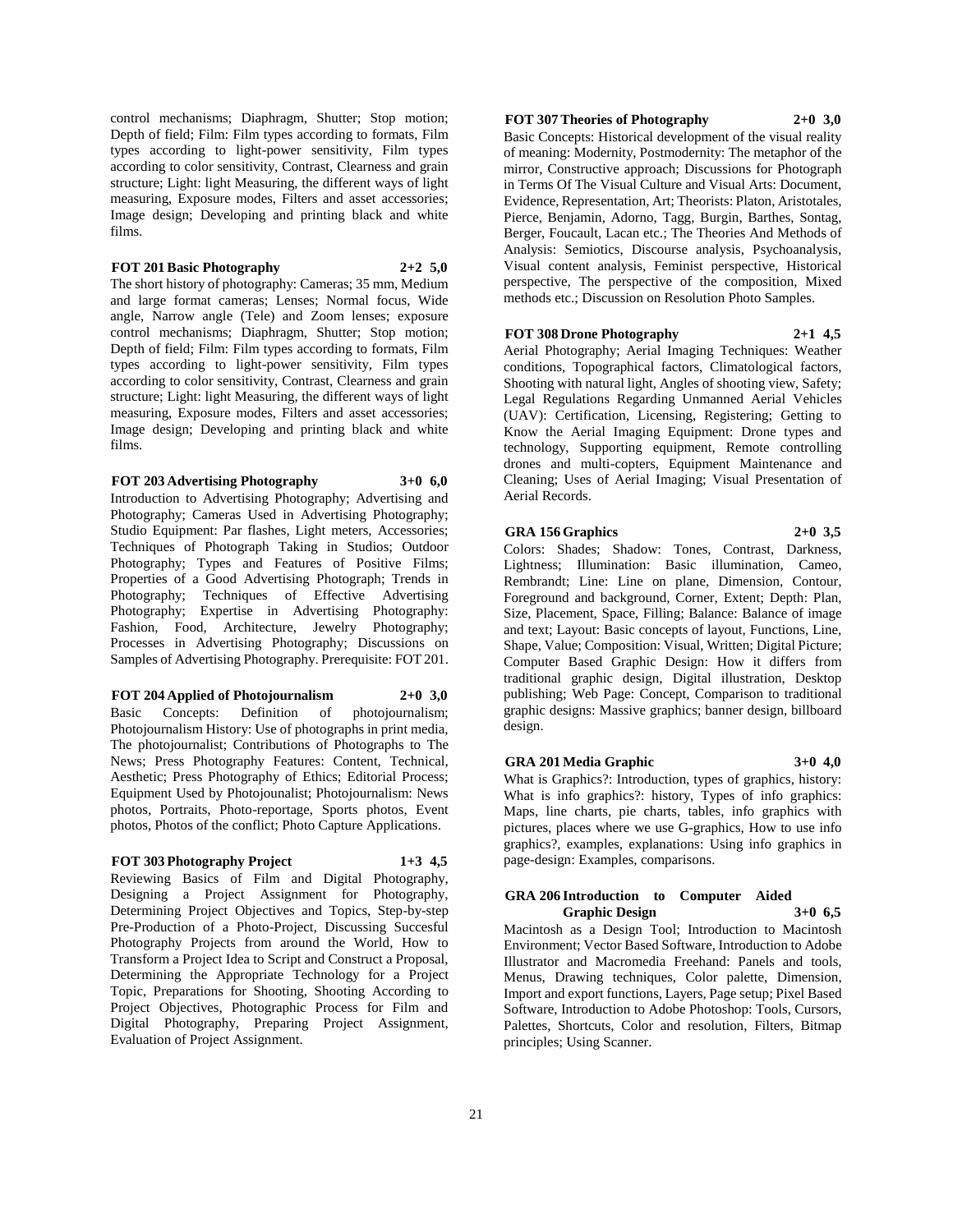**GRA 237 Creative Graphic Design Applications 3+0 4,5** Basic Principles of Design; Ratio and proportion, Balance, Colors, Composition; Introduction to Adobe Photoshop: Workshop, Tool boxes, Menus, Filters, Image basis, Layers; Introduction to Adobe Illustrator: Workshop, Tool boxes, Menus; Introduction to Adobe Indesign; Board and tools, Menus, Size and plan features, Exchange with other programs, Page layout; Typography: Use of authoring tools, Fonts, Arrangement of articles; Banner Design: Composition, Balance, Selection of colors, Selection of fonts; Brochure Design; Page layout, Selection of colors, Selection of fonts, Selection of visual materials; Printing: Preparation stage, Digital printing and Offset.

### **GRA 255 Graphics Design 2+2 4,5**

Graphics Design Process; Graphics Design Creation Types: Vector based components, Pixel based components; Graphics Design and Visual Communication: Principles of graphics design, Visual images and graphical layout; Graphics Design and Graphics Language: Stylization, Reconstruction, Image creation, Abstract language, Concrete language, Associative language, Pictographic language, Realistic language; Graphical Project Creation: Corporate identity, Interface design, Thematic design, Commercial design, Animated images; Evaluation Components of Graphics Design Project.

### **GRA 308 Web Design 2+2 5,5**

Introduction to Designing; Principles of Web Design; What is a Web Page?; What's a web Site?; Designing Web Sites, Mapping and Planning; Constructing of Web Sites; HTML and Codes; Use of Web Editor; Use of Color on the Web; Font and Point Usage; Applied Web Site Designing; Designing online Newspapers: Local and National.

#### **GRA 401 Electronic Graphics 3+0 4,5**

Introduction to CorelDraw: tools, menus; main drawing techniques: main drawing tools, arrangement tools, working with closed objects, external lines and fills; Text: using text tool, fonts, arranging texts; special effects; types and use of effects; working with bitmaps: Importing picture files to CorelDraw, procedures can be done on bitmaps; printing: Procedures; tips: Using shortcut keys, working with other programs.

# **HUK 124 Basic Concepts of Law 2+0 2,5**

Fundamental Concepts: Social Rules and Law; Legal Rules and Legal Sanction; Sources of Law; Public Law, Private Law; Branches of Public Law and Private Law; Judiciary Organization: Judicial Procedure, Administrative Procedure and the European Court of Human Rights; Basic Rights and Freedom: Constitutional Organs and Institutions, Responsibilities and Authorities of the Grand National Assembly of Turkey and President of the Republic; Responsibilities and Authorities of Local Administration.

#### **HUK 252 Labor Law 2+0 2,5**

History of Labor Law; Sources and Basic Principles of Labor Code: Employee, Employer, Representative to the employer; Work place; Contract of Service: Types and termination,

Consequences of termination, Severance pay; Regulation of Work with regard to Workers; Groups to be Protected (Women, Children, Handicapped and Sentenced Workers); Health and Security at the Work Place; Working Time; Overtime Work; Night Work; Preparing, Completing and Cleaning at Work.

**HUK 370 Human Rights and the Constitution 2+0 3,0** The Basic Concepts of Human Rights and the Constitution; Historical and Ideological Roots of Human Rights and the Constitution; The Beginning of the Application of Human Rights and Constitutional Freedoms; Human Rights and Liberties in the 20th and 21st Centuries; The Examination of Human Rights and Constitutional Freedoms in the Structure of the Modern State; World Historical Development and Implementation of Human Rights and Constitutional Freedoms in the World; Turkish Historical Development and Implementation of Human Rights and Constitutional Freedoms in Turkey; Human Rights Violations and the Limitations.

# **HUK 478 Intellectual Property Rights 2+0 3,0**

Concept: Intellectual property, Literary rights, Distinctive markings, Work, Owner of the work, Rights of the owner, Contracts concerning the work, Violation and actions; Trademark Law: Concept, Registration, Protection and scope, Trademark as a subject of transaction, Invalidity of trademark, Violations and actions; Patent Law: Concept, Owner of invention and rights of the owner, Granting a patent, Rights arising from patent, Invalidity of patent, Violations and actions; Law of Industrial Design: Concept, Design right, Design right as a subject of legal transactions, Invalidity of design right, Violations and actions.

### **İKT 215 Economics 2+0 2,5**

Basic Economic Concepts; Production Process; Optimal Consumer Behavior; Demand; Supply; Equilibrium Price; Market Types; Determination of Factor Prices; National Product; Nominal and Real National Income; Introduction to Monetary Theory; Factors Determining Fluctuation and National Income: Consumption expenditures, Investment expenditures, Employment; International Economic Relations: International mobility of goods and services, International mobility of factors of production; Economic Growth and Development.Elasticity: Demand and supply elasticity; Elasticity and total income; Production and cost; Economics and Accounting Revenue; Production and cost in short-term; Permanent and temporary cost; Production and cost in long-term; Politics and product markets; Monopoly; Monopolist competition; Principles of Macro economy; International Finance, Prices and unemployment;Gross National Product.GNP; Exchange rates.

#### **İKT 215 Economics 2+0 2,5**

Basic Economic Concepts; Production Process; Optimal Consumer Behavior; Demand; Supply; Equilibrium Price; Market Types; Determination of Factor Prices; National Product; Nominal and Real National Income; Introduction to Monetary Theory; Factors Determining Fluctuation and National Income: Consumption expenditures, Investment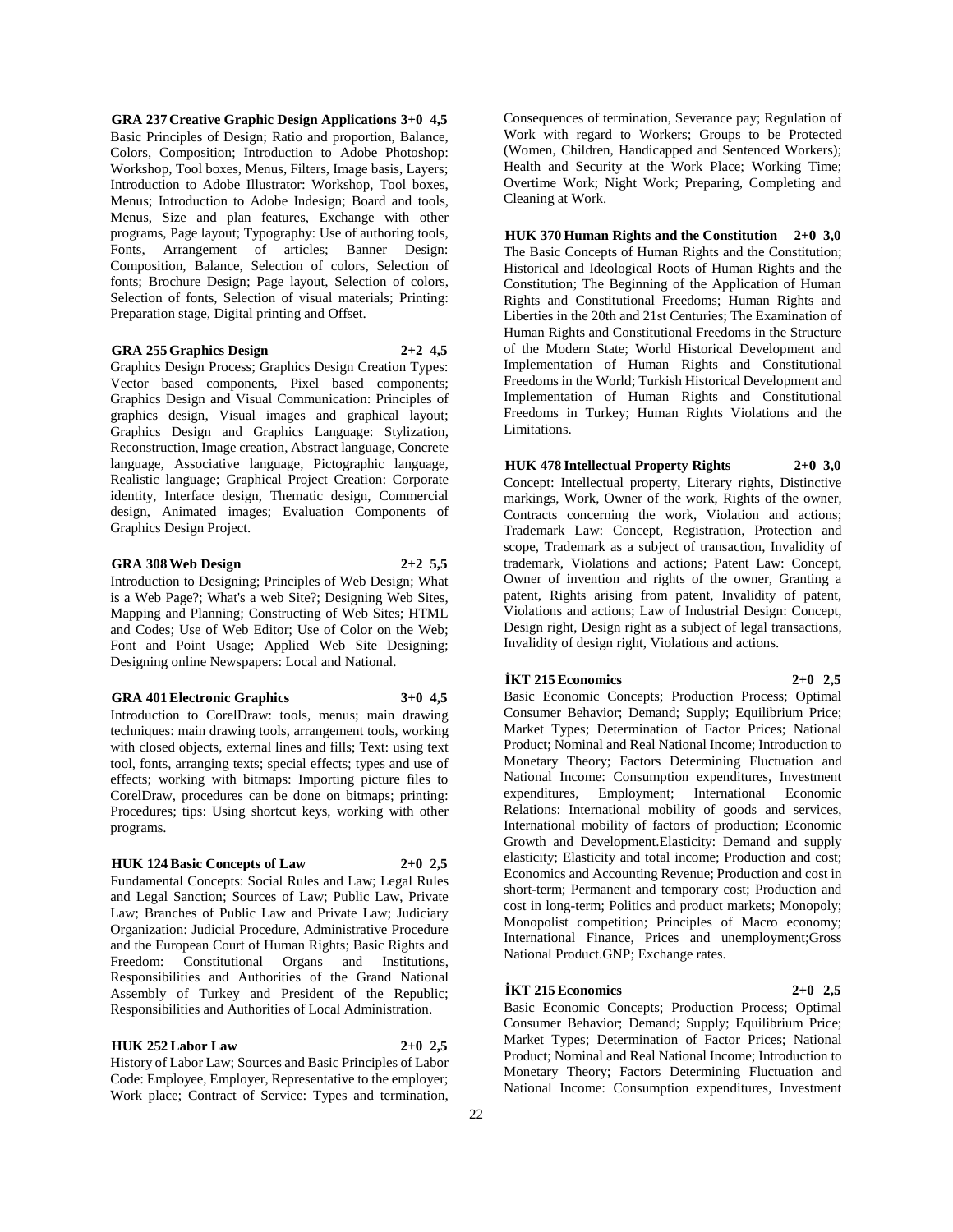expenditures, Employment; International Economic Relations: International mobility of goods and services, International mobility of factors of production; Economic Growth and Development.Elasticity: Demand and supply elasticity; Elasticity and total income; Production and cost; Economics and Accounting Revenue; Production and cost in short-term; Permanent and temporary cost; Production and cost in long-term; Politics and product markets; Monopoly; Monopolist competition; Principles of Macro economy; International Finance, Prices and unemployment;Gross National Product.GNP; Exchange rates.

**İLT 107 Introduction to Communication 3+0 3,5** Defining communication; The place and importance of communication in social life; Development of communication as a science; The process of communication and its elements: Source, message, channel, receiver, encoding-decoding, framework of reference, feedback, noise, feedforward, and selective perception; System approach to the process of communication; Types of communication; Comparison of various kinds of communication; Communication models in general; Basic communication skills; Contemporary theoretical approaches communication.

**İLT 108 Theories of Communication 3+0 4,5**

General overview of communication theories; Comparison of various communication theories; The relationship between communication theories and models; The development of and social dimensions of the language as a communication tool; Communication and culture; Communication and socialization; Communication and technological developments; Theoretical approaches related to personal and social effects of media; Agenda-setting and public opinion; Types and effects of propaganda; International aspects of communication; History of communication studies.

**İLT 201 Interpersonal Communication 3+0 4,5** Verbal Communication; Speaking Skills As Dimension of Interpersonal Communication; Listening Capabilities As Dimension of Interpersonal Communication; Non-Verbal Communication; Signs And Meanings; Stress And Stress Management; Group; Group Dynamics; Small Group Characteristics; Persuasion; Speaking And Listening; Time And Time Management; Interpersonal Communication; History of Communication Research.

# **İLT 204 History of Communication 3+0 5,0**

Concept of Communication history and General Introduction to history of communication; Evolution of mankind and societies; Development of Communication; Speaking; Writing; Printing techniques; Newspaper; Photograph; Cinema; Radio; Television; Historical backgrounds of codes; Reasons of the Codes; Social and Cultural effects; Analysis of the history of Communication in Turkey; Case studies: Love, fear; History of the messsages.

### **İLT 205 Mass Communication 3+0 5,0**

The concept, definition, and process of mass communication; Distinguishing characteristics of mass communication; Mass media; Mass communication theories and models; Mass communication and cultural industry; Mass communication and monopoly on media; Mass communication and democracy; Mass communication and art; Mass communication and leisure time; Mass communication and reflection of violence; Mass communication, consumption, and advertisements; Mass communication and sports; General overview and social effects of mass media in Turkey.

### **İLT 210 Communication Technologies 2+0 3,0**

Pre History Communication; Oral Communication; Written Communication; Press and History of Printed Communication; Communication with Electromagnetic; Internet Communication; Information Era; History of Information Technology; Communication and Informatique; Social Effects of Information Technologies; Cultural Alteration and Informatics; Interactive Communication and Informatics; New Communication Technologies.

**İLT 213 Effective Communication Techniques 2+0 3,0** Basic Concepts: Communication and communication functions; Types of Communication: Written communication, Verbal communication; The Basic Elements of Speech: Diction and oratory; Verbal Communication: Body language, Gestures and facial expressions; Public Speaking: Types of speech, Planning of speech, Presentation; Communication Conflicts: Empathy, ?I? or ?you?; Convincing at Interpersonal Communication: The importance of listening and active listening.

**İLT 215 Models in Communication 2+0 3,0** The Basic Models of Lasswell, Shannon-Weaver, Serum and Dance; General Communication Models of Gerbner; Maletzke, Riley and Riley; Slience Sprial Model; Individualistic Effect Model; Diffusion and the Analysis of the Media Effects on Individuals; Effect of the Mass Media on Culture and Society; Audience Models and Response Models; Systems of the Mass Media; Message Production; News Selection Models.

**İLT 217 Instructional Content Design 3+0 4,5** Approaches to the Classification of Educational Content: Bloom?s taxonomy, Gagne?s domains of learning, Merrill?s types of learning; Design of Basic Content: Verbal information, Concepts, Rules; Designing Content for Problem Solving; Designing Content for Critical Thinking; Designing Content for Attitude; Designing Content for Psychomotor Skills; Perception Principles; Motivation Principles; Visualization Techniques.

**İLT 221 Mobile Communication Technologies 2+2 4,5** History of Mobile Communication Technologies; Fundamentals of Mobile Communication Technologies; Data Transmission in Mobile Communication: Wireless network, Mobile communication, Cloud based technologies; Mobile operating systems; A Comparasion of Mobile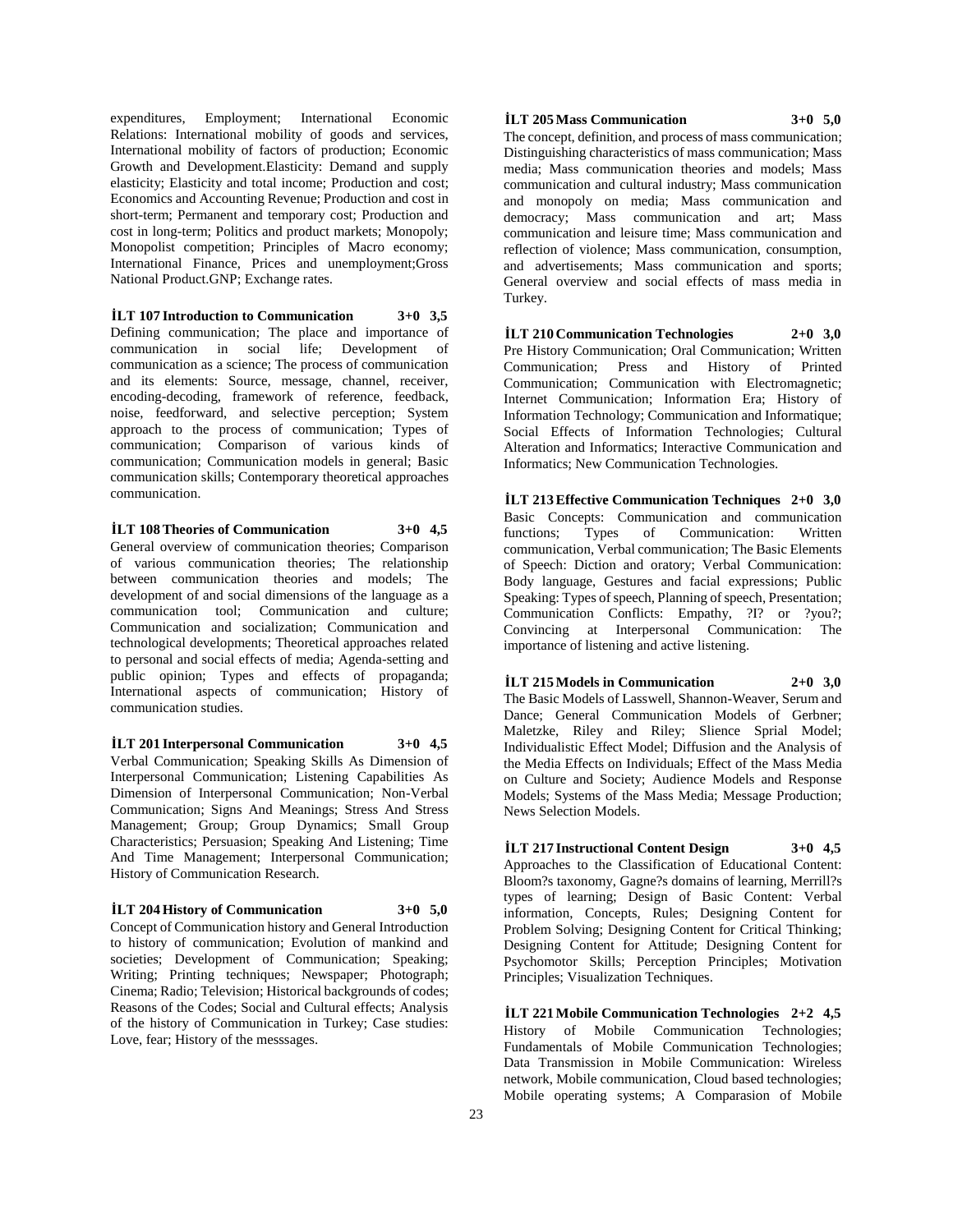Application Development Platforms; Digital Divide and Social Mobility; Mobile Applications Based on Activity Theory; Mobile Communication and Uses and Gratification Theory; Mobile Social Network and Connectivism; Mobile Learning and Mobile Literacy; Mobile Health Services; Mobile Communication Projects.

# **İLT 223 Web Design 2+2 4,5**

Process of Web Design; Web Design Programs; Principles of Web Design: Unity, Complementary, Functionality, Integration to target audience, Concepts of Web Design: XHTML, HTML and HTML5; Components of Web Design: Text, Links, Work with frames, Lists, Tables, Work with forms, Work with visual elements and video; Create Webbased Project: CSS and CSS3 Concepts on Web design; Applied Web Page Styles: Basic structure, Variations, Operators, Conditions, Circle; Project Creation.

### **İLT 251 Quality Techniques 2+2 4,5**

Basic concepts in quality; Goals and areas for the use of quality techniques; Verbal quality techniques: Brainstorming, Lotus diagram, Multiple-voting, Nominal group technique, Fishbone chart, Affiliation diagram, Relationships chart, Tree diagram, Power-area analysis, Flowchart, Identification of basic rules technique, Opinion bank, and Plus/Delta; Numerical quality techniques: Frequency table, Graphics, Pareto analysis, Radar diagram, Gant chart, Priorities matrix, and Distribution diagram; Implementation of quality techniques in the analysis of communication problems.

### **İLT 252 Visual Character Design 2+2 4,5**

Components of Visual Character Design: Character, Composition, Coloring, Light and shadow, Background; Criteria of Visual Character Design; Methods of Visual Character Design: Stylization, Deformation, Reformation; Styles of Visual Character Design: Object character design, Alive character design, Realistic character design, Photographic character design; Create Visual Character Design on Computer based Media; Creation of Visual Character Design Storytelling and Storyboard; Design Product based Character Design; Visual Character Design Analysis and Evaluation.

# **İLT 254 Web Programming 2+2 4,5**

Process of Web Programming: Basic structures, Variables, Operators, Conditions, Loops; Principles of Web Programming; Creating Web Server, Introduction to Web Programming; Components of Web Programming: Work with Get Method, Work with Post Method, Work and Data Transfer with Forms; Creating Web Programming Project; Work with Database; Process of Applied Database Operations: Adding Dada, Updating data, Deleting data; Project Creation.

# **İLT 256 Media Management 3+0 4,5**

A General Outlook of Today's Media Industry; Press Business Management; Television Business Management; Radio Business Management; The Modern Advertising Industry ; The Industry of the Cinema Sector and its Business Management; Motivation and Labor Force; Being an Executive in the Media; Publishing Sales and the Promotion Plan; Budgeting and Financial Administration; Outdoor; Business Partnership in the Media; The Media Accounting; Programs Used in the Media; The Concept of Media Group and Acting Together; Media and Reporting.

### **İLT 301 Management Science 3+0 6,0**

Fundamental concepts; Importance of the management interms of the business enterprise; Development of the Mangement science; Management Theories; Managerial Desicion-making; Functions of Management; The effective use of Management science in Communication Sector.

# **İLT 303 Communication and Persuasion 3+0 4,5**

Communication in organizations; Group Communication; Concept of persuasion, historical perspective of persuasion and theories of persuasion; Sources of persuasion in organizations, persuasion for organizational goals, management in organizations and persuasion, motivation in organizations and persuasion; Conflicts in organizations and persuasion, decision making in organizations and persuasion, leadership and persuasion, personality and persuasion; Persuasion tactics in organizations and persuasion, classification of persuasion tactics, types of persuaders and persuaded, bottom-up and top-down persuasion; Resistance to persuasion; Instruments and media used for persuasion in organizations; Barriers to persuasive process.

**İLT 304 General Communication Research 3+0 4,5** Overall process of communication research: Choosing the problem, formulation of purposes, literature review, identifying methodology, presentation of findings, discussion of the results; Quantitative and qualitative paradigms in communication studies; Descriptive and experimental research designs; Sampling techniques; Desired characteristics of data collection tools; Ethics in communication research; Fundamental rules of reporting; Preparing a research proposal; Critical evaluation of communication research.

# **İLT 305 Communication Ethics 3+0 5,0**

The concept of ethics; Major approaches to ethics; Ethics, society and universal values; Ethical issues in the communication process; Ethics in the information society; Trust and anxiety in communication; Roles and responsibilities of media in society; The use of professional skills and ethics; Political communication and ethical issues; Reality, ethics and objectivity in media; Discourse and ethics; Media, ethics, and audience; Violence in media and ethical problems; Privacy; Advertising and ethics; Ethics in press; Television and ethics;

### **İLT 310 Visual Literacy 2+2 4,0**

Roles of visual materials in communication; Visual literacy: Visual perception, Interpretation of visual materials; Creating visual materials; Rationale for visual design; Visual design process: Visual elements, Verbal elements; Font types: Use of small/caps letters, Font type, Font color, Font size; Letters and line spacing; Effective elements: Surprise,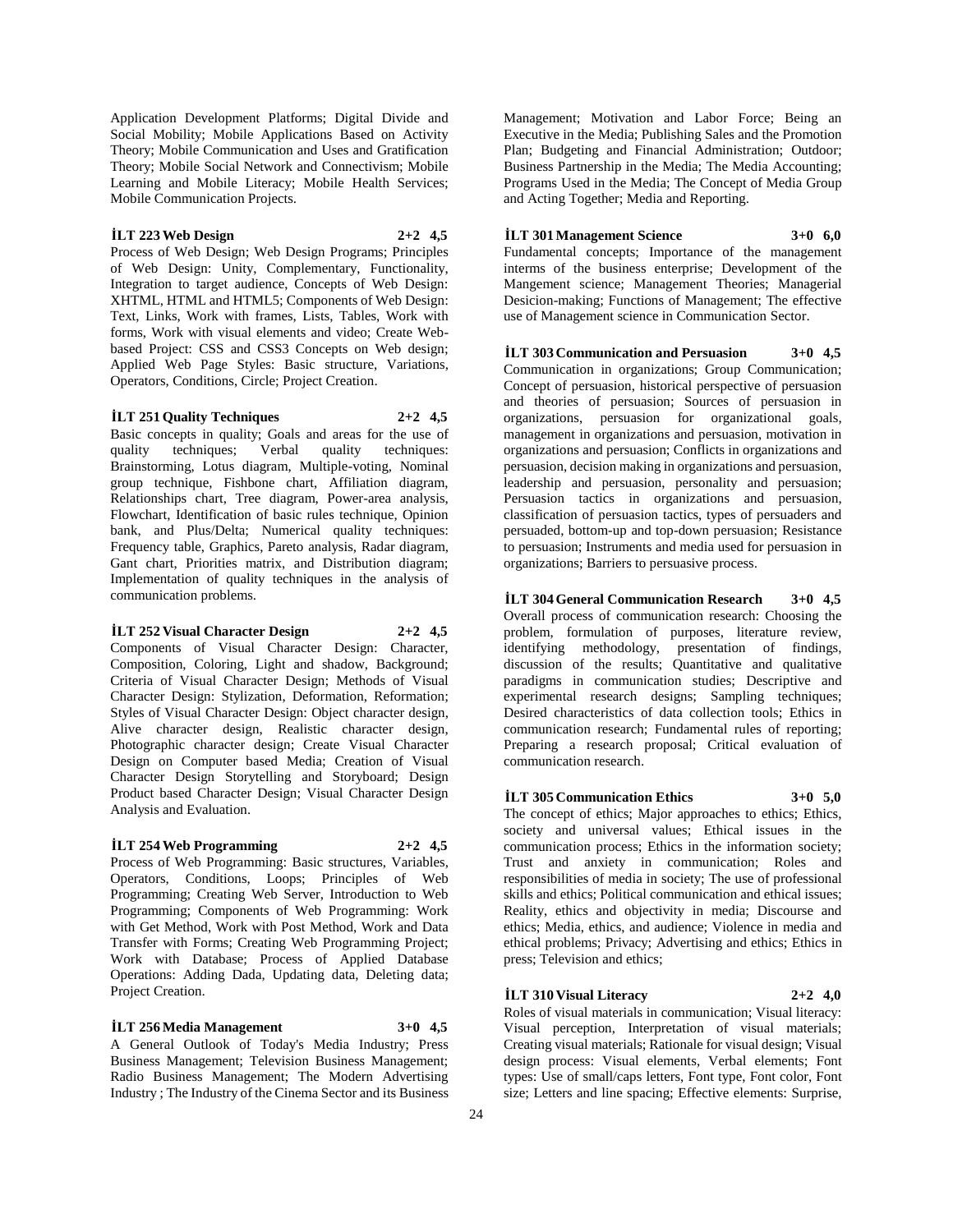Interaction, Texture; Template: Balance, style, type, color; Organization: Navigators, contrast, attention focusing, continuity, composition; Tools for visual planning; Visual media.

# **İLT 312 Management of Communication Applications 1+4 4,5**

Meaning, scope, and importance of communication applications in organizations; Common communication applications: Exhibitions, presentation activities, celebrations, conferences, commemoration programs, competitions, panels, conferences, and discussions; Characteristics of communication applications; Special arrangements to be made for communication applications; Implementation: Choosing the type of application; Searching for financial backing; Planning the application: Date, place, participants, accommodation, services, travel, invitation; Actualization, evaluation, and reporting.

# **İLT 314 Communication Design 2+2 4,5**

The concept of design; Major design components; Understandings of design in historical perspective; Contemporary design theories; Phases of general design process; The concept of message; Types of messages and symbol systems; Designing visual, auditory, textual, and multimedia messages; Fundamental principles of communication design; Major roles and responsibilities of the designer; Technology-aided design of communication; Evaluation criteria for various forms of message design; New trends and orientations in communication design.

# **İLT 318 Professional Coaching 3+0 4,5**

What is Coaching: History of Coaching; Effect of Coaching on Motivation; Coaching Theories; Requirements for Coaching and Its Differences From Other Disciplines Such As Mentoring; Coaching in Organizations; Coaching for Workers: Who Should Work With Coaches; The Relationship Between Coaches and Advisors: Duration of Coaching Relationship; Zero Effect in Coaching; Coaching Types; Psychological Bases of Coaching; Denotation and Importance of Coaching in Professional Life.

### **İLT 322 Communication in Strategical Management 3+0 4,5**

Concepts of Strategy, Communication and Strategic Management; Strategic Management; Characteristics of Strategic Management; Communication in Quality Education Strategies; Communication in Quality Education Process; Strategic Management Process and Its Benefits; Developing Strategies for Success, Planning Principles for Success; Procedures of Strategic Management; Processes in Strategic Management; Means of Strategic Management and Strategists: Team working, Problems-Solving Techniques; Communication Techniques in Strategic Management; Strategic Management and Swot Analysis; Strategic Management And Benchmarking; Development of Strategic Planning Vision and Mission Announcement; Swot Analysis.

**İLT 324 Motivation in Workplace and Life 3+0 4,5** Fundemantals of Motivation: The concept of Motivation; Motivation Theories: Critical approach to motivation theories, Motivation theories and case studies; Relationship Between Motivation and Personality: Behaviorist-cognitivepsychodynamic-humanistic approaches, Personality analysis; Emotions in Motivation: Emotional awareness, Emotional management, Understanding the emotions of others, Empathy and emotions, Reflections of emotions to relationships in motivation process; Communication Process in Motivation; Life Satisfaction; Leadership; The Management of Rewad, Promotion, Incentives and Goals; Creative Process in Motivation; Motivation Applications.

# **İLT 353 Cultural Communication 3+0 4,5**

Cultural processes; Dynamism of cultural phenomena, Cultural change; Cultural degeneration and mass communication; Cultural dimensions of communication; Place of communication in social structure; Significance of communication; Theory of cultural norms; Critiques for cultural norms; Concept of ideology; Developing ideology as a function of cultural communication and its transfer; Book critiques.

**İLT 354 Children and Communication 3+0 4,5** Children in communication; Directed child, Child who can be criticized; Parental filters; Communication levels; Use of mass media by children: Television, Child magazines, Radio, Cinema; How mass media use children: Principles, policies, Negotiation for children, Planning and research, Negotiation, Post negotiation, Working with children, Rights of children.

**İLT 355 Semantics and Visual Analysis 3+0 4,5** Definition of meaning; Types of meaning: Denotationconnotation, metaphor, metonymy; Theories of semiology: F. de Saussure, B.C.S. Pierce, U. Eco; Definitions of symbol, Interpretations and analyses: Story interpretation and analysis, Advertisement interpretation and analysis, setting interpretation and analysis, Video-clip interpretation and analysis, Poem interpretation and analysis, Sculpture interpretation and analysis.

# **İLT 356 Non-Verbal Communication 3+0 3,5** The concept of non-verbal communication; Importance of non-verbal communication in daily life; Communication environment; Effects of environment in human communication; The use of personal field in communication;

Cultural differences in non-verbal communication; Effects of physical characteristics in human communication; Emotional expressions in non-verbal communication; Non-verbal speech and listening; Mimics, gestures, positioning, appearance, touching, facial expressions, eye movements and control of voice in non-verbal communication; Nonverbal communication skills in various contexts.

# **İLT 358 Theories of Personality 3+0 5,0**

Concept of Personality; Different Interpretations and Approaches to Personality; Definitions of Personality; Theories of Personality: Freud, Neo Freudian, Existentialist, Behaviorist.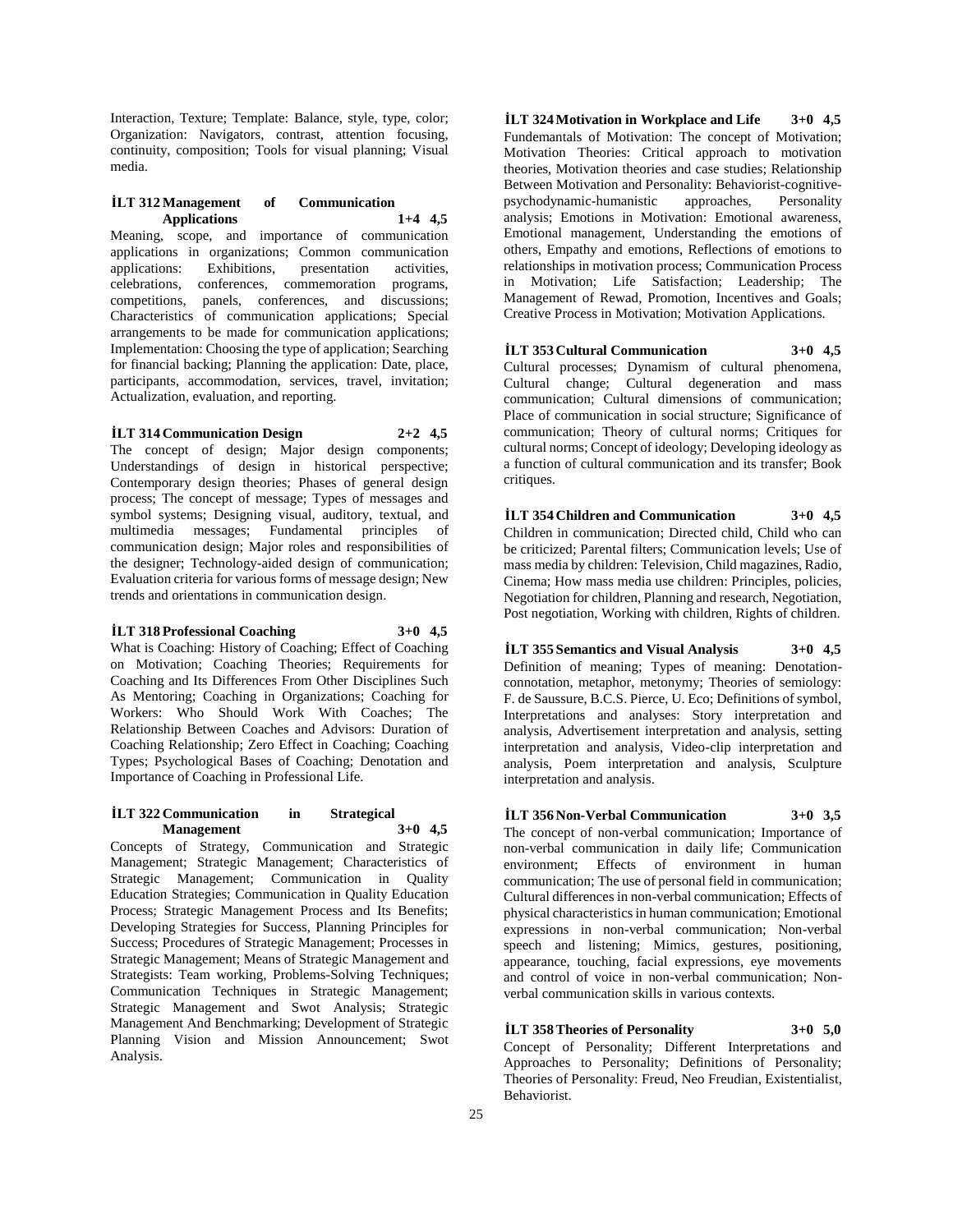#### **İLT 360 Creative Drama 1+4 4,5**

Use of drama as a creativity method in education; Improving imagination; Acquiring freethinking skills; Developing freethinking skills through group work; Cooperation in communication and interactions; Developing social sensibility; Improving verbal communication skills; Steps of creative dram: Imagination, movement and rhythm, nonverbal game, inspiration, game creating, summative evaluation.

# **İLT 362 Social Gender Differences in Communication 3+0 4,5**

Definition of social gender; Formation of social gender in childhood and adolescense; Social gender differences in nonverbal communication; Social gender differences in conflict; Differences experienced in business life, man-woman discrimination in the use of technology; Communication disorders, conflict in social sexual identity; Discussion on homosexuality; Reflections of the social sexual identitiy in media.

# **İLT 364 Communication Technologies and Social Change 3+0 4,5**

Media and social interaction; Theories of social change; Perspectives of communication technologies; Mechanical reproduction and mass society; communication technologies and everyday life; communication technologies, culture and social change; Resistance of communication technologies; Political economy, communication technologies and social construction; Virtual culture and virtual reality; Online identities-Society; communication technologies and changing nature of workplace; communication technologies and critical perspectives on the informational society; Global technological revolution and its implications.

# **İLT 368 Institutional Communication 3+0 4,5**

Institutional identity: Mission, Vision, Institutional Culture; Institutional Image; Institutional brand; Institutional Communication; Integrity of Institutional Communication; Advertisement, Public Relations; Marketing, Communication Strategic Management; Communication Quality in Management Institutional Public Relations.

**İLT 369 Popular Culture and Communication 3+0 4,5** Culture, Popular Culture And Mass Communication; Development of Popular Culture; Ideology And Poplar Culture; Critical Approaches to Popular Culture; Globalization And Popular Culture; Post Modernism And Popular Culture; Popular Icons And Celebrities; Popular Culture, Entertainment Industry And Life Styles; Popular Culture, Fashion And Identity; Music Industry And Popular Culture; Adorno And Criticism of Popular Culture; Popular Culture And Sports Industry; Popular Culture And Television; Articles for Discussion.

**İLT 370 New Approaches in Management 3+0 6,5** Paradigm Changes in Management; System Approach; Organization Culture; Reconstruction; Total Quality Management; Team Work and Organization; Learning Organization; E-Business.

# **İLT 371 Educational Communication 3+0 4,5**

Basic concepts; The field of educational communication: Historical development, theoretical foundations, and contemporary aspects; Roles of educational communication specialists as researchers and developers; The process of educational communication; Major components of educational communication: Feed forward, source, encoding, message, channel, decoding, receiver, feedback, and communication obstacles; General overview of educational communication efforts in corporations, nongovernmental organizations, and schools; Important organizations and publications in the field of educational communication; The future of educational communication.

# **İLT 373 Instructional Design 2+2 4,5**

General overview of instructional design; Instructional design process: Needs assessment, audience analysis, writing objectives, selecting and organizing content, developing strategies, preparing measurement tools, developing the instructor?s manual, producing audio-visual aids, developing student materials, preparing time table, deciding on budget, organizing the learning environment, conducting formative evaluation and summative evaluation; Current trends in instructional design.

# **İLT 374 Family Communication 3+0 4,5**

Definition of family; The functions of family; Family structures and their characteristics; The meaning of the family communication; Importance/function of communication in the family; Healthy relationships and communication in the family; Friendship, intimacy and sexual relationship before marriage; The concept of marriage; Difficulties in marriage and family life; Relationship between parents and children; Attitudes of parents and communication with children; Family ties and the relationship with relatives; Family conflicts; Oppression, violence and abuse in the family; Divorce and separation in the family; Marital and family therapy for communication problems.

**İLT 375 Techniques for Scriptwriting 2+2 4,5** Definition and explanation of scriptwriting; Types of scriptwriting; The importance of scriptwriting in the production process; Qualifications of scriptwriter; Relationships between the scriptwriter and the producer; Phases of scriptwriting; Identifying the theme; selecting the topic; Characteristics of the proposal/synopsis; treatment; writing the script; preparing the shooting script; Do's and don'ts in preparing the shooting script; General characteristics of outdoor shooting script; Desired characteristics of studio shooting script; Analysis of sample scripts.

**İLT 379 Social Media Applications 2+2 4,5** Basic Concepts; Development of Communication Forms and Tools; The Rise and Development of Social Media; Building Blocks of Social Media; New Aspects of Communication and Social Media; Social Media and Communication: The impacts of social media, Communication in social media, Social media strategy; Social Media Platforms and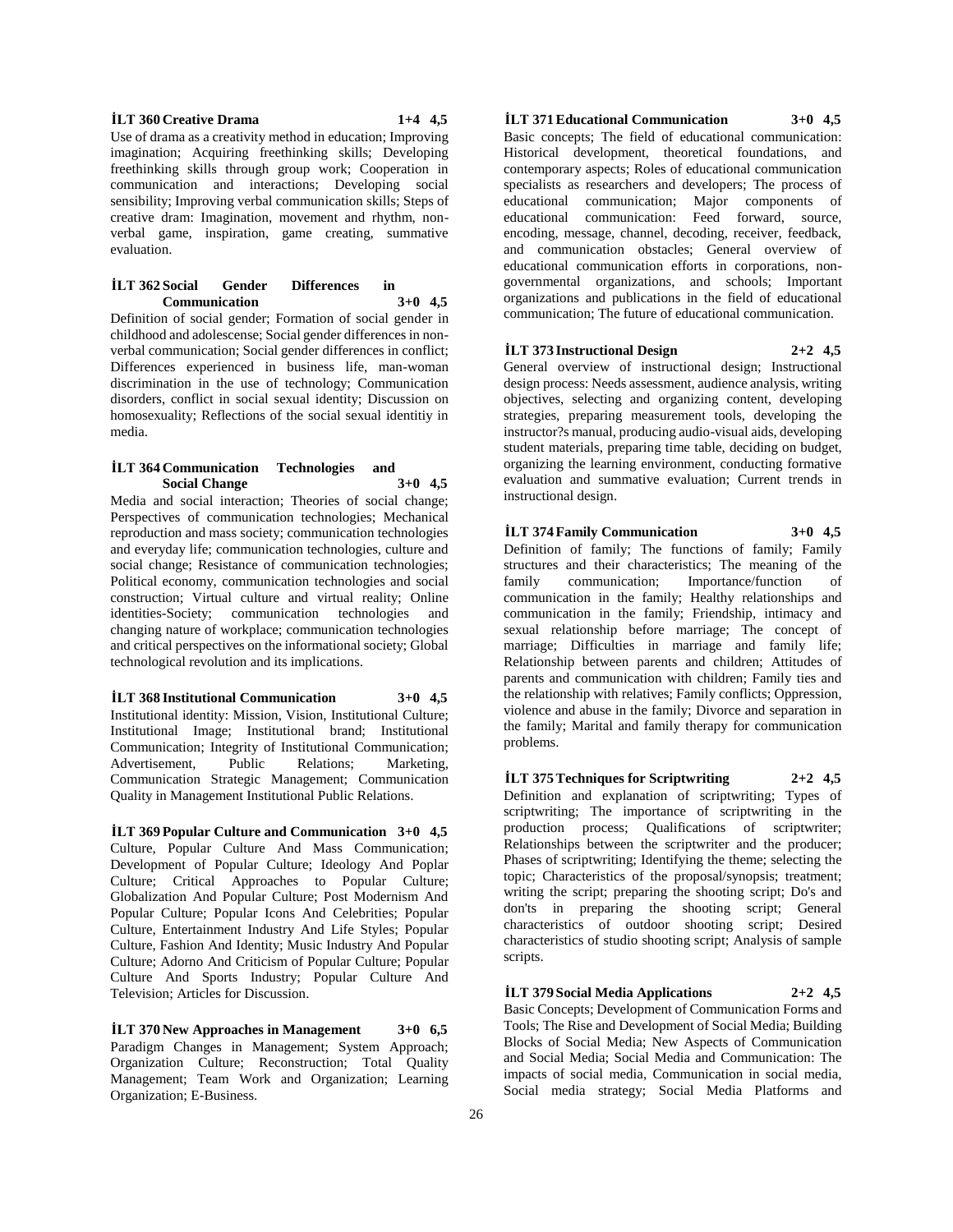Applications: Social networks, Blogs, Content communities, Virtual worlds, Collaborative authoring; Public Relations and Social Media Applications: Publicity, Reputation management, Crisis management; Analysis, Evaluation and Reporting Processes in Social Media: Evaluation and measurement process in social media, Metrics, Key performance indicators, Return on investment calculations, Tools and platforms for evaluation and analysis.

### **İLT 380 Perception Management 3+0 4,5**

The Concept of Perception; Types of Perception; Perception Theories; Mind control, Subliminal messages, Depth of perception; Scope and Characteristics of Perception Management; Principles of Perception Management; Strategies of Perception Management; Propaganda; Public Diplomacy; Soft and Hard Power; Intelligence Wars; Psychological Warfare; Information Wars; Social Engineering; Perception Management in Political Communications; Perception Management in Foreign Policy and International Relations; Perception Management in Security Issues; The Role of Industrial Media and Social Media in Perception Management; New Issues and Trends in Perception Management.

# **İLT 381 Web-Based Storytelling 2+2 4,5**

Principles of Web-based Storytelling: Basic concept; Critical question, Connect to target audience, Effective description, Effective multimedia use, Present the key point of the story, Progress; Digital Storytelling Types: Historical, Actual, Relevant to real life, Literal, Adoption; Develop Script within the Scope of Digital Storytelling Principles; Digital Storytelling Programs: Image and video processing programs, Video and audio fiction; Recording formats, Video editing, Sound effects, Visuals, Graphics, Audio, Music, Video; Create Web-based Storytelling by Visualizing Multi Media Resources; Project Evaluation.

### **İLT 382 Emotional Intelligence and Communication 3+0 4,5**

The Concept, Definition and History of Emotional İntelligence; Physiological Fundamentals of Emotional İntelligence; Brain and Emotional İntelligence Connection; Importance of Emotions in Communication Process; Emotion and İts Cognitive Fundamentals; Emotional Literacy; Emotional Awareness Practices; Defining the Emotions; Verbal and Non-verbal Expression of Emotions; Exercises Concerning the Supressed Feelings; Managing Emotions, Emotional Competences Trainings and Presentations; Emotional Awareness Related to Other People; Empathy Skills and Practices; Emotional Relationship Management; Use of Emotions in Workplace and Organizations; Managerial Skills Related to Emotions.

**İLT 383 Computer Animation 2+2 4,5** Production and post-production process: Workflow, Postproduction tools; After Effects user interface: Menus, Panels, Toolbox; Fundamental animation concepts and techniques: Frame animation, Keyframes, Puppet animation, Cutout technique, Parallax effect; Layers and keyframes; Keyframe animation, Timeline; Working with 3D: Z axis, Cameras,

Lights; Storyboard: Creating Syncronization; Programming After Effects: Language of expression, Commands, Interactivity; Getting broadcast-ready: Video formats, Export options.

# **İLT 384 Creative Web Applications 2+2 4,5**

Introduction to Adobe Edge Animate: User interface, Tools, Layers, Panels; Working with Symbols: Symbol concepts, Creating a new symbol, Editing symbols; Animation Using Keyframes: Timeline, Keyframes; Frame Animation: Creating sprites using image editing softwares, Importing sprites, Frame animation; Publishing: Publish and Export options; Adobe Flash interface: Timeline, Layers, Stage, Panels; Symbols and Library: Basic symbol concepts, Creating symbols, Editing symbols, Nested symbols, Buttons; Action Script: Basic actionscript commands, Event listeners; Publishing: Publish and Export Options.

### **İLT 386 Health Communication 3+0 4,5**

The Historical Development of Health Communication; Basic Approaches Related to Health and the Health Communication Theories; The Actualization Levels of Health Communication; The Disciplines Related to Health Communication; The Explanation of Health Behaviors From the Perspective of Attribution Theory; Ways of Creating Behavioral Change in the Field of Health; The Concepts of Health and Disease and Their Psycho-Social Dimensions; The Relationship Between Patients and the Treatment Team; Situational Crises; Health Psychology; Target Audience in Health Communication and the Evaluation of Communication Process From the Perspective of Health Communication; Health Communication Campaigns; Information of Public Health and Media; Social Support and Health.

# **İLT 403 Project Development 3+2 8,0**

Differences between projects and programs; Direct or indirect flow of events; Scope limitations; Budgeting; Results; Characteristics of educational projects; Phases of educational project development: Planning, Development, Monitoring activities; Determining the scope for educational projects, Data gathering techniques, Developing the proposal, preparing blue-print materials, Conducting pilottest and revisions.

# **İLT 404 Project Management 3+2 8,0**

Phases of project management; Forming the project team: Responsibilities of project leader, Organization of the project, Role distribution, Gathering necessary information, Brainstorming to determine instructional strategies; Developing, distributing and presentation of plans; Preparing and testing blue-print materials; Developing original materials; Work conditions; Work flow; Resources; Internal and external relationships; Production system; Evaluation; Management of distribution and monitoring services.

### **İLT 407 Applications of Communication Research 3+0 4,5**

Questionnaire Design, Validity and Reliability Analysis for Scales; Analysis of t data with given statistical software;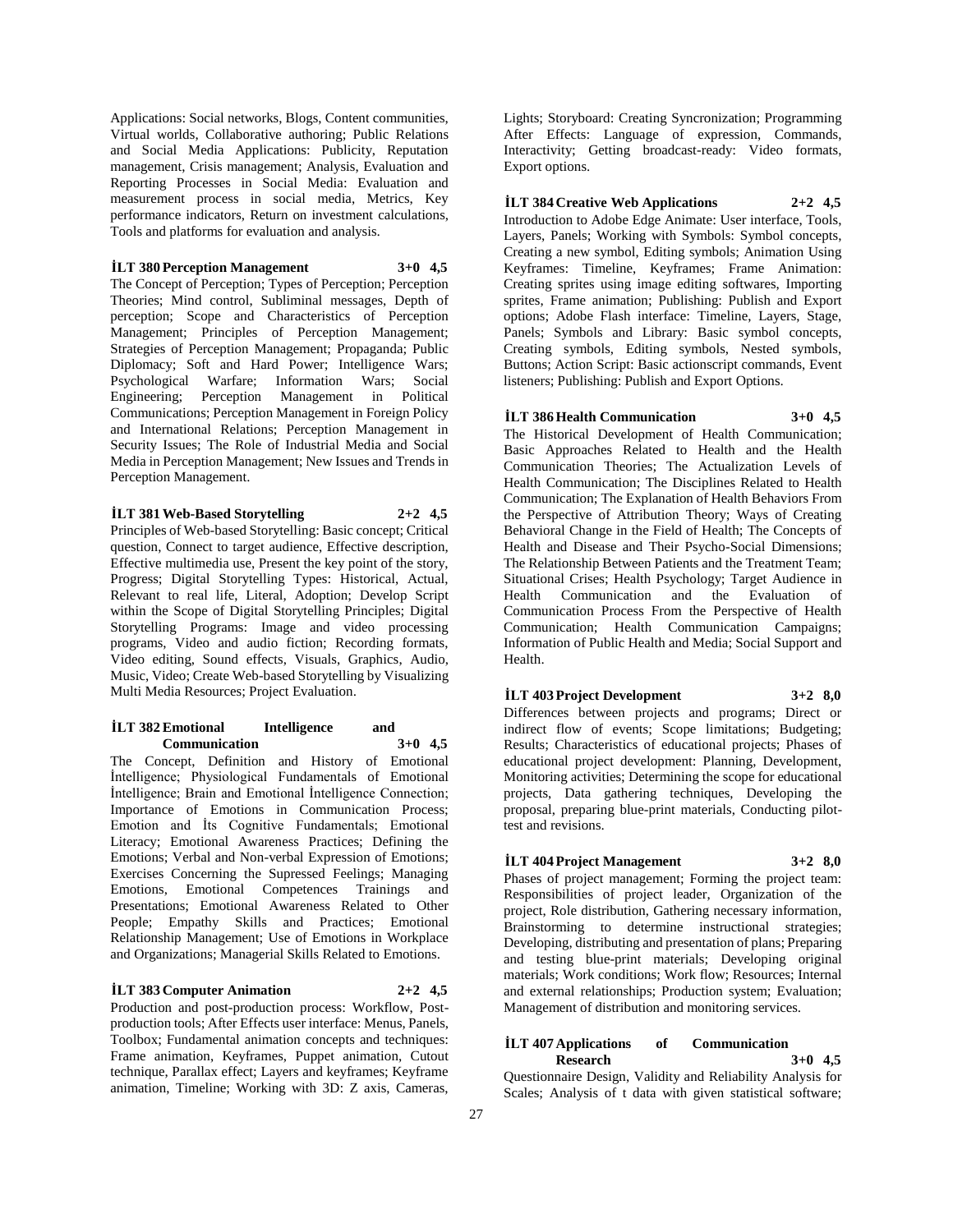Central Tendency; Descriptive Statistics; Presentation of data with tables or graphics; Hypothesis ? Error Types ; Parametric Hypothesis Tests; Non-Parametric Hypothesis Tests; Cross Tables and Chi-Square Analysis; Correlation Analysis; Regression Analysis; Analysis of Variance; Focus Groups Applications; Content Analysis

### **İLT 415 Public Speaking 3+0 4,5**

Effective Communication Process and Components; Public Speaking and Social Benefits; Evolution of Public Speaking; The Art of Rhetoric and Components; Elements of Public Speaking; Styles and Types of Speech; Components of Successful Speech; Types of Presentations; Process of Effective Presentation; Use of Visuals; The Art of Asking Questions; Levels of Listening and The Art of Effective Listening; Characteristics of Effective Speech; Non-Verbal Communication in a Speech; Presenting the Speech; Evaluation.

### **İLT 417 Web Mediated Communication 3+0 4,5**

History of Computer; Hardware and Software; Computer Mediated Communication; Computer Assisted Communication Activities; Short History of Internet and World Wide Web (WWW); New Media and New Media Applications; Designing Computer and Web Based Communication Environments; Deciding for the Topic, Designing Content, Writing Objectives, Preparing Flowchart, Implementing, Pretesting, Wrapping up the Program.

### **İLT 418 New Media 3+0 4,5**

The Concept of New Media; Differences between Traditional Media and New Media; Common Characteristics of New Media; Classification of New Media; New Generation of Computers; Saving and Sharing Tools; Teleconferencing Systems; Web Technologies; Social Networks; Mobile Technologies; Virtual/Cyber Media; Wearable Technologies; New Media Literacies; Digital Citizenship; Identity Managemenet in New Media; Surveillance and Security in New Media; Ethics of New Media; Current Developments and Trends in New Media.

### **İLT 459 Media and Culture 3+0 4,5**

Cultural Values: Race; History; Culture: Business Culture; National Culture; Language: Abusive Language; Linguistic culture; Identities: Gender; Migrants; East; West; Colonization and Globalization: Consumerism; Colonial Package; Developmentalism.

### **İLT 461 Team Communication 2+2 4,5**

Competitive, individualistic, and cooperative goal structures; Communication in small groups; Comparison of groups and teams; Types of teams; Characteristics of effective teams; Potential shortcomings of team work; Team management; Major roles and responsibilities of leaders; Leadership; Creating synergy; Seeking consensus; Structuring communication patterns in teams; Phases of team work; Desired behaviors of team members; Virtual teams; Telecommunication in networked teams; Results of research on team communication.

**İLT 462 Multicultural Communication 3+0 4,5** Cultural Diversities and Differences; Becoming Multicultural Societies; Multiculturality, Multiculturalism; Multiculturalism and Theoretical Approaches; Communication Between Different Cultures; Developments in Communication Technologies and Transnational Ties; Communication Barriers in Multicultural Societies (anxiety, ethnocentrsim, stereotypes, prejudices, verbal and nonverbal communication); Communication Barriers in Multicultural Societies (racism, xenophobia, othering, discrimination); Cultural Communication Skills in Multicultural Societies.

**İLT 463 Communication and Alienation 3+0 4,5** Definition of alienation; The concept of alienation in historical perspective; Reflections of alienation in communication; Culture and alienation; The relationship between mass culture and alienation; Effects of popular culture on alienation; Sub-cultures and alienation; Mass media and their roles in alienation: Alienation through television and cinema; Effects of Internet on alienation: The birth and diffusion of cyber culture; Alienation in interpersonal communication: Feelings of loneliness, isolation, and alienation of the other.

**İLT 467 Creativity and Problem Solving 3+0 4,5** The concept of creativity; Importance of creativity in communication; Theories of creativity; Creative thinking; Common misunderstandings about creativity; Necessary attitudes and skills for creativity; Main dimensions of creativity; Creative process; Supporting/developing creativity; Obstacles against creative thinking; The relationship between creativity and problem solving; The generic process of problem solving; Effective use of problem solving tools; Training for problem solving; Problem solving in formal and informal contexts; Evaluation of problem solving systematic; Functional approaches used in solving communication problems.

**İLT 469 International Communication 3+0 4,5** Definition and scope of international communication; Historical overview of international communication; The new world order and accompanying changes in international communication; Increasing importance of international communication in the information society; Organizations in international communication; Effects of new technologies on international communication; Globalization and international communication; Economic and political aspects of international communication; Multinational corporations and their roles in international communication; International communication within the context of global/local identity policies; New social movements and alternative communication networks; Current orientations in international communication.

**İLT 471 Management of Information Systems 2+2 4,5** Meaning of information; The role and function of information in the contemporary society; Classification of information sources; Current aspects of information sources; Information society; Information systems in various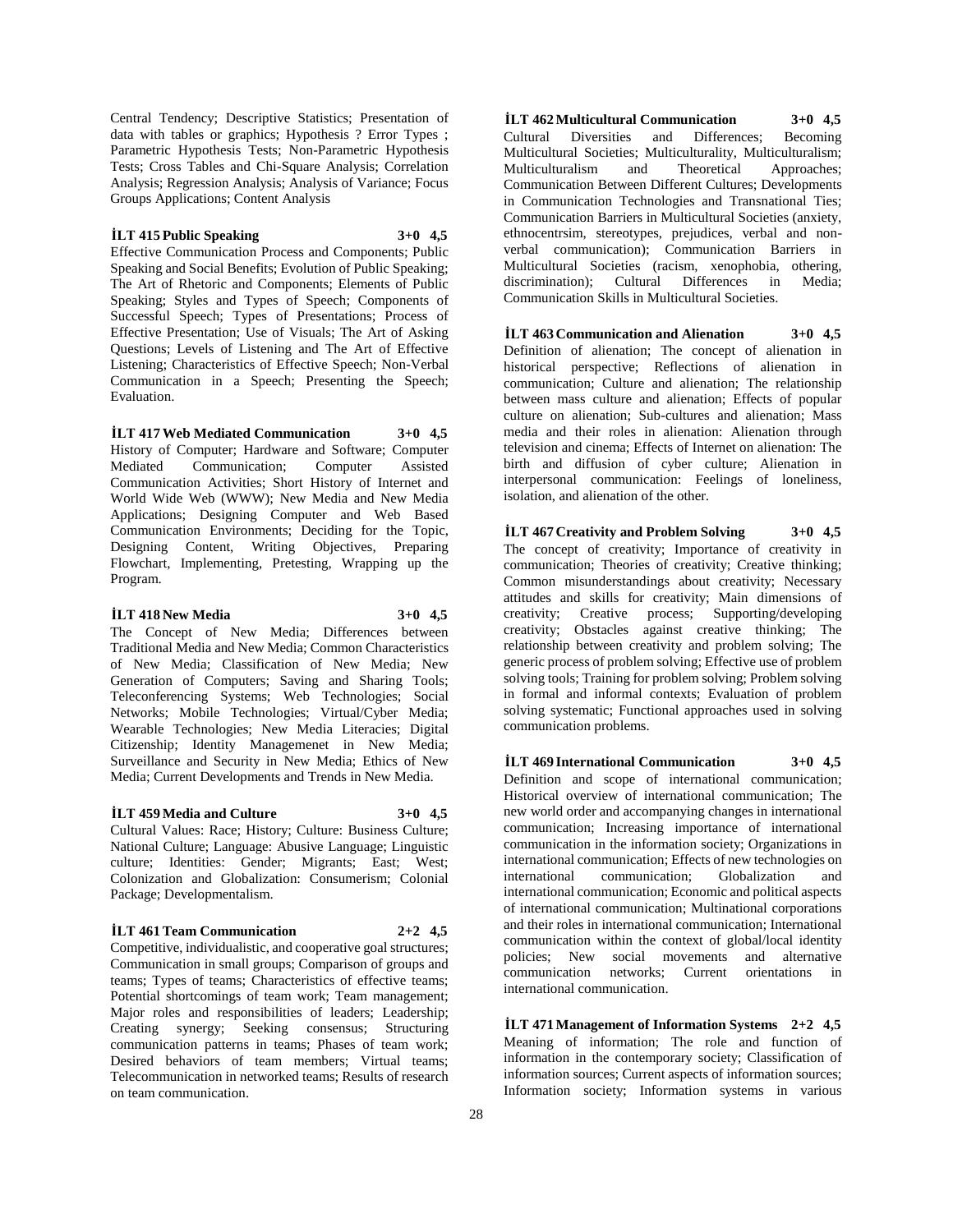organizations; The use of technology in accessing information; Computer; Internet; Information highways; Reliability of information sources; Dirty knowledge; Alternative sources of information; Access to functional information; Security in information systems; The need for regulating the use and sharing of information.

# **İLT 473 Professional Communication Skills 2+0 3,0**

The Professional Dimension of Communication: Preparing effective presentations, Public speaking, Presentation by improving breathing techniques, Effective speaking techniques, Managing the tension during conversations; Effective Writing Rules: Curriculum vitae, Cover letter, Writing emails, Job applications and interviews; Communication in the International Arena: How to prepare a speech text, Analytical and critical approaches; Body Language: The importance of body language in interviews and meetings, Conveying the right message and keeping the attention alive.

# **İNG 187 English I 3+0 3,0**

Using Personal Pronouns and Possessive Adjectives; Using to be in Present Tense; Using Singular and Plural Nouns; Using Basic Language Related to Food and Drink; Using "There is-there are" in sentences; Using "have got"; Asking "yes-no" Questions and Giving Short Answers to Them; Talking about Daily and Weekly Routines; Talking about Likes and Dislikes; Talking about Sports and Hobbies; Talking about Abilities by Using "can", "can't"; Using Adjectives that Describe People; Talking about Appearance, Personality and Feelings of People; Talking about Clothes and Colours; Talking about Shopping and Prices; Using Present Continuous Tense.

### **İNG 188 English II 3+0 3,0**

Using Simple Present Tense; Comparing Simple Present and Present Continuous Tenses; Using Prepositions of Time and Place; Giving Directions, Making Reservations; Using "to be" in Past Tense; Using Regular and Irregular Verbs in Simple Past Tense; Using Comparative and Superlative Form of Adjectives; Using Modals to Give Advice; Suggestions and Obligations; Using Future Tense: Making Sentences Using "going to" and "will"; Using If Clauses Type 0 and 1.

# **İNG 225 Academic English I 3+0 3,0**

Reading Skills for Academic Study: Understanding key vocabulary, Getting the gist of the text, Skimming and scanning, Understanding text organization, Developing basic vocabulary knowledge; Listening Skills for Academic Study: Listening for main idea, Listening for detailed information, Listening to short daily conversations, Listening for key ideas; Speaking Skills for Academic Study: Introducing oneself, Maintaining everyday conversations, Giving descriptions of events, Asking and answering questions; Writing Skills for Academic Study: Writing simple sentences, Writing notes, Writing basic descriptions of events, Writing informal letters.

# **İNG 226 Academic English II 3+0 3,0**

Reading Skills for Academic Study: Exposure to simple academic texts, Developing reading fluency, Identifying text type, Improving academic vocabulary knowledge, Distinguishing key ideas from supporting details; Listening Skills for Academic Study: Distinguishing main idea from the detailed information, Listening to short texts on different topics, Noticing intonation; Speaking Skills for Academic Study: Asking for information, Giving detailed information on relevant topics, Asking for and giving directions; Writing Skills for Academic Study: Writing simple and compound sentences, Writing simple biographies, Writing brief reports, Writing short paragraphs.

# **İNG 325 Academic English III 3+0 3,0**

Reading Skills for Academic Study: Developing reading fluency, Adapting reading style to different text types, Practicing critical reading skills; Listening Skills for Academic Study: Listening to longer texts, Listening to short authentic texts, Recognizing stress and intonation; Speaking Skills for Academic Study: Asking for clarification, Asking for confirmation, Giving reasons and explanations, Giving short presentations on familiar topics; Writing Skills for Academic Study: Identifying different styles of paragraphs, Paraphrasing ideas in short texts, writing academic paragraphs, Writing formal and informal academic texts, Writing summaries.

# **İNG 326 Academic English IV 3+0 3,0**

Reading Skills for Academic Study: Adjusting speed and reading style to different genres and tasks, Reviewing and analyzing material, Focusing on critical reading skills, Recognizing biases in written works; Listening skills for academic study: Listening to longer authentic texts, Taking notes, Distinguishing facts from opinions, Drawing inferences; Speaking Skills for Academic Study: Participating in group discussions, Expanding opinions, Giving longer presentations on familiar topics; Writing skills for academic study: Expressing opinions in well-organized academic essays, paraphrasing ideas in texts, writing summaries of longer texts.

# **İNG 425 Academic English V 3+0 3,0**

Reading Skills for Academic Study: Analyzing texts, Drawing conclusions and identifying implied meaning, Developing the vocabulary in the field of study; Listening Skills for Academic Study: Drawing inferences from the theme, Taking notes during a lecture, Interpreting what is heard, Following lectures on familiar topics; Speaking Skills for Academic Study: Participating in discussions, Summarizing, Interviewing, Applying turn-taking rules, Giving presentations on a variety of topics, Commenting on classmatespresentations; Writing Skills for Academic Study: Writing various forms of academic writing, Building effective arguments using evidence.

# **İNG 426 Academic English VI 3+0 3,0**

Reading Skills for Academic Study: Drawing conclusions based on the information in the text, Comparing and contrasting main ideas, Summarizing extracts from various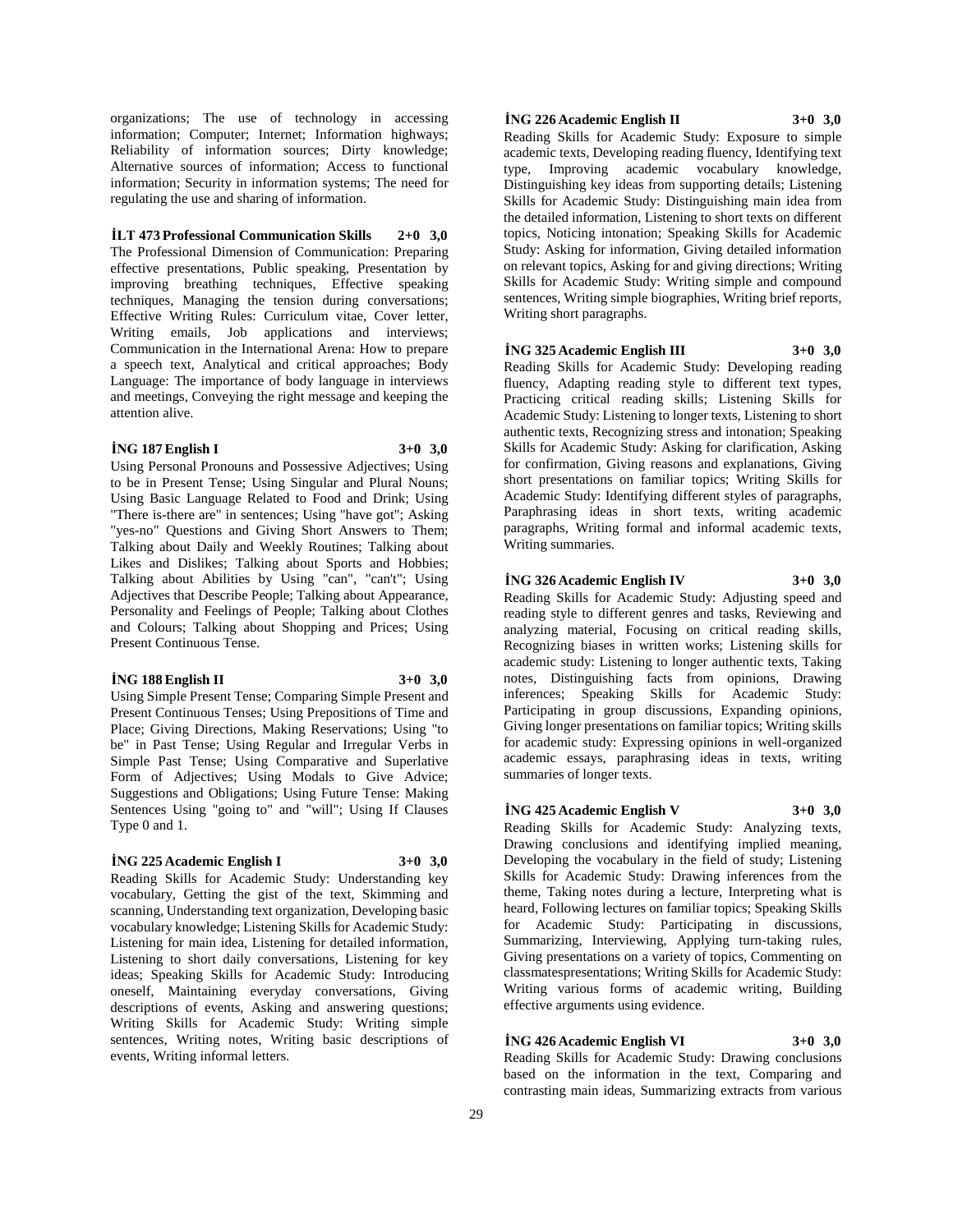sources, Evaluating information; Listening Skills for Academic Study: Following lectures, Synthesizing, Evaluating and transferring what was heard; Speaking Skills for Academic Study: Participating in discussions, Justifying point of view, Using strategies to achieve comprehension, Carrying out interviews, Summarizing discussions, Giving longer presentations on academic topics; Writing Skills for Academic Study: Writing well-researched essays and reports, Writing commentaries.

**İSN 201 Organizational Communication 3+0 4,0** Concept of Communication in Organizations and the Definition of Organizational Communication; Organization Theory; System of Approach in the Organizational Communication Process; Types of Communication; Organizational Culture; Organizational Climate; Communication Process in Organizations; Dual Relations in Organizations; Small Group Relations in Organizations; Public Relations in Organizations; Conflict in Organizational Communication; Morale in Organizational Communication; Motivation in Organizational Communication; Leadership in Organizational Communication.

# **İSP 151 Spanish I 4+0 4,0**

Introduction: Greeting, Giving information; Gender in Nouns and Adjectives; Verbs in the Present Tense; Demonstrative Adjectives and Pronouns; Plural Forms of Nouns and Adjectives; Description: House, Objects, Numbers; Asking Questions; Asking for Directions and the Time; Verbs in the Present Progressive Tense; At a Restaurant: Ordering, Asking for the Bill, Talking about Preferences; Describing People; Reflexive Verbs; Shopping: Cost, Likes and Dislikes, Quantity; Invitation: Accepting, Refusing; Gerunds; Seasons.

# **İSP 152 Spanish II 4+0 4,0**

The Past: Near and remote past, Prepositions, Indefinite pronouns; The Future: Future plans, Making a phone call, Comparison; The Future Perfect Tense; Habits in the Past; Regular and Irregular Verbs; Senses; Some Grammar Rules: Obligation, Personal pronouns, Passive construction, conjunctions; Reading Texts: Biography, Narration, Picture stories.

### **İST 201 Statistics 3+0 3,0**

Definition of Statistics: Data collection; Data Presentation Techniques, Distribution theory; Sampling: Errors, Estimation of population parameters; Hypothesis Testing: Hypothesis testing for two populations, Comparisons of ratios, Hypothesis testing for large and small samples; The Chi-Square Distribution and Chi-Square Testing; Correlation: Simple linear correlation coefficient, Regression coefficient, Forecasting, Determination coefficient.

# **İST 201 Statistics 3+0 3,0**

Definition of Statistics: Data collection; Data Presentation Techniques, Distribution theory; Sampling: Errors, Estimation of population parameters; Hypothesis Testing: Hypothesis testing for two populations, Comparisons of

ratios, Hypothesis testing for large and small samples; The Chi-Square Distribution and Chi-Square Testing; Simple linear correlation coefficient,<br>coefficient, Forecasting, Determination Regression coefficient, Forecasting, coefficient.

**İŞL 153 Business Management 3+0 6,0** Economy and business management systems; controlled economies and market economies; how does the market system work?: How to measure success; business functions; management and organization: management functions, structure and nature of organizations; internal organizations, human communication; human and production: human resources management, producing services; marketing: processes of finding markets, product and pricing, promotion, distribution channels; finance: managerial finance, stock exchange market.

**İŞL 301 Human Resources Management 3+0 4,0** Human Resources Management: Development, Goals and Principles; Functions of Human Resources Management: Human resources planning; Recruitment, Performance Appraisal, Training, Orientation and Development; Wage and Salary Administration; Career Management; International Human Resources Management; Technology in Human Resources Management.

**İŞL 343 Entrepreneurship Management 3+1 5,0** Introduction to Entrepreneurship: Basic concepts; Entrepreneurial Climate: Economic perspective; Opportunity Identification and Idea Generation: Theory and application; Feasibility Analysis; Industry and Competition Analysis; Marketing Plan and Applications in Business Plan; Production Plan and Applications in Business Plan; Management Plan and Applications in Business Plan; Finance Plan and Applications in Business Plan; Developing Business Model; Venture Finance; Marketing for New Established Firms; Franchising and Purchasing a Firm.

**İŞL 356 Innovation Management 2+0 3,0** Concept of Innovation: History and Evolution of Knowledge, World of Innovation, Definition of Innovation Models; Innovation and Creativity: Concept of Creativity, Fostering Creativity in Organizations, Factors Fostering Creativity, From Creativity to Innovation, Tools for Creativity; Innovation in Information Age: Innovation Processes, Innovation Types, Barriers to Innovation, Recent Innovation Trends, Analysis of Innovation, Conditions of Information Age, Innovative Thinking, Breakthrough Innovation Process, Innovative Idea Generation, Encouragement of Innovation in Organizations, Building an Innovative Organization, Measures of Innovation: Recent Measures of Innovation, Process-Based Measures of Innovation; Institutionalizing Innovation: Innovation in Service, Protection of Innovation, Commercialization of Innovation, Management of Innovative Activities.

# **İŞL 359 Public Administration 2+0 2,5**

The Nature of Public Administration: Definition, scope and development of public administration; Bureaucracy: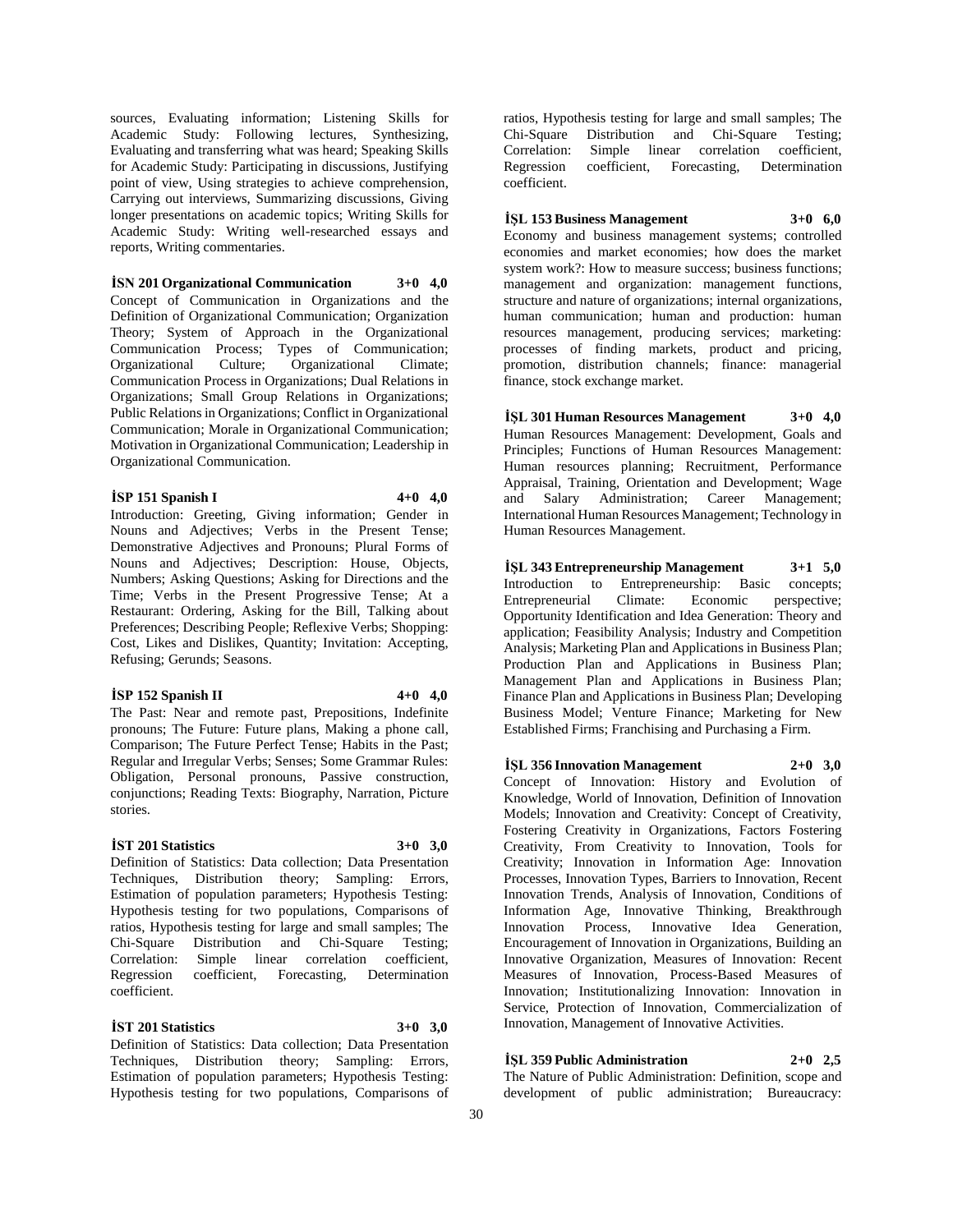Definitions, characteristics and development of bureaucracy, Theories of bureaucracy, Relationship between bureaucracy and politics, Criticism of bureaucracy; New Approaches in Public Administration: Strategic planning, performance management, governance; Structure and functions of Turkish Public Administration: Central government, local government, public authorities; Public Personnel Management: Public personnel, statuses of public personnel, assessment of public personnel, disciplinary procedures, issues in Turkish public personnel management; Control and Auditing in Public administration: Political control, administrative control, public scrutiny, ombudsman and judicial review.

#### **İŞL 412 Strategic Management 2+0 3,0**

Fundamental Principles of Strategic Management; Vision, Mission, Straegy, Politics: Strategic Management in Corporations: Definition of Strategic Management; Nature of Strategic Management; Fundamental Principles of Strategic Management; Strategic Management Processes; Development of Human Recources Between (1960-1990); Strategy; Process of Strategy, Purpose of Strategy; Analysis of External Environment; Corporate Analysis.

### **KÜL 151 Cultural Anthropology 3+0 2,5**

Description of anthropology; Subfields of anthropology; Anthropology with other disciplines; History of anthropology; Growth of cultural anthropology; anthropology; Anthropological theory; Concept of culture: Cultural processes, cultural differentiation, cultural change, cultural relativism; Culture and personality; Human evolution: The role of language and communication; Growth of culture; Birth of art; Ecology and modes of adaptation; Religion, ritual, and myth; Family, kinship and descent.

### **KÜL 199 Cultural Activities 0+2 2,0**

Participating Actively or as a Spectator in Sports Activities; Participating in Activities Arranged by the Counseling Center; Participating in Workshops in Art; Education on Museums; Participating in Art Trips; Participating in Cultural Trips; Participating in and Taking Duty in activities such as Cinema, theatre, scientific Meeting etc.; Taking duty in Clubs; Being a Student Representative and Participating in Environmental Activities.

# **KÜL 201 History of Culture 3+0 4,0**

Concept of Culture: Etymology and origin; Methodology of Cultural History Research; Culture and Civilization; History of Culture as a Science; Culture and Society; Concept of Culture and Social Development; Culture and Thought; Critical Thinking in the Intellect of Middle Ages; Renaissance in the Cultural History; The Age Enlightenment; The West and Ottoman/ Turkish World in the 19th Century; Enlightenment in the Turkish Culture History; Mile Stones in the Transition from Ottoman to Turkish Republic; History of Modern Turkish Culture; Education and Culture in the Turkish Republic.

#### **KÜL 301 Cultural Analysis in Television Programs 3+0 4,0**

Television in Social Life; Basics of Television; Television as a Cultural Foundation; Ideology and Television; Popular Culture and Television; Values, Stereotypes and Role Models in Television; Television and Reality; Changing Image of Television: Postmodern Television; Types Television Programs; Television Series; Social Status of Television in Turkey.

### **MET 303 Text Analysis 3+0 4,5**

Concept of Text: What is a text?, Text types, Concept of text analysis; Text types: Literary texts and Non-literary texts, Borders between texts; Literature and Knowledge: Art texts and qualifications of texts as a source of information; Non-Literary Texts: Style, Common features of texts; Texts Analysis and Interpretation: Concept of interpretation, Methods of Interpretation.

# **MET 304 Text Writing 2+2 4,5**

Concept of Text Writing: Characteristics of text writing characteristics, Text selection; Articles and Essays: Constructive elements in texts, General purposes in texts; Text Selection: Distribution and historical classification in texts; Application in Texts: Classification, Discussions on quality, A comparison of literary and non-literary texts.

### **MET 451 Textual Design 2+2 4,5**

Using text in different media; Text components; Typographical considerations in the design of text; Page size; Column width; Margins; Typeface; Type size; Type style; Capital-small letters; Color; Spacing the text; Titles; Headings; Paragraph formation; Sentence and word length; Text difficulty/readability; Locating visuals in text; Text design for different media; Electronic text.

# **MİT 201 Mythology I 3+0 3,5**

What is mythology?: The meaning of myths, characteristics of myths; Types of myths: creation, nature and hero myths; Greek mythology: Theology; the Olympians: Zeus, human and divine consorts of Zeus; Athena; Poseidon; Apollo; Artemis; Dionysus; Ares and Aphrodite; Home, Hearth and Fire; Gods and Men: Prometheus and Pandora; The Archetypal Hero: Heracles; The Trojan War: Events, heroes and results; The Argonauts; Perseus; Hero Myths of the Middle Ages: King Arthur and his knights; The Quest for the Holy Grail; Norse Mythology: Cosmology and the Viking Age; Rulers of Asgard; Loki and Ragnarok.

# **MİT 202 Mythology II 3+0 3,5**

Turkish Mythology: Dede Korkut and his 12 heroes; Study of epic forms in Dede Korkut Tales; Heroes and heroines in Dede Korkut; Sumer and Babylon Myths: Myths from the first cities, Gilgamesh, Ishtar and Tammuz, Enki and myths of creation; Egyptian Mythology: The First Gods; Nine Gods of Heliopolis: Osiris, Isis, Horus and Seth; Solar Myths; Kings and Gods; Persian Myths: Ahura Mazda; India:Origins of the World; Indra; Brahma; Vishnu and his avatars: Rama, Krishna, Shiva, Devi; Shiva and his family: Shiva, Parvati,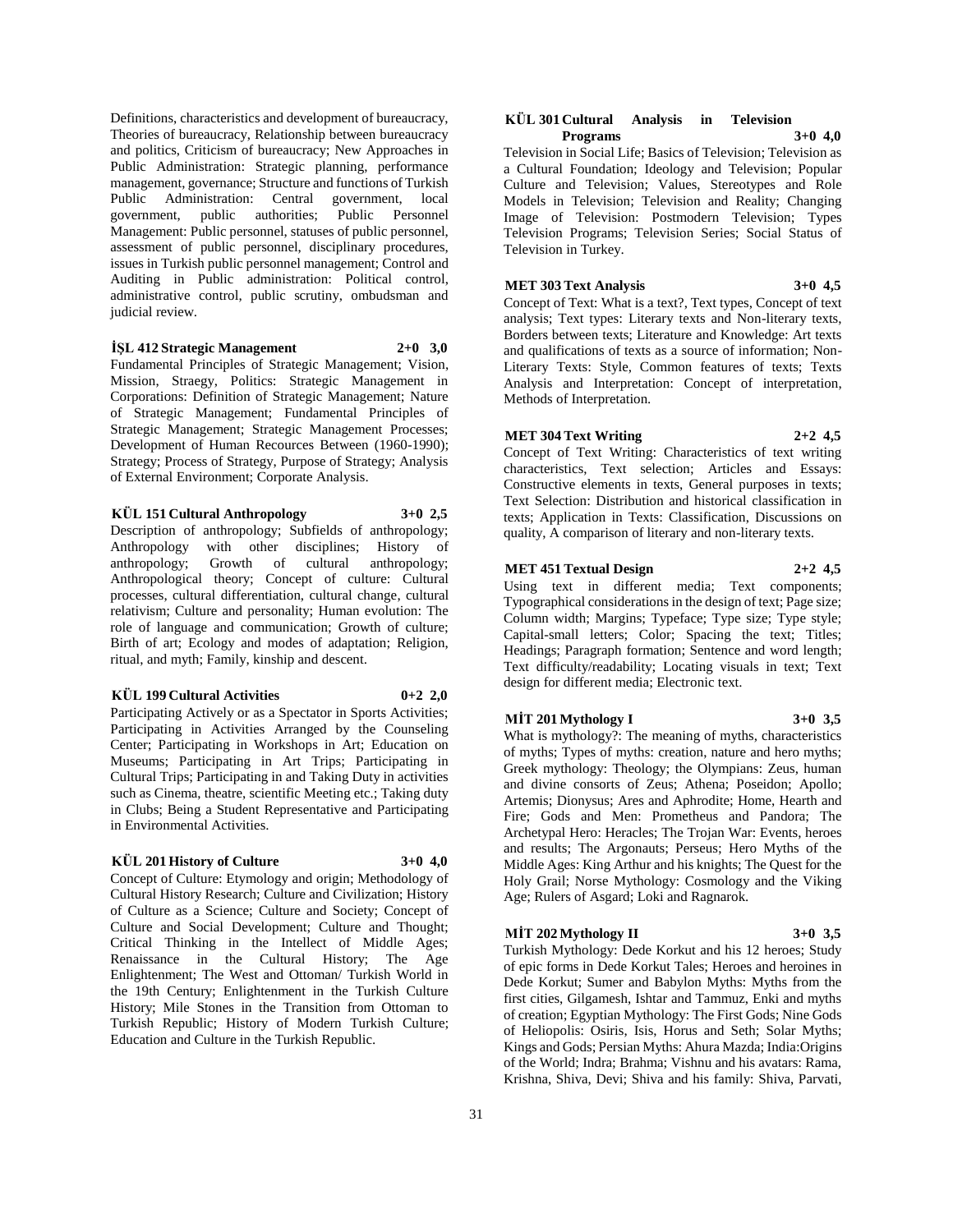Skanda and Ganesha; The Enlightened One: Myths of Buddism.

# **MÜZ 158 Music 2+0 3,0**

Importance and Function of Art; Music in Fine Arts: Origin; Etymology, Evolution and Function; Elements of Music: Rhythm; Melody, Harmony, Tone; Structural Properties of Music; Functions of Musical Instruments, Communication Process of Music; Music and Mass Media, Development of Musical Perception and Appreciation, Music in Visual Arts, Musical Styles, Analysis of Musical Pieces and Recognition of Musical Styles; Schools of Music; Music in Performing Arts.

### **MÜZ 206 Music for Film and TV 3+0 3,5**

Communication, Art and Music: Importance, Definitions, Functions; History of Film Music: From silent to sound, Technical improvements; Script and Music Collaboration; Animation and Music; Performing Arts and Music; Music for Radio and TV Commercials; Music Directors for Radio and TV; Synchronization of Music and Text; Synchronization of Music and Image; Sound Effects: Definitions, Specifications, Applications; Characteristics of Sound.

# **PSİ 102 Psychology 3+0 3,5**

What is Psychology?: Theoretical developments, Major Sub-Disciplines and methodology; Growth and Development; Motivation and Defense Mechanisms; Attention and Perception; Learning: Behavioral and cognitive approaches; Verbal Learning and Memory; Language and communication; Personality; Abnormal Behavior: Causes, Types and treatment.

### **PSİ 102 Psychology 3+0 3,5**

What is Psychology?: Theoretical developments, Major Sub-Disciplines and methodology; Growth and Development; Motivation and Defense Mechanisms; Attention and Perception; Learning: Behavioral and cognitive approaches; Verbal Learning and Memory; Language and communication; Personality; Abnormal Behavior: Causes, Types and treatment.

# **PSİ 104 Social Psychology 3+0 3,0**

Theory and Research in Social Psychology; Interpersonal Influence and Social Power; Collective Influence on Individual Behavior; Lonely Individual; Attribution Theory; Social Perception; Attitudes and Attitude Change; Interpersonal Attraction; Social Influence and Conformity; Helping Behavior: Hostility and aggression; Group Dynamics and Leadership; Effects of Social and Physical Environment on Behavior; Human Sexuality.

# **PSİ 104 Social Psychology 3+0 3,0**

Theory and Research in Social Psychology; Interpersonal Influence and Social Power; Collective Influence on Individual Behavior; Lonely Individual; Attribution Theory; Social Perception; Attitudes and Attitude Change; Interpersonal Attraction; Social Influence and Conformity; Helping Behavior: Hostility and aggression; Group

Dynamics and Leadership; Effects of Social and Physical Environment on Behavior; Human Sexuality.

# **PSİ 212 Psychology of Communication 3+0 4,5**

Intra-Personal Dynamics of Communication: The concept of ego and Transactional analysis, Cognitive psychology, Psychology of emotions; Emotional Intelligence and Communication; Perception and Social Cognition; Humanistic psychology, Cognitive Dissonance Theories; Prejudice and Discrimination: Attribution Theories: Group Dynamics: Conformity, Obedience, Learned helplessness; Psychological Dynamics of Mass communication; Discussion and Evaluation.

### **PSİ 402 Adult Psychology 3+0 4,5**

Adulthood: Physiological and psychological characteristics of early, middle and late adulthood; Theories and principles for communicating with adults; Definition of adulthood; Stages of adulthood; Theories of adulthood; Major issues about adult psychology; Psychological maturation during early adulthood; Early adulthood in social context; Individual development during middle ages; Social life during middle ages; Adult education; Old age: Individual development during old ages, social development during old ages, psychological health during old ages, death.

### **PZL 104 Introduction to Marketing Management 3+0 6,5**

An Overview of Marketing and Its Scope: Marketing management perspectives, Marketing environment, Marketing research and information system, Consumer and business markets, Market segmentation, targeting and positioning, Products and services, Product and service strategies, Pricing and pricing strategies, Marketing channels and retailing, Promotion, Marketing planning, International marketing.

**PZL 408 Marketing Technics in Press 2+0 3,0** What is Marketing; Marketing Tactics; Marketing Mix; Marketing Service; Market Segmentation; Newspaper Distribution: Organizational structure of distribution companies; Factors Affecting the Circulation; Selling, Promotion and Subscription Models; Marketing Functions of Newspaper Companies; Marketing Models for Media Organizations; Selection of Distribution Channels in Newspaper Companies.

### **RHİ 202 Theory and Practice in Public Relations 2+2 6,0**

Theories in Public Relations: Relations theory, system theory, circumstances theory, Conflict resolution Approach; Cognitive and Behaviorist Theories: Activity meeting theory, Social exchange Theory, Diffusion of Innovations Theory, social learning theory, Probability process Theory; Mass communication theories: Use and satisfaction theories, public opinion theory, spiral of silence, two step flow; Communication ranks in Public Relations campaign: Establishing the problem, determining objectives, determining the target audience, determining the message, tactics and tools.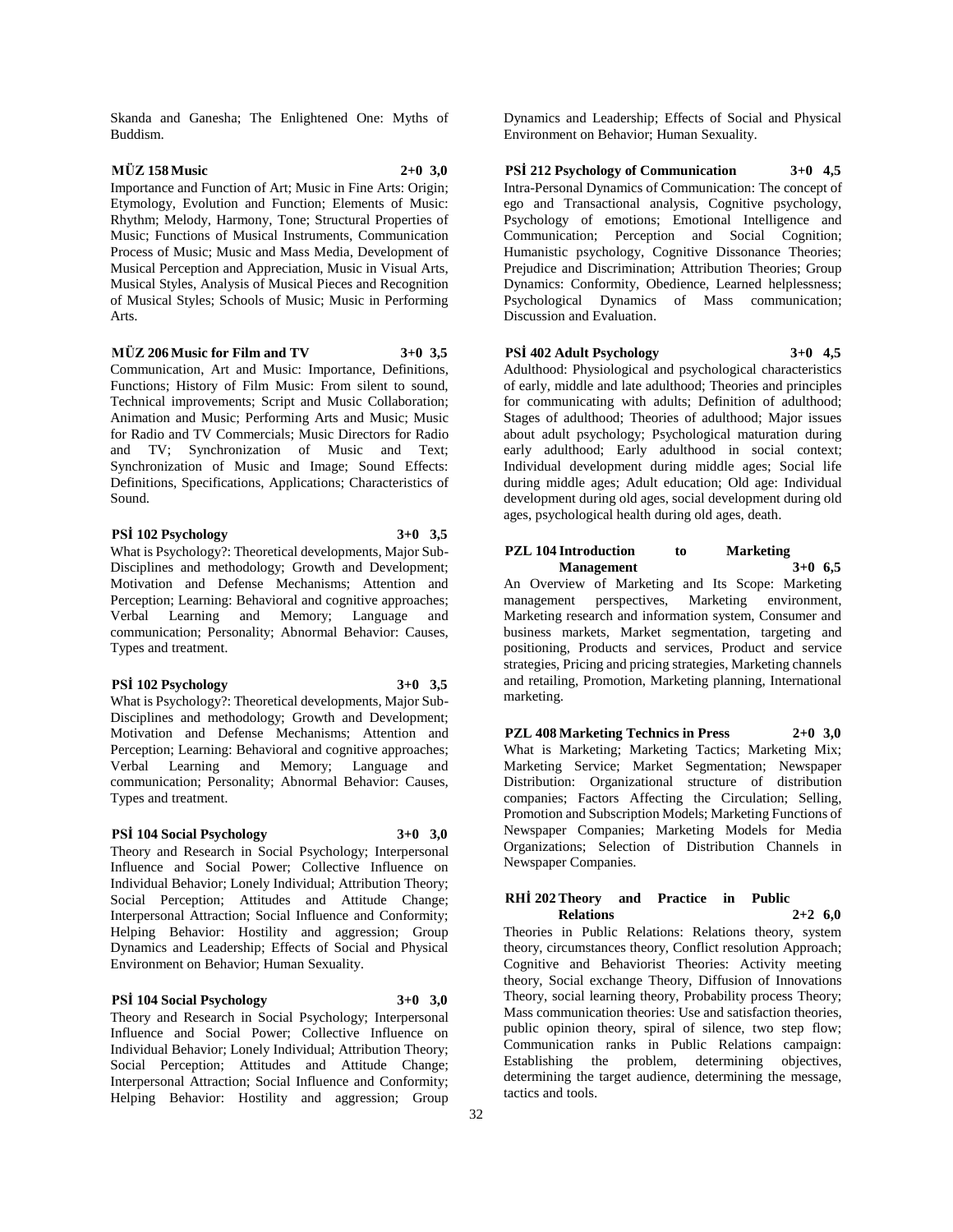### **RHİ 203 Introduction to Advertising 3+0 6,5**

Dimensions of advertising: Social, legal and ethical dimensions of advertising; Advertising sector; consumer behavior; Market segmentation process; Marketing and advertising research; Marketing and advertising planning: Planning media strategies, investor strategy, process and application; Advertising for printed, electronic and digital media; Purchasing printed, electronic and digital media and outdoor advertising; Integrated marketing communication; Direct marketing; Direct mail; Promotion; Public Relations and corporate advertising; Local and public advertisements.

#### **RHİ 204 Consumer Behavior 3+0 6,0**

Introduction: Definition of Consumer behavior; Research methods; Consumer as an individual: Perception, learning, motives and needs, attitudes, feelings and ego; Decision making: Definition of the problem, alternative evaluations; Decision making; Consumers and the environment: Culture, social classes, demographics, reference groups, family, life style and global culture; Beliefs; traditions, primary values; Secondary values; Inferior cultures: Materialist cultures, social cultures, cultures based on belief systems, cultures based on aesthetic values, cultures based on language.

# **RHİ 205 Marketing Communication 3+0 4,5**

Marketing and communication: extensions of marketing communication, communication process, elements, objectives; promotion mix: advertising, Public Relations and publicity, personal selling, promotion: adapted marketing communication tools: sponsorship, purpose related marketing, hybrid messages, direct marketing, other types of marketing communication: product, brand, packaging, place and price; managing and strategies of marketing communication; planning: objectives, budget, marketing, communication ethics and its social dimension.

**RHİ 206 Introduction to Public Relations 3+0 6,5** The Concept of Public Relations and Fundamentals of Public Relations; Public Relations and related Concepts: Public Relations and Advertising, Public Relations and Propaganda, Public Relations and Journalism, Public Relations and Marketing; Historical Development of Public Relations; Communication in Public Relations and Public Opinion; Public Relations Research; Public Relations Planning and Management; Public Relations and Media Relations; Public Relations Techniques; Written, Audio-Visual and Other Techniques; Employee Relations; Public Relations in Marketing and Sponsorship.

### **RHİ 207 Visual Communication 2+2 5,0**

Historical Development of the Visual Communication; Perception and Compretending in Visual Communication; The Functions of Visual Communication and Their Importance; Signs and Symbols in Visual Communication; Analyzing Sembols; Establishing Design; The Relationship Between Typography Photography, Color and Contrast; Visual Analysis in Advertising; Right and Effective Use of the Creativity.

# **RHİ 209 Introduction to Advertising and Public**

**Relations 2+0 3,0** Introduction to Marketing; Functions of Marketing in Organization; Means of Marketing; Marketing Mix; Persuasive Communication; Advertising; Functions of Advertising; Social, Economical and Ethics Functions of Advertising; Advertising and Marketing Research; Creative Strategy in Advertising: Competetive analysis, consumer analysis, market analysis; Execution Process; Advertising Media: Kinds of media, media planning; Public Relations: Development of public relations; Functions of Public Relations; İnternal Public Relations; Research in Public Relations, Compaign Planning in Public Relations, Tools of Public Relations.

**RHİ 241 History of Advertising 3+0 4,5** Early stages in advertising: Signs, middlemen; Developing stages: Mass marketing, mass communication, retailing, development of magazines; The 80s: International clients and advertising agencies, towards an integrated marketing communication; The 90s: Private TVs, radio, magazine publishing, development of computer technology; television era; Creativity, positioning, professionalism; history of Turkish advertising; Before the Turkish Republic: newspapers, the first advertisers; After the Republic: Professional Organizations.

# **RHİ 301 Persuasive Communication 3+0 4,0**

Effectiveness of communication: Source, characteristics of message receiver; Persuasion models: Proxy Thinking Model, Elaboration Likelihood Model; Primitive models; Effects of mass communication tools; Social learning theory; Agenda setting; Spiral of silence; Interpersonal communication; Interpersonal harmony; Dagmar Model; Hierarchy of effects model; FSB model: Low-interest model, high-interest model.

**RHİ 302 Communication Management 3+0 4,5** Marketing communication: Persuasion, contact points, interest groups; Message design in communication: Concept of message design, developing strategies; Planning, application, tactics; Segmentation: Group segmentation; Competitive strategies; Product diversity; Product proposition; searching information and information processing: Exposure, attention, perception, retention; Searching and application; Models: Elaboration Likelihood Model, Multiple Attitude Model; Communication systems: Interpersonal, organizational, public, mass and interactive; Other tools: Promotion, word-of-mouth communication.

**RHİ 302 Communication Management 3+0 4,5** Marketing communication: Persuasion, contact points, interest groups; Message design in communication: Concept of message design, developing strategies; Planning, application, tactics; Segmentation: Group segmentation; Competitive strategies; Product diversity; Product proposition; searching information and information processing: Exposure, attention, perception, retention; Searching and application; Models: Elaboration Likelihood Model, Multiple Attitude Model; Communication systems: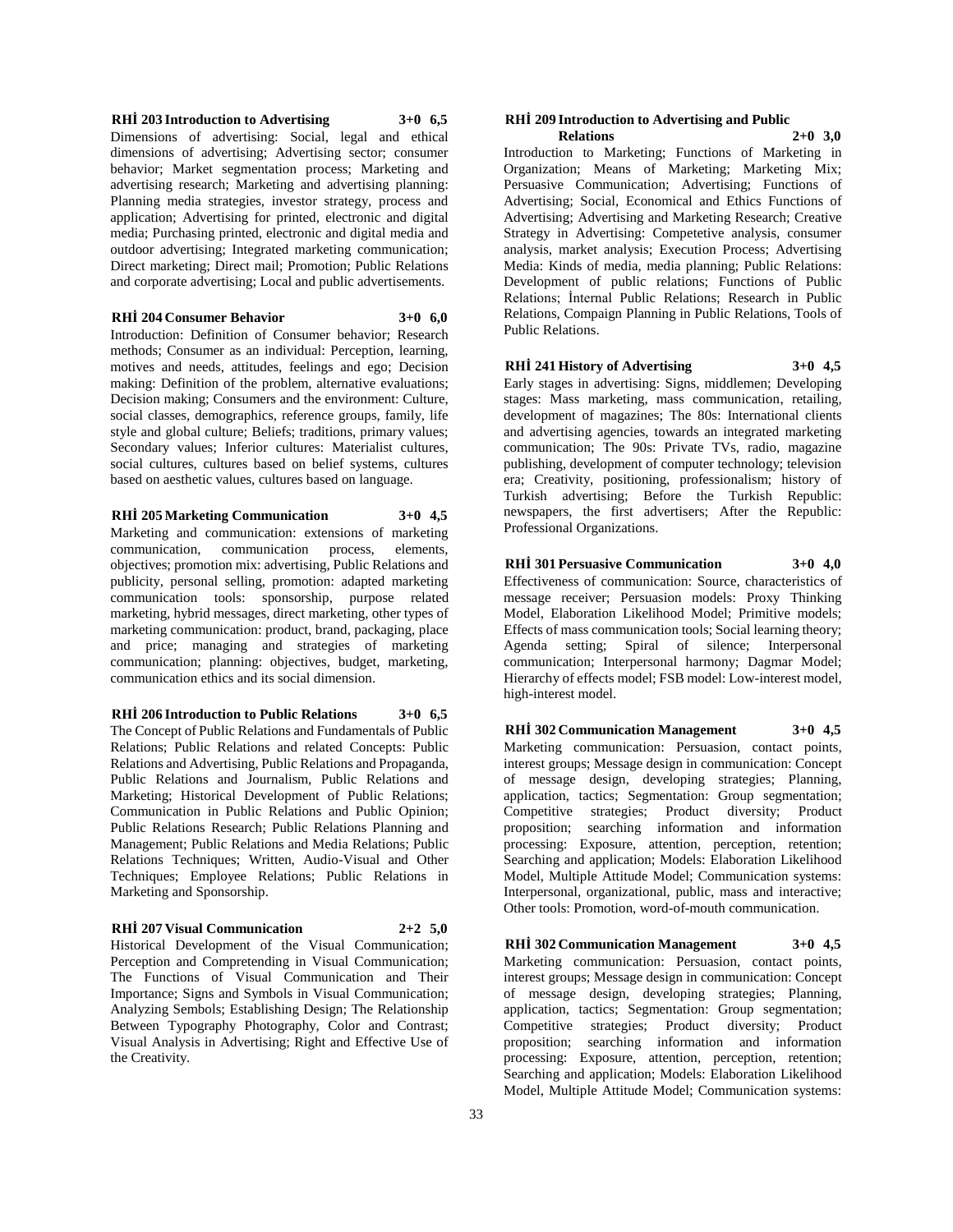Interpersonal, organizational, public, mass and interactive; Other tools: Promotion, word-of-mouth communication.

**RHİ 303 Creativity in Advertising I 2+2 6,0** Advertising as a form of communication: Strategy and communication; Advertising as a profession; Creative processes in advertising; Research in advertising creativity; How does it work?: Perception, communication, learning, persuasion; Advertising strategies: Objectives, target audience, identification of the problem, product proposition, advertising appeals, creative strategy, application techniques, selling approach; Creative theme: Creative idea, creative process, improving ideas, advertising idea.

# **RHİ 304 Creativity in Advertising II 3+0 6,0**

Professionalization process and reasons in political communication; Political marketing; Integrated marketing communication approach in political marketing planning: Strategy of political marketing, political market, voter characteristics, political product politics; Political campaign communication; Personal and mass communication; Political advertising; Public Relations; Creating an image for a running candidate; Political brand; Social market approach; Strategy and communication of social marketing; Social advertising; case studies.

# **RHİ 305 Media Planning 3+0 3,5**

Changing face of media planning: Interactive media, media and tools, media classes, basic principles of planning; Interactive advertising: What is interactive advertising, interactive television, new interactive strategies, cybermedia, information highway, internet advertising, problems of internet advertising, interactive planning; IMC and database marketing: New understanding of media planning, database marketing and media planning; Media and consumer: Media as a source of entertainment and information; Basic concepts of media planning: GRP, rating, other concepts.

#### **RHİ 306 Communication Research 3+0 6,5**

Role of Advertising Research; Basic Principles of Advertising Research; Strategic Research Planning; Secondary Research; Sampling; Designing Questionnaires; Analysis; Writing a Research Report; Cooperative Research; Reader Surveys; Other Cooperative Research.

### **RHİ 307 Advertising Analysis 3+0 4,5**

Advertising Analysis; Ideology; Semiology; Marxist Analysis; Feminist Analysis; Sociological Analysis; Psychoanalytic Analysis; Advertising and Culture; Consumption; Consumer Society; Industrialization; International Grand Economies; Economic Development And Advertising; Meaning in Advertisements; Gender; Advertising and Social Class; Globalization; Advertising And Identity; Evaluation of Advertisements; Examples of Advertisements; Advertising Industry; International Advertising Agencies.

### **RHİ 308 Social and Political Communication Campaigns 3+0 4,0**

Creative processes in advertising: Visual communication, importance of visual images in communication, elements of visual communication, photography and illustration, color, analysis of color, color and personality, style, composition; Advertising copy writing: Advertising and words, advertising styles, advertising tones, advertising techniques; Layout and production: Typography, types of typography, layout and design, principles of design; Functionalism and aesthetics in advertising design; Layout techniques: Stages of improving layout, design techniques in computer and graphics, press techniques.

**RHİ 310 Brand Communication Management 3+0 4,5** Establishing Brand Identity; Stages in Establishing Brand İdentity; Scope of Creativity; Procedures of Establishing Brand Identity; Consumer Responses to brand Identy; Brand Value and the Relationship Between Brand Value and Brand Identity; The Components of Brand Value; International Brands and their Characteristics; Planning of Communication Management of the Brands.

**RHİ 311 Advertisement Writing I 2+2 6,0** Structural characteristics of copy writing: Persuasive models of an advertising copy; Elements of copy writing; Titles in copy writing; Introduction in copy writing; Improving copy writing; Conclusion, name of client, slogan, logo, address; Suggestions for good copy write; Applied studies in copy writing: Suggestions for titles and applications; Applications and examples of copy writing.

**RHİ 334 Advertising Campaign Analyses 3+0 4,5** Advertising Campaign Brief Analysis; Campaign Research Analysis: Market information, Product/service information, Target market information; Advertising Campaign Strategy Analysis; Advertising Campaign Budget Analysis; Advertising Campaign Creative Idea Analysis; Advertising Campaign Artistry/Production Analysis; Advertising Campaign Media Plan Analysis; Advertising Campaign Success Measurement Anaysis; Alternative Campaign Development; Competitors Advertising Campaign Analysis; Final Sectoral Analysis; Sectoral Prediction and Vision Presentation.

# **RHİ 345 TV Advertising 3+0 5,0**

TV as a tool of advertising; TV commercials and creativity: Creativity, creativity in advertising, creative strategy in TV commercials; Research: Product or service, target consumers, competitor analysis, opinion; Application: producing style, producing format, producing technique; Producing advertising films: Scenario, storyboard, budget, pre-producing, producing, post-producing; Presentation; Evaluation.

**RHİ 346 Public Relations Copy Writing 2+2 6,0** News: Techniques in news writing, techniques of collecting news, types of news; Public Relations journalism; Place of Public Relations professionals in news; Message creativity techniques targetting public relations; Printed press: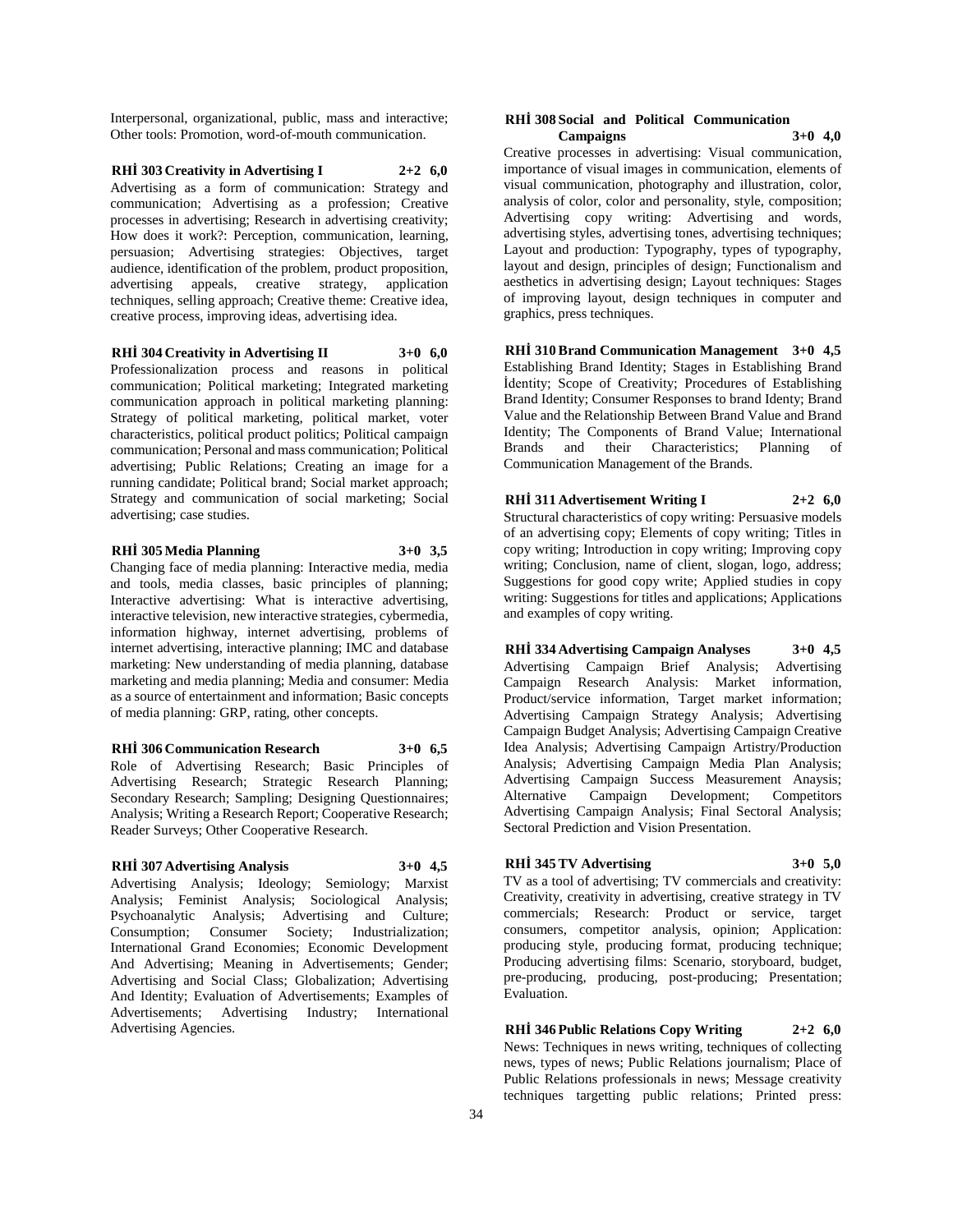Preparing press bulletins for visual press, news letters, articles, letters, guidelines and brochures, yearbooks; The internet; Media relations; Evaluation Techniques in Public Relations.

### **RHİ 351 Socıal Campaıgns 3+0 4,5**

Definition and History of Social Campaign: Difference between Social Marketing and Social Advertisements; Cause Related Marketing Studies; Marketing Studies of Nonprofit Organizations; Properties of Social Campaigns? Effectiveness; Social Marketing Mix; Social Marketing Theories and Models; Planning Social Campaigns; Developing Social Campaign Strategies; Social Campaign Communication: Personnel Communication, Public Relations, Mass Communication, Social Advertisements, Event Marketing, Direct Marketing, Integrated Campaign Communication; Evaluating Social Campaigns.

### **RHİ 352 Advertising Design II 2+2 4,5**

Visual Analysis of Advertising Campaign: Graphic language and visual analysis, creating a common language in printed advertisements and TV commercials, target audience and correct visual analysis, visual elements; Sociological Approaches in Advertising: Classic, pop, underground, kitsch advertising; group study; agency atmosphere, cooperation between art directors and copy writers; Producing and presenting advertising campaigns: Media planning, market research, applications of different media, conducting ad campaigns in the agency.

### **RHİ 353 Public Relations and the Internet 3+0 4,5**

Development of Internet Technology and Using the Internet; Characteristics of Computer Based Information Systems; Individualized Computer BasedCommunication Skills in Business; Using Computers inter Company and Intra Company for Public Relations Purpose; Focus on Presentation, Interaction And Formation of Web Page Design; Visual Presentation of Materials on Web Pages; Designing Web Pages and Planning Multimedia Tools for Public Relations Purpose; Designing and Developing Multimedia Tools: Text, Graphics, Animation, Audio, Video; Effective Use of Multimedia Designs.

# **RHİ 354 Corporate Communication Management 3+0 4,5**

Corporate Communication vs Public Relations, Corporate Image, Corporate Brand, Corporate Reputation, Integration in Marketing Communication Management, Corporate Brand Management and Integrated Marketing Communication, Corporate Identity Strategy, Corporate Associations, Corporate Brand Associations, Corporate Communication Instruments, Cooporate Culture, Culture Management, Internal Communication, Leadership and Communication, Corporate Advertising, Media Relations, Corporate Social Responsibility, Corporate Communication Cases.

**RHİ 355 Presentation Techniques in Campaigns 3+0 4,5** Determining the Content of a Presentation; Preparation for a Presentation; Designing a Presentation; Using Visual Materials; Using Persuasion Strategies; Transferring the Presentation to a Computer; Characteristics of a Presentation File; Ways of Speaking; Non-Verbal Presentation; Finishing a Presentation; Evaluations of Advantages and Disadvantages of a Presentation; Ethical Considerations; Team Presentations; Presentation Rehearsals.

### **RHİ 356 Seminar (Applications of Media Planning) 2+2 5,0**

Stages of media planning, processes of media planning; Creating media planning: Marketing information, media objectives, improvement strategies, evaluations; Marketing information: situation analysis; media objectives: Identifying the target audience, geographic strategy, being seasonal, intensity of communication, vehicle preferences; Application strategies: Continuity fighting, pulsing and bursting strategies: Characteristics of season consumption, purchasing seasons, promotion evaluation, competitor analysis, criteria for frequency determination; Recognition, purchasing; characteristics of competition situation conduit, production formats and product characteristics.

# Importance of management-business function in Public Relations: Strategic Public Relations management, Expertise in Public Relations, crisis management and Public Relations, communication with employees, communication with communities, problem management and Public Relations,

**RHİ 361 Public Relations Management 3+0 4,5**

Public Relations and environment management, financial Public Relations, lobbying, customer relations, Public Relations and health communication, sports communication and Public Relations, Non-profit organizations, media and Public Relations.

# **RHİ 365 Media and Politics 3+0 4,5**

Media and politics: New social movements and forms of Politics, post-modern politics; Media and democracy: Political communication systems and democratic values, media ethics and democracy, media and the cooperate field, role of press and public opinion in modern state; media and ideology: Politics of identification, hegemony and linguistic analysis, Post-structural media, discourse analysis and political discourse.

**RHİ 401 Designing Advertising Campaigns 1+6 8,0** Determining the subject: Choosing the corporate or product; briefing and evaluation; Situation analysis: Product characteristics, market research, competitors, target audience, campaign strategy: Improving creative strategies, copy write platform, promise, main attractions, creative production style and format; creative studies: Printed advertising, scenario and storyboard of TV advertising; media planning; budget; Presentation; Evaluation.

**RHİ 402 Designing Public Relations Campaigns 1+6 8,0** Determining the subject; Choosing a corporate or product; briefing and evaluation; Planning Public Relations campaigns: Situation analysis, internal and external analyses, research, determining the target audience, characteristics of the target audience, forming activities; Designing Public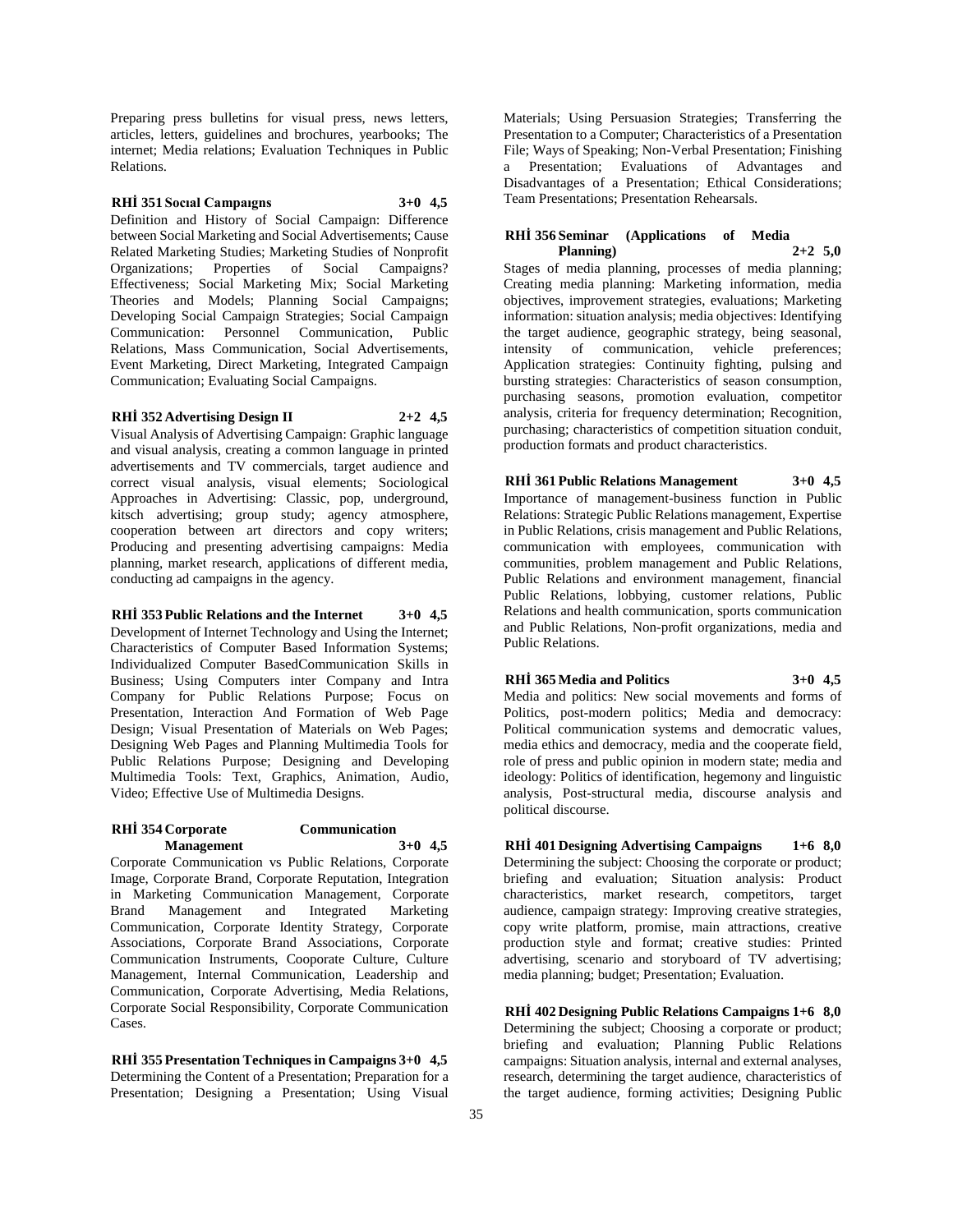Relations activities, creative studies, campaign calendar; budget; Presentation and evaluation.

**RHİ 404 Web Design in Advertısing 2+2 6,0** Principles of Web Design: Visual design, interaction, navigation, usability; Web Design Tools: Html, web editors, web animations; Macromedia Dreamweaver Menus, Tools, Layers, Tables, Editing; Macromedia Flash; Vector Graphics, Principles of Flash, Menus, Tools, Animation, Interactivity, Gif Animation Technigues; Building a Web Site; Publishing Webs, Practices.

**RHİ 411 Advertisement Writing II 2+2 6,0**

Copy writing for written communication: Examples and applications for magazine copy write; Examples and applications for newspaper copy write; Examples and applications for brochure and bulletin copy write; Radio copy write: Power of voice, radio listeners, techniques of radio copy write; Examples and applications for radio copy write; Television copy write: Planning TV copy write; TV script writing; Techniques of producing TV commercials; Examples and applications of TV advertising copy write; Copy writes for other advertising tools.

# **RHİ 440 Analysis of Public Relations Campaigns 3+0 4,5**

Planning Models for Public Relations Campaigns; Elements of campaign analysis: Objectives of communication, objectives, activities: Publicity; tools of Public Relations campaigns; Public Relations media; Public Relations applications in prited media; Critical evaluations of Public Relations campaigns; Cases and evaluations of Public Relations applications in Turkey, international cases and evaluations.

### **RHİ 447 Analysis of Political Communication Campaigns 3+0 4,5**

Political communication campaigns; Voter characteristics and voter behavior; Research on voter behavior; political communication strategies; communication environment and channels of political communication; Personal communication; Mass communication: Election contexts: local, general; Election campaigns in Turkey; Analysis of political communication: Strategies of the government and opposition, candidate image, party image, applications of political campaign analysis.

# **RHİ 451 Strategic Planning 3+0 4,0**

Comprehending the Product: Product function, Product analysis; Thinking Models and Techniques Towards Product Analysis; Target Audience Analysis; Life styles of target audience, Inner world of target audience, Models and ways of thinking for understanding their relationships with the product; Market and Competition Analysis; Research techniques, Values representing the brand in the market, Research techniques for positioning; Comprehending Brands: Research techniques for analyzing brands, Models of thinking brands; Determining Problems and Opportunities: Brainstorming method; Preparing Effective

Briefs; Content of Creative Briefs; Presentation of Creative Briefs; Real Life Cases.

**RHİ 452 Sport Marketing Communication 3+0 4,5** Sports Marketing and Marketing Communication: Concept and context of sports marketing, Communication dimensions of marketing, Communication mix in sports, Process of IMC in sports; Applications of Marketing Communication Components in Sports: Sports public relations and management, Advertising activities in sports and management, Personal marketing in sports, Sales promotion mix in sports and management, Direct marketing in sports, Sports sponsorship, Event management in sports; Sports Brand Communication: Case studies, Brand placement in sports; Marketing Communication Planning Process in Sports.

**RHİ 453 Communication Ethics 3+0 4,5**

Introduction to understanding of ethics: Developments in the understanding of ethics; Philosophical Movements; Understanding of ethics and communication ethics; Examining media cases about communication ethics; Ethics and modernism 'R. Poole?, post-modern ethics '2. Bauma?, ethical problems in media and journalism A. Belsey and R. Chadwich; Events in the media and communication ethics.

# **RHİ 454 Business Communication 3+0 4,5**

Different Business Environments; Fields of Business Communication; in different business segments; commercial correspondance; Written Communication with Potential Customers; Written communication in special cases; Faceto-face communication; Face-to-face Communication Techniques; Body language; Business conversations; Conversation techniques; Effective Intonation; Developing an Argument; Effective closure; Managing virtual communication; Corporate Blogs and Their Functions; Managing corporate blogs; Forums; Managing forums; Virtual communication within the organization; Types of Electronic Messages; Written communication between departments; Managing job application process; Pre-Application Phase; Interview Phase; Managing application results.

**RHİ 455 System Approach in Communication 3+0 4,5** Systems thought; History of systems thought; Entropy, Dynamic systems, Accumulation, Delay, Chaos, Complex systems, Introduction to the concept of systems about communication, Communication as a dynamic system, Communication as a complex system.

# **RHİ 456 International Advertising and Public**

**Relations 3+0 4,5**

Development of World Trade; Importance of International Trade; Development of International Communication and Advertising; Development of International Advertising Agencies; International Marketing and Advertising Strategies; International Marketing Communications and Advertising Environments; Importance of Social and Cultural Values in International Advertising; Problems of International Advertising Studies; Research in International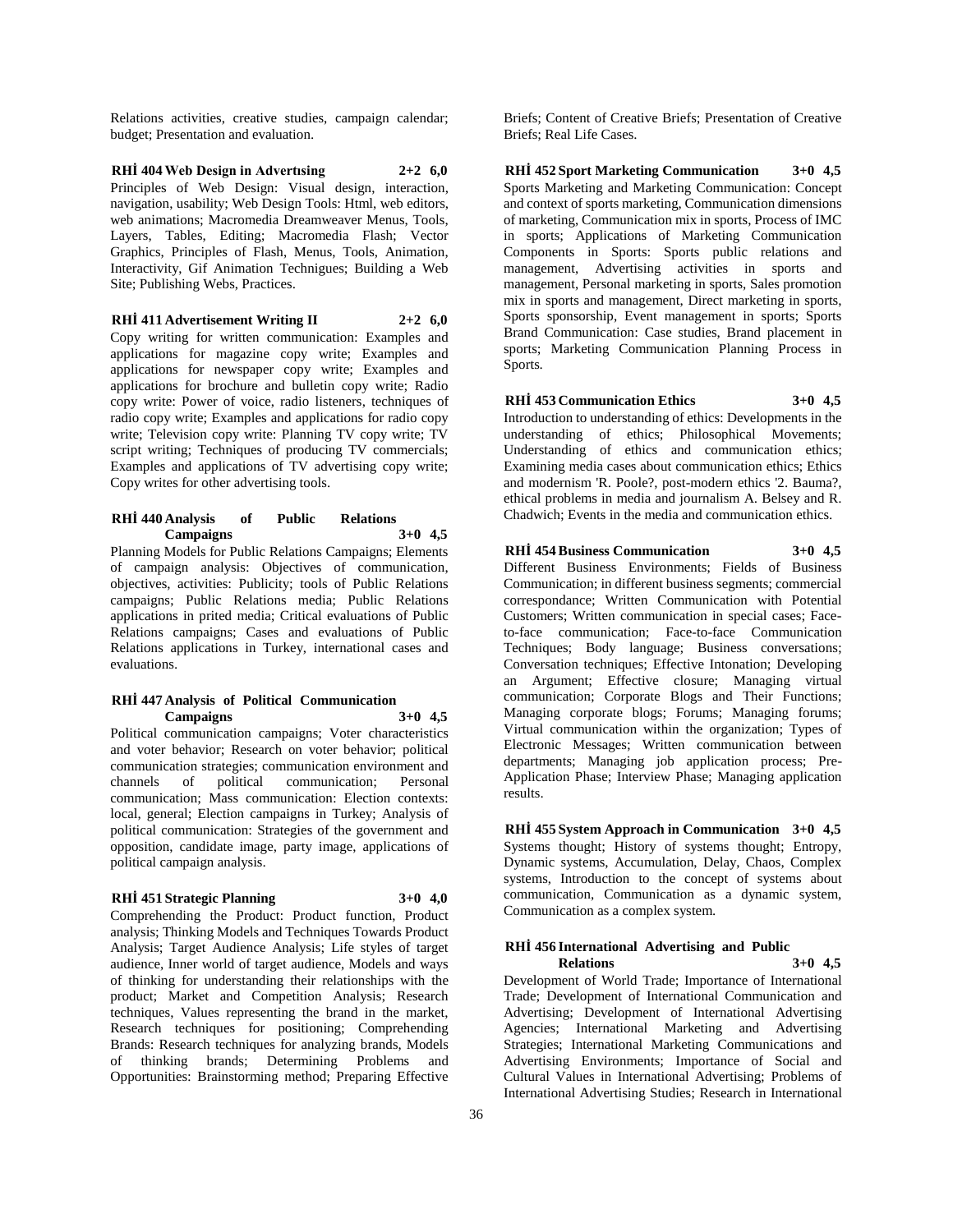Advertising; Connections of International Public Relations and International Communication; Factors on International Public Relations; Tendencies in International Public Relations; Public Relations in the World; Analysis of International Public Relations Applications.

### **RHİ 458 International Projects 2+4 6,0**

Characteristics of Projects; Stages of Project Development; Project Planning; Project Development; Tracking Activities; Work Flow: Justification of the Project: Content Definition: Process of Proposal Development; Preparing Draft Materials; Project Organization; Establishing Project Team; Teamwork; Evaluation; Project Evaluation Report.

### **RHİ 460 Advertising Project 2+2 6,0**

Receiving a Brief from the Advertising Agency/Company; Consumer Research for Multinational Target Groups; Presenting Report of Consumer Research; Determining the Advertising Strategy; Selection of Media and Integrated Communication Strategy; Creative Brief; Creative Concept; Finding an Idea; From Big Idea to Rich Idea; Implementation of the Strategy in Conventional and Social Media; Presenting the Campaign to Client; Feedback from Advertising Agency/Company.

# **RSM 152 Painting 2+0 4,0**

Painting Techniques: Pastel, Watercolor, Collage, Wash and brush, Mixed media, Oil, Acrylic; Basics of painting; Materials: Paper, Brush, Paint, Usage; Elements of Design: Composition, Rhythm, Color, Form, Movement, Line, Perspective; Color Theory: Balance, Unity, Studies; Study of Classic and Contemporary Works of Art; Contemporary and Original Work by Individuals and Groups.

### **RSM 154 Caricature 2+0 2,5**

Fine arts and caricature; Humor: Written humor, Strip humor; Caricature: Its progress in the world, Its progress in Turkey; Communicating using caricatures; Daily Newspaper Caricatures: Patterns of Humor, Bent caricature, Strip story, Strip novel; Humor Elements in Caricature; Humor Journals/Comics; Caricature and Cinema-TV; Caricature and Advertising; Caricature in Education; Masters of Caricature; Interpreting Places and Human Characters in Caricature; Style and Composition in caricature.

### **RSM 339 History of Painting I 3+0 3,5**

Basic Concepts: Art, Pictorial art, History, History of pictorial art; Concepts in Pictorial Art: Composition, Light and Shadow, Use of color and paint, Subject of the painting; Prehistoric Pictorial Art: Cave paintings, Examples of painting on ceramic container decoration, Descriptions of Göbeklitepe, Pictorial Art of ancient anatolian history; Pictorial Art of the Egypt Civilization, Pictorial Art in Ancient Greek and Roman Period: Examples of mosaic walls, Fresco walls; Medieval Pictorial Art: Byzantine mosaic art, Byzantine miniature art, Eurpoean Romanesque and Gothic pictorial art; Pictorial Art in the Renaissance Period: Use of perspective and realism; Mannerist Pictorial Art: Concept of artist and His/Her manner; Pictorial Art of

the Baroque Period: Change in lighting techniques, Emotion and expression in pictorial art; Rococo Art.

### **RSM 340 History of Painting II 3+0 3,5**

Institutionalization in Pictorial Art: Changes in description of Art, Institutions, Status of the Artist; Effects of the 18th Century Enlightenment on Pictorial Art; Pictorial art in the 19th Century; Discovery of Cinema; Relations of Cinema and Pictorial Art; Movements in Modern Art: Neoclassicism, Romantism, Realism, Impressionism, Post-Impressionism, Cubism, Futurism, Bauhaus, De Stiljl, Russian Constructivism, Dadaism, Neo-Objectivism, Surrealism; Abstraction and Figurative Painting: Abstract Expressionism, Concrete Abstraction, Realism and Action Art, Pop Art, Photorealism.

# **SAN 155 Hall Dances 0+2 2,0**

Basic concepts. The ethics of dance, Dance Nights, Dance Costumes, National International Competitions and rules/grading, Basic Definitions, Classifications of Dances: Social Dances; Salsa, Cha Cha, Samba, Mambo, Jive, Rock'n Roll, Jazz, Merenge; Flamenko, Rumba, Passa -Doble, Argentina tango, Vals, Disco, Quickstep, Foxtrot, Bolero, European Tango: Ballroom Dances; Sportive Dances; Latin American Dances; Samba, Rumba, Jive, Passa-Doble, Cha Cha, Standart Dances; European Tango, Slow vals (English), Viyana vals, Slow foxtrot, Quickstep.

**SEK 121 Keyboard Techniques 1+2 3,0** Page Arrangement of Documents: Horizontal'Vertical straightening; Documents and Style in Documents; Correcting Mistakes; Writing from a Rough Draft; Tables; Inserting Text into the Table; Table Drafting Programs; Internal and External Organization of Correspondence; Typing in a Foreign Language; Multiple Pages; Letters; Numbering the Pages.

# **SİY 101 History of World Politics 2+0 2,5** Essence of Politics; Parameters of Politics: Democracy,

Autocracy, Oligarchy, Plutocracy; Politics in the Classical World; The Medieval Theocracies and Eastern Kingships; The Rediscovery of Democracy: Renaissance humanism and limited monarchy; The Revolutionary Era: 1789-1848; The Nineteenth Century in Europe; Colonialism and Imperialism; Marx, Lenin and the Communist State; International Cooperation, successes and failures.

# **SİY 102 Political Science 3+0 3,0**

Fundamentals of Political Science: Topic, Scope, Main characteristics; Politics and Science; Contemporary Developments in Political Science; Religion and Politics; Politics and Ethics; State and Government; Political Myths and Ideologies; Political Systems and Regimes; Political Power: Political parties and elections, Pressure groups; Classical and Democratic Elite Theories; Political Pluralism; Public Opinion; Propaganda; Media and Politics; Political Conflict; Conflict Resolution.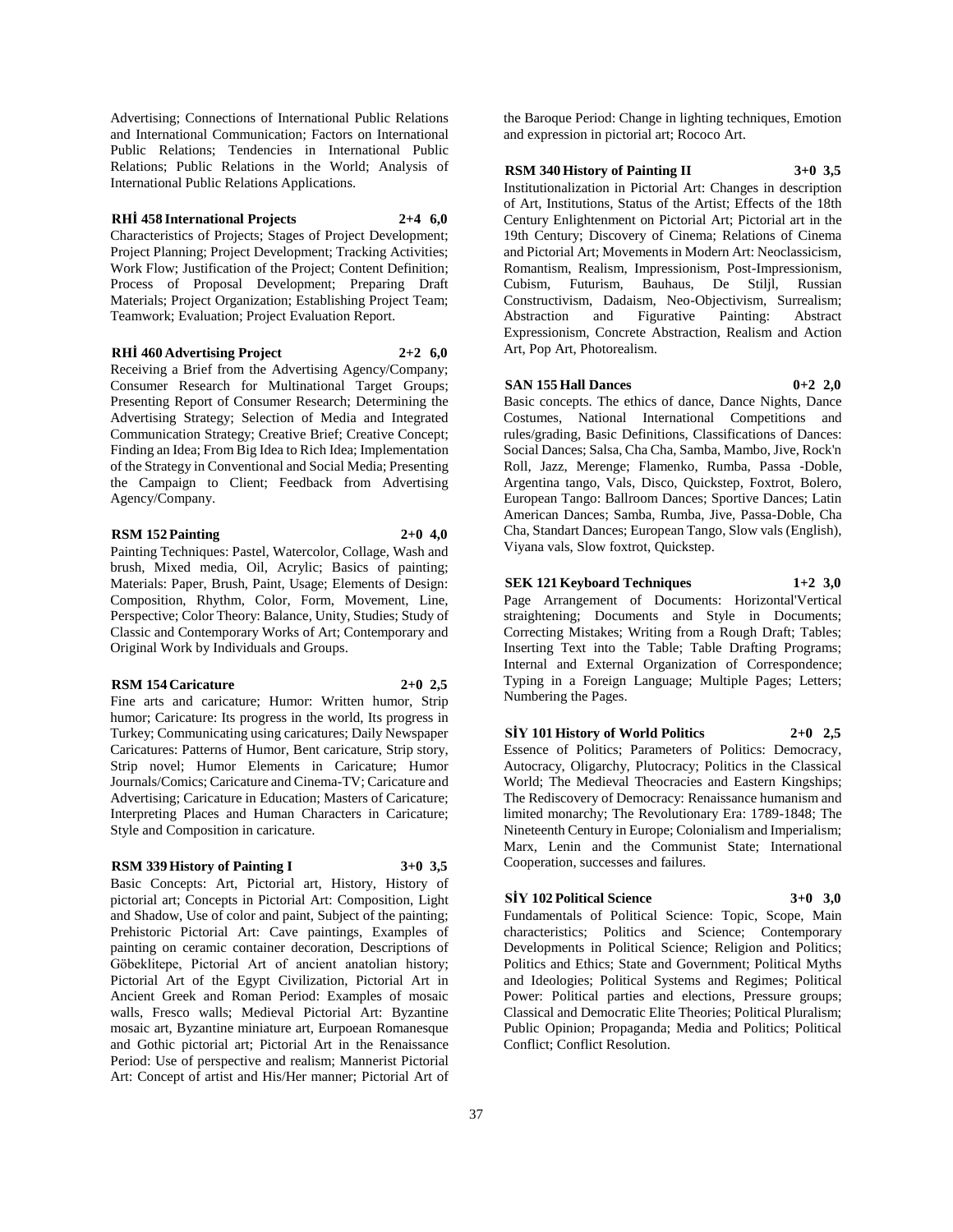# **SİY 102 Political Science 3+0 3,0**

Fundamentals of Political Science: Topic, Scope, Main characteristics; Politics and Science; Contemporary Developments in Political Science; Religion and Politics; Politics and Ethics; State and Government; Political Myths and Ideologies; Political Systems and Regimes; Political Power: Political parties and elections, Pressure groups; Classical and Democratic Elite Theories; Political Pluralism; Public Opinion; Propaganda; Media and Politics; Political Conflict; Conflict Resolution.

#### **SİY 205 Turkish Political History 2+0 3,0**

Ottoman Modernization I: Tanzimat reforms, I. Young Turks movement; Ottoman Modernization II: II. Jon Turk movement, II. Meşrutiyet, The rise of Turkish nationalism; Modernization in Republican Time: Reforms, Construction of Turkish national identity; Multi Party Period; Coup D'etat of 1961; Military Intervention of 1971; Radical Nationalist Right in 1970's; Left Wing Movements of 1970s; Coup D'etat of 1980; Özalism and the Political Party of ANAP; Political Islam and the Rise of Conservatism after 1980; 28 February Period; Kurdish Problem in Turkey.

### **SNT 253 History of Art 3+0 3,5**

Art and History: History of art, Objectives of history of art; Consciousness about Art: Describing the known as seen, Antique period miracle in History of Art; Art in the Middle Age: Church and art, Focus of art; Renaissance Period: Concept and beginnings, Logical foundations of Renaissance Art; From Renaissance to the 19th Century: Changes in art; Modern Times: Basics of modern art.

# **SOS 153 Sociology 3+0 3,5**

What is Sociology?; Methods and Research Strategies in Sociology; Theories of Sociology; Culture; Socialization; The Family; The Economy; Education; Religion; Political Institutions; Population; Social Groups; Social Stratification; Social Change; Urbanization and Urban Social Problems; The Industrialization Process and Effects of Industrialization; The Characteristics of Industrial Society; Crime and the Society; Science, Technology and Environment; Wars and the Effects of War on Society.

# **STV 102 Basic Video Production 1+2 2,5**

Basic Video Camera Practices: Diaphram, White balance, Tripod, Recording, Menu, Sound, Image effects, Choosing video formats, Electronic image processing; Use of Fundamental techniques: Framing, Camera movement, Choosing lenses, Depth of field; Development of Production Ideas: Expression of a person, Expression of a location, Storytelling, Educational approach, Documentary approach, Cinematic aproach, Experimental approach; Student Productions: Production Assessment.

**STV 103 Introduction to Film and Television 2+2 6,0** Production Types; Steps in Production; Limitations of Production; Film and TV Crews; Shooting Locations; Camera Systems: Film cameras, Video cameras, Lenses, Film and video formats; Camera Movements; Framing; Video Signal: Component and composite signal, Broadcast

systems, Scanning lines, Aspect ratio, Screen dimension, Color, Black and white, Resolving power, Contrast ratio, Film graininess; Light: 5 basic characteristics of light, Light measurement, Depth of field, Color temperature; Sound: Microphones, Sound in Film and TV; TV Production Chain; Screenwriting; Budget and Production Plan; Editing.

**STV 106 Basic Techniques of Film 2+1 2,5** Film cameras; Sync-sound cameras: Diopter; Gate; Claw; Registration Pin; Magazines; Viewfinders; Film Types; Awind; B-Wind; Sensitivity; Graininess; Sharpness; Emulsion; Base; Edge Numbers; Response Curve; Core; Daylight Spool; Lengths of films; Filters; Filter Factors; 16mm. And 35mm. Cameras: Exposure; Light Measurement; Light meters; Lenses; Depth of Field; F-Stop; T-Stop; Lab duties; Film Editing; Digital Cinema: Cinealta Cameras; Dig prime Lenses; Matte-box; Follow Focus; Camera Carrying Systems.

# **STV 108 Basic Techniques of Television 2+1 2,0**

Production of Electronic Image: Moving pictures in cinema, video in television, Picture resolution; Color physics: Light, wavelength, production of colors, luminance, chrominance, color saturation, color hue, color temperature; Electronic cameras: Configuration and technical specifications, Technical specifications of mobile cameras, Technical specifications of studio cameras, mechanic and electronic supported lenses; Analog television systems: Common specifications of analog systems; Analog video record and playback systems; Digital television systems: Common specifications of digital systems; Digital video record and playback systems.

#### **STV 201 Film Production Theory 3+0 3,5**

Nature of film and film production; Film production process; Elements of film production; Theoretical approaches to technical aspects; Screenwriting; Lighting, Staging, Framing; Editing; Sound; Production issues; Production techniques and styles; Theories on film Production. Terminology. Current methods and applications in film production; Future of film production and film technology.

# **STV 204 Photographic View 3+0 5,0** The Concept of the Photographic View; The History of

Photographic View; The History and Development of the Media Based on the Photographic View; The Structional Specialities of Photography, Film, Video and Digital Image; Photography, Film, Video and Digital Age; Planing, Developing and Practicing of a Photographic View Project.

**STV 206 Visual Composition 2+2 5,5** Basic Elements in Film; Establishing Harmony Between Images; Rules; Basic Camera Placements; Types of Visual Emphasis; Character Placement in Scenes: Camera angles according to character placements and related visual compositions; Developing Solutions for Complicated Situations; When and How to Work Against Rules; Visual Punctuation; Establishing Narrative Structure; Creating Visual Composition According to Narrative Structure; Studying Examples; Theoretical and Practical Assignments.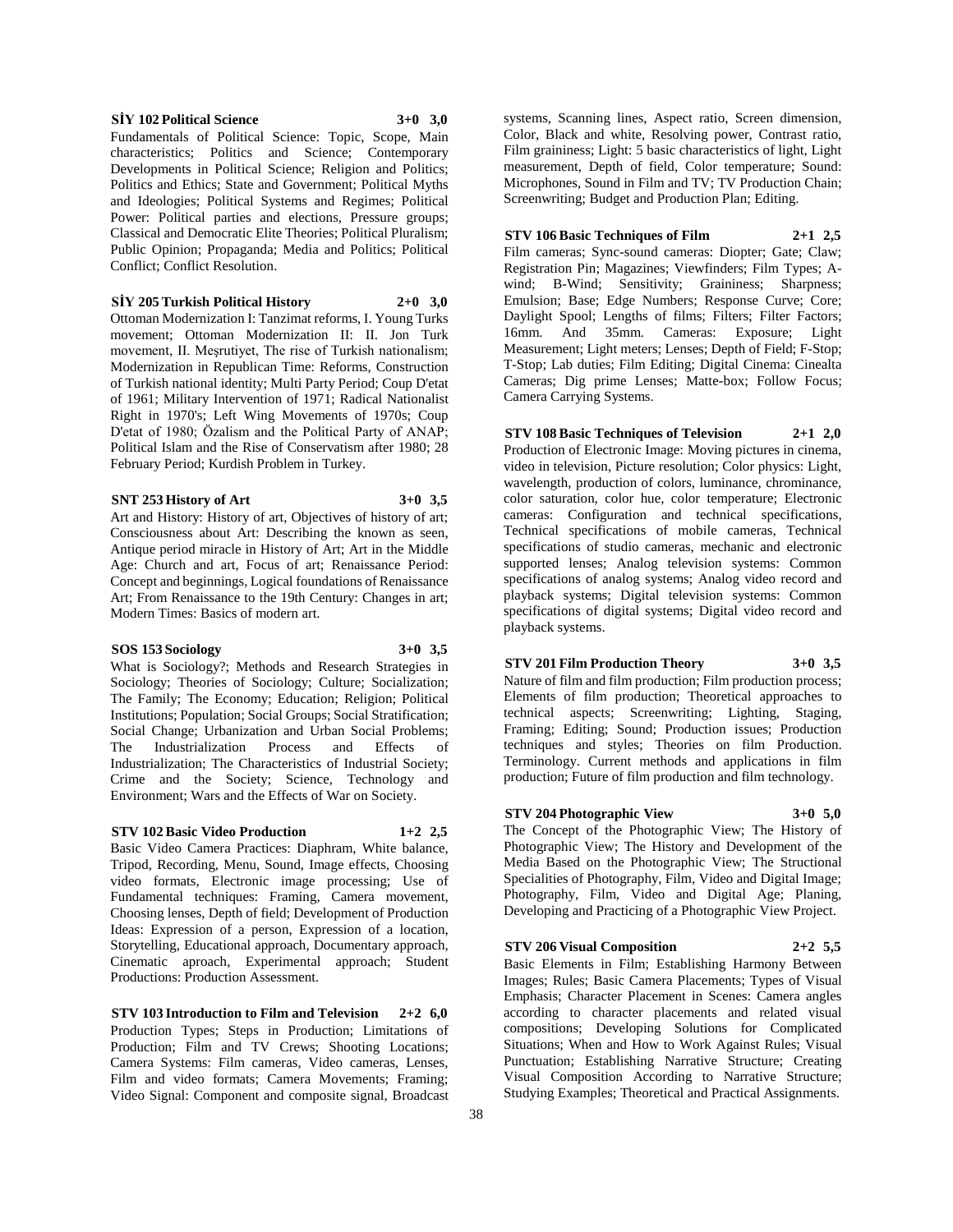### **STV 207 Screenwriting 2+2 5,0**

The Concept of Storytelling; Traditional Structure of Drama; Steps of Screenwriting: Synopsis, Basic story, Treatment, Script outline, Script, Shooting script; Story Line; Creating Characters: Three aspects of characters, Credibility, Motivation; Conflict: Creating conflict, Types of conflict; Designing Scenes: Functions of a scene, Scene connections, Scene structure; Dialogue Writing; Writing Non-Fiction: Outlining documentaries and educational programs.

**STV 208 TV Production Design 3+0 5,5** Mass Communication and Television: General aspects of television, Presentation styles of television, Functions of television; Steps in Designing Television Programs; Program Design During Pre-production: Planning, Defining the target audience, Defining goals, Defining content and order; Defining program elements, Organizing technical elements, Screenwriting; Program Design During Production: Functions of the production crew, Technical elements of a television studio, Interior and exterior shooting techniques; Program Design During Post-Production: Editing, Sound design, Broadcasting systems.

**STV 210 Film and TV Information 2+0 4,5** Major Differences Between Film and TV; Types of Production; Ranks of Production; Employees in Film and TV Field; Shooting Locations; Film and Video Camera; Lenses; Film and Video Formats; Camera Movements; Framing Technique; Properties of Video Signal; Light: 5 Major Properties of Light, Depth of Field, Color Heat; Sound: Microphones, Sound in TV, Sound in Film; Scriptwriting; Budget and Production Plan; Editing; Major Film Theories and Trends.

**STV 211 Videography 2+2 4,5**

Introduction to Basic Visual Design; Graphic Design; Language of Graphics as a Communication Tool; Video as a Communication Tool; Video as an Art Form; A Brief History of Video Art; Visual Electronic Media and Multimedia Works; Electronic Art Tools and Sample Works; New Media Projects; Multi Media Projects; Concept Design and Application Samples; Creating a Interdisciplinary Multimedia Work Sample.

**STV 212 Sound Recording in Cinema and TV 2+2 4,0** Fundamental Principles of Sound in Cinema and TV Productions: Definition and physical characteristics of sound; Sound Recording Techniques: Structural and directional characteristics of microphones, Microphone usage techniques, Sound recorders, Sound recording in outdoor spaces and in studios; Sound Mixing: Functions and uses of sound mixers, Sound mixing in cinema and television; Analog and Digital Sound Recording Practices.

**STV 213 Sound Techniques for Cinema and TV 2+0 2,0** Formation and Definition of Sound: Sound and hearing; Physical and Perceptual Features of Sound: Frequency, Wavelength, Amplitude, Frequency and hearing; Frequency and pitch; Amplitude and intensity; Frequency and intensity; Timbre, Sound envelope; Structure of Audio Signal: Analog

and digital audio signal; Mono and stereo audio signal; Audio Connection Components: Cables and connectors; Microphones: Structural and directional features of microphones; Microphone usage techniques; Microphone accessories; Audio Mixers: Audio mixers usage areas; Basic structures of audio mixers; Sound Recording Techniques on film and video cameras.

**STV 215 Video Techniques for Cinema and TV 2+0 2,0**

Video Equipments in TV Studios: Technical and operational qualifications of Video Cameras; Telecine Systems; Vision Mixer types and technical qualifications; Digital Video Effect Systems; Technical Qualifications of Character Generators, Electronic Graphic and Animation systems; TV Color System Convertors; Video Recording Techniques, Magnetic and Optical Recordings; Magnetic Tape Editing Systems; Digital Video and Compression Techniques; Non Linear Recording and Editing Systems.

# **STV 217 Camera and Lighting Techniques for Cinema and TV 2+0 2,0**

Cable Systems Used in Image and Sound Transmission: Types of video and audio signals; Types of analog and digital cables and connection; Historical Development of Video Cameras; Basic Elements of Video Cameras; Types of video Cameras; Principles of Video Cameras; Camera Objectives: Structure of objectives; Classification of objectives; Importance of Lighting to Make an Image and the Aim of Lighting; Reasons of Lighting in Shooting - Technical Reasons - Esthetic Reason; Lighting Equipments; Lighting Methods.

**STV 245 Theories and Principles of Editing 3+0 4,0** Editing: Theoretical developments, Principles, Methods and new approaches; Historical Developments and Approaches in Editing; Directors: Lumiere Brothers, George Melies, Edwin Porter, D. W. Griffith, V.I. Pudovkin, Sergei Eisenstein, Orson Welles; Theoreticians: Andre Bazin, Eisenstein, Griffith; Examples of Editing Theories and Principles: Jean Luc Godard, Alain Resnais, Alfred Hitchcock and other directors, their understanding of editing; Editing Principles in Film: Arousing curiosity, shock etc.; Using Sound as a Dimension.

**STV 246 Screenwriting Practice I 2+2 4,5**

Script Types: Feature Film, Short Film, Experimental Short Film, Commercial, Social Advertising, Presentation, Education, Music videos; Screenwriting Techniques: Synopsis, Treatment, Script, Shooting script; Student Projects: Finding stories, Realizing ideas, Steps in screenwriting, Evaluation; Script Reading: Examples from masters, Film screenings, Analyzing Scripts.

**STV 247 Applications in Editing 3+0 4,0** Image Recording Systems; Editing Techniques: Assemble, Insert editing; Editing Types on Magnetic Tape: Off line, on line; Digital Image and Audio Characteristics; Information Storing Media and Their Characteristics: Magnetic tape systems, Optical systems, Magnetic disc systems, Capacities, Accessing speed, Playback speed; Information Transmission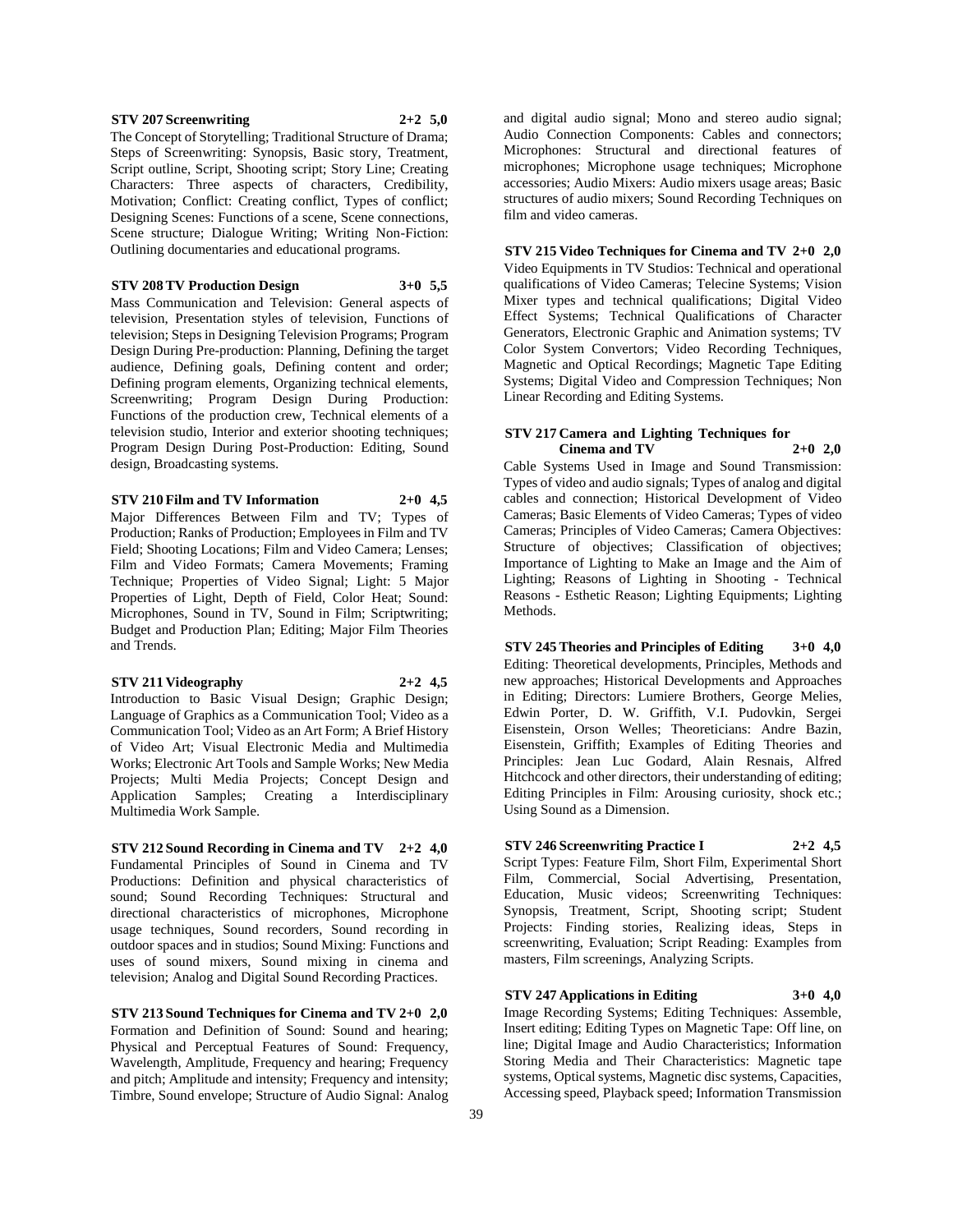Channels, Cable, Copper Wire, Fiber Optic channels; Digital Image Transmission Channels; Computer Transmission Networks and Connection Typologies; Transmission Protocols: ATM, ISDN, ETHERNET; Non-Linear Record Editing Systems; Hardware and Software Characteristics; Their Applications in Image and Sound Editing.

# **STV 301 History of Film I 3+0 5,0**

Film in General: Film as an industry, Film as entertainment, Film as art; Pioneers of Film: Magic, Painting, Photography; Periods and Trends in Film History: Silent comedy, German silent, Soviet masters, French impressionists, Sound in American movies, Golden age of French cinema, English semi-documentaries, Post-war realism, French new-wave, Italian new-realism, Periods in American cinema, Asian cinema; New Approaches.

# **STV 302 Visual Aesthetics 3+0 5,0**

Introduction to Media Aesthetics; Light as a Visual Aesthetic Element and Lighting, Color and Its Functions; Movie Screen versus Television Monitor; Third Dimension in Two Dimensional Image and Creating Three Dimensional Image on TV Screen; Visualization, Fourth Dimension: Time and Motion; Approaches and Practice in Visual Electronic Arts; Examples of Video Art; Differences Between Mechanic and Electronic Art.

### **STV 303 Film Theory I 3+0 5,0**

Defining Theory and Film Theory: What is work of art?, Nature of moving image; Process of Meaning Formation in Films: Meaning, Signification, Form, Substance; Formalists: Russian formalists, Color and meaning, Color and meaning in Eisenstein's films; Metaphor; Realists: Film and realism, Color and meaning in realism, Metonymy, Modern Literature; Effects of Modern Literature on film; Film and Ideology; Film and Mythology: Myth, Mythology, Folk tales; Traditional and Modern Narrative in Film.

**STV 304 Film Criticism and Analyses I 3+0 4,5** What is Criticism?: Methods of Criticism; Contemporary Narratives in Film: The process of forming meaning in narrative discourse, Meaning, Relationships between Author-reader and spectator-director, Text; Author Theory: Romantic aesthetics, Conditions that create the author concept and discussing authorship in Turkish movies; Structuralism, Feminist Theory; Film and Identification: Defining Identification, Process of identification; Modern Criticism: Modernism, Modernism, art and daily life; Postmodernism in Movies; Postmodern Criticism.

### **STV 305 Television Production 0+6 9,0**

Preparing a Production Proposal; Choosing the Subject and Writing the Treatment; Program Development; Shooting Script; Preparing a Studio Plan; Making the Budget; Designing Camera Movements AND Miser-en-scene; Picture Composition; Camera Operation; Using Light and Sound; Using Time; Student Projects: Directing five live TV programs.

### **STV 306 Introduction to Film 3+0 3,5**

Why study film? The role of cinema in popular culture; Cinema as a national, multi-national and global institution; Film as language; Textual and contextual analysis; Mise en scène; Editing; Development of the Narrative; Classical Hollywood as Form and as Institution; Film Industry outside the Hollywood Institutional Mode; Film Genres; Stardom; The Auteur; The Medium and the Message; Representation, audience and spectatorship.

### **STV 307 Style in Cinema 3+0 4,5**

Approaches to Concept of Style; Concept of Film Style; A Brief View to History of Film Style; Analysing Film Style; Elements of Film Style; Film Style: Narrative Construction, Silent Cinema; Film Style: Mise-en-Scene, French New Wave; Film Style: Cinematography, The Western; Film Style: Editing, Horror; Film Style: Sound in the Cinema, The Musical; American Film Noir&Gangster Genre; Television form and style, Science-Fiction; Non-narrative cinema: Experimental &avant-garde; Authorship, Other theoretical perspectives.

### **STV 309 Seminar I 3+0 3,5**

Recent Turkish Cinema: Directors, Cinematographers, Screenwriters, Producers; Short Film in Turkey; Past and Present, Production conditions; Documentary Cinema in Turkey; Television Productions in Turkey; Television Broadcasting and Management in Turkey; Television Research in Turkey; Academic Approaches in Cinema; Television Advertising in Turkey; Photography in Turkey; Cultural Studies in Turkish Media; New Communication Technologies and New Media in Turkey.

### **STV 310 Seminar II 3+0 3,5**

Script Practices with Script Writers; Cinematography Practices with Cinematographers; Film Directing with Directors; Film Production Practices with Producers; Serial

Production Processes with Serial Directors and Producers; Advertisement Production Processes and Practices with Advertisement Directors and Producers; Documentary Film Production Processes and Practices with Documentary Directors.

# **STV 311 Film Project 0+6 6,0**

Pre-production in Film Design: Synopsis and treatment practice, Choosing location and cast, Script and shooting script practice, Storyboard practice, Production planning and budgeting; Film Production Practice: Acting rehearsals, Lighting practice, Pre-mise-en-scene practice, Shooting practice; Post-production Film Practice: Editing, Color grading, Sound mixing.

**STV 313 Interactive Media and Society 3+0 4,5** Relationship among Technology, Society and Historical Change; Information Technology Revolution: Dynamics of Technological Change; New Media; Global Network; Rise of the Mass Media Culture; Multi-Media Communication System; Social Media: Rise of Surveillance Society: Concept of privacy, New communication technologies and surveillance capacity; Public Space, Privacy and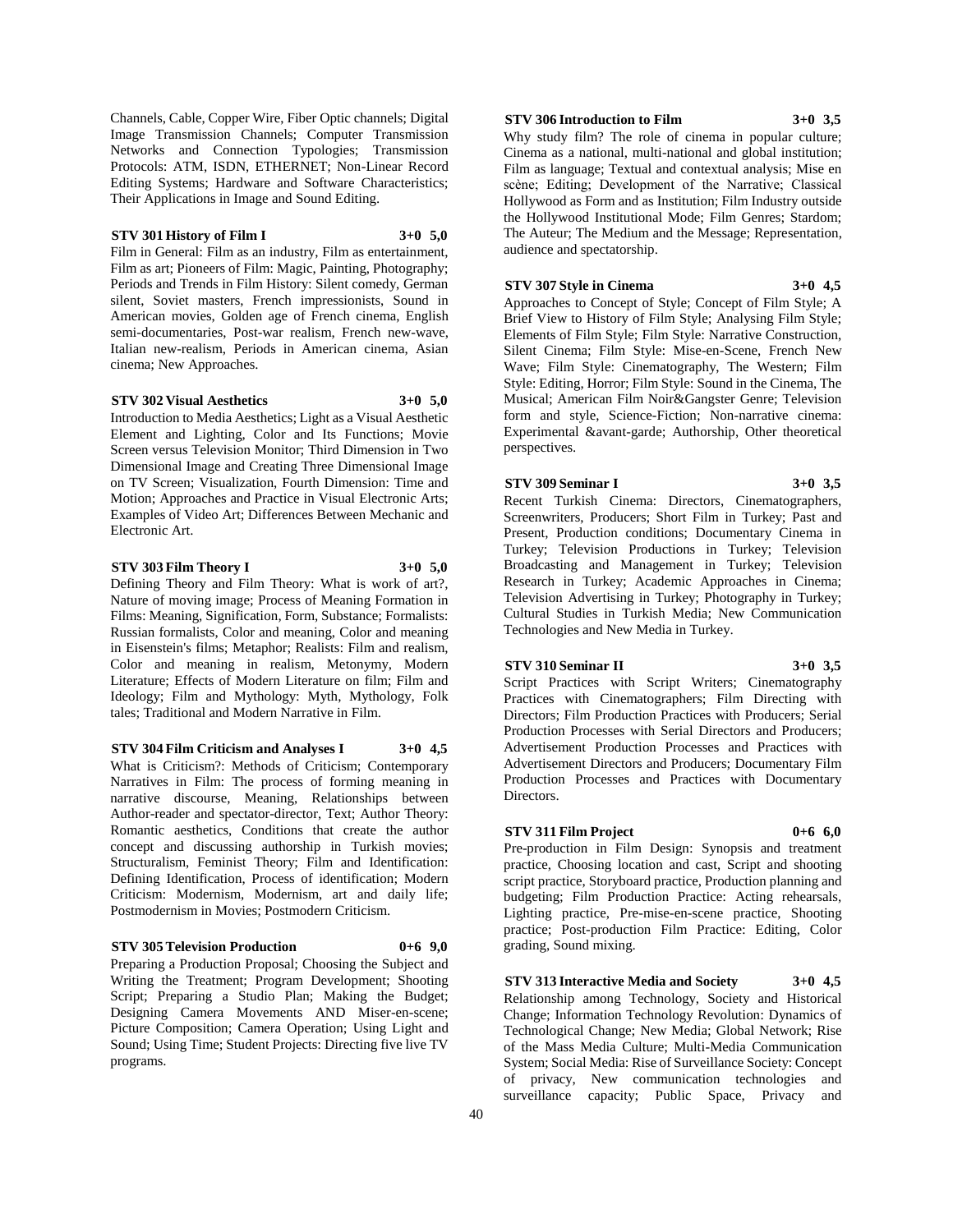Communication Technologies; Critical Overview of Technology.

**STV 343 Directing Mise-en-scene 3+0 5,0** What are the Elements of an Art Object?: Painting; What are the Elements of Mise-en-scene?: Cinematography, Production design, Directing actors; What is Directing Miseen-scene?; Cinematography: Framing, Illumination, Photographic image, Directing cinematography, Cinematography styles; Production Design: Set design, Costume, Make-up, Directing production design, Design styles; Acting: Acting in movies and theatre, Acting continuity, Expression, Casting, Directing actors, Actor categories, Star system, Method acting, Technical acting, Acting styles.

**STV 344 History of Turkish Film 3+0 3,5** Periods of Turkish Film History: General View; Beginning Period; Theater Period; Transformation Period; Filmmakers? Period: Industry, Star system, Narrative forms, Discussions on film, Depression Era; Young Cinema: Changes in subjects and themes, Independent filmmaking, Directors? point of view towards women's problems; Late Period: Changing conditions in filmmaking, marketing and distribution, Themes of 90s; General Evaluation.

# **STV 345 Video Camera Lighting 2+2 4,5**

Television Production Cameras; Television Camera Types: Studio cameras, EFP cameras, ENG cameras; Camera Movements: Pan-Tilt, Track, Pedestal, Optical movements with zoom lenses; Camera Placements: High angle, Low angle, Normal angle; Framing: Extreme close-up, Medium shot, Medium long shot, Knee shot, Long shot, Wide shot, Extreme wide shot; Lighting: General lighting, Low key, Normal, High key.

**STV 346 Film Camera and Lighting 2+2 4,5**

Characteristics of Film Camera; Formats of Film Camera; Film Stock: Black and white negative film, color negative and positive film, Duplicate film, Print film; Lenses: Wide angle lens, Normal lens, Narrow angle lens; Filters: Filters for black and white film, Filters for color film; Light-meters: Incident and reflective light-meters, Operating principles; Image Size: 35mm. standard format, American wide-screen format; Lighting Techniques.

### **STV 347 Types of Television Programs 3+0 4,5**

Definition of Type; Social and Economic Characteristics of Television; Process of Television Production; Defining Program Type, News Programs and Their Types; Talk Shows: Important aspects and techniques in doing interviews; Documentary Programs: Definition of documentary, Types of documentary programs; Television Drama: Characteristics of dramatic structure; Television Series; Magazine and Sports Programs.

**STV 348 Film Genres 3+0 4,5** Concept of Genre: Beginning, development and definition; Art Styles and Genre; Genre in Film: Beginning, development and definition; Beginning and Development of Film Genres; Film Genres Before and After the Hollywood Studio System; Musicals: Environment, Location, Characters, Iconography; Westerns: West, History, Iconography; Horror and Science Fictions: Environment, Location, Characters, Iconography.

#### **STV 350 Documentary 3+0 6,0**

Dziga Vertov and Cinema-Verite (Film: Man with the Movie Camera); Robert J. Flaherty and Human in Nature (Film: Nanook of the North); John Grierson and Getting Organized in Documentary (Film: Night Mail); Direct Cinema and Cinema Verite (Film: Chronicle of a Summer); Documentary in Turkey and Productions; Discussion Topics in Documentary; Evaluation of Documentary Class.

### **STV 353 Television Project 0+6 6,0**

Pre-production: Finding a subject , Justification and the purpose, Analyzing the target mass, Presentation form, Treatment, Script and shooting the script, Production planning and the budget; Production Stage; Studio workshop, Outdoor shooting; Post-production: Video editing, Sound design, Digital applications, Planning the broadcast.

**STV 355 Film Criticism and Analysis II 3+0 4,5** Film Criticism Methods in General; Cinematographic Criticism: Criticism of narration and its tools, Methods of Analysis; Political Criticism: Concept of bourgeois cinema, Dominant ideology and bourgeois cinema, Film as propaganda; Criticism of Myth: Concept of myth, Mythical structure in film; Cinema as Popular Culture: Sexist discourse in popular movies, Violence and technology in popular movies.

# **STV 356 History of Film II 3+0 4,5**

Inspecting Film in Detail: Film and artist, Film and audience, Film and society; Understanding Movies (presentations and discussions): Movies, music and musicals, Movies and politics, Auteurism and creativity, Social change and genres, New realism and Turkish movies, Movies and literature, Impressionism in painting and movies, Film noir and Turkish movies, Past and present of documentary filmmaking, New approaches and styles, Science fiction and ideology, Evaluation of artwork in movies.

# **STV 357 Subliminal Communication 3+0 3,5**

Biological Principles of Behavior: Instinct, Motive, Drive and Learning, Behavior and brain structures, Behavior and brain from a functional perspective; Biology-Environment and Culture in Terms of Psychological Structure: Psychological development of infant, Structuring psychological device; Psychoanalytic theory after S. Freud: J. Lacan and Unconscious; A Dream: Films of L. Bunuel; A Case: Oedipus complex in terms of Hans? case; A Film: Chariots of Fire; F. Kafka Case; Subconscious in C. G. Jung and Common Subconscious.

**STV 359 New Communication Technologies 3+0 3,5** A-Traditional Communication Technologies; Why New Communication Technologies?; Transition Period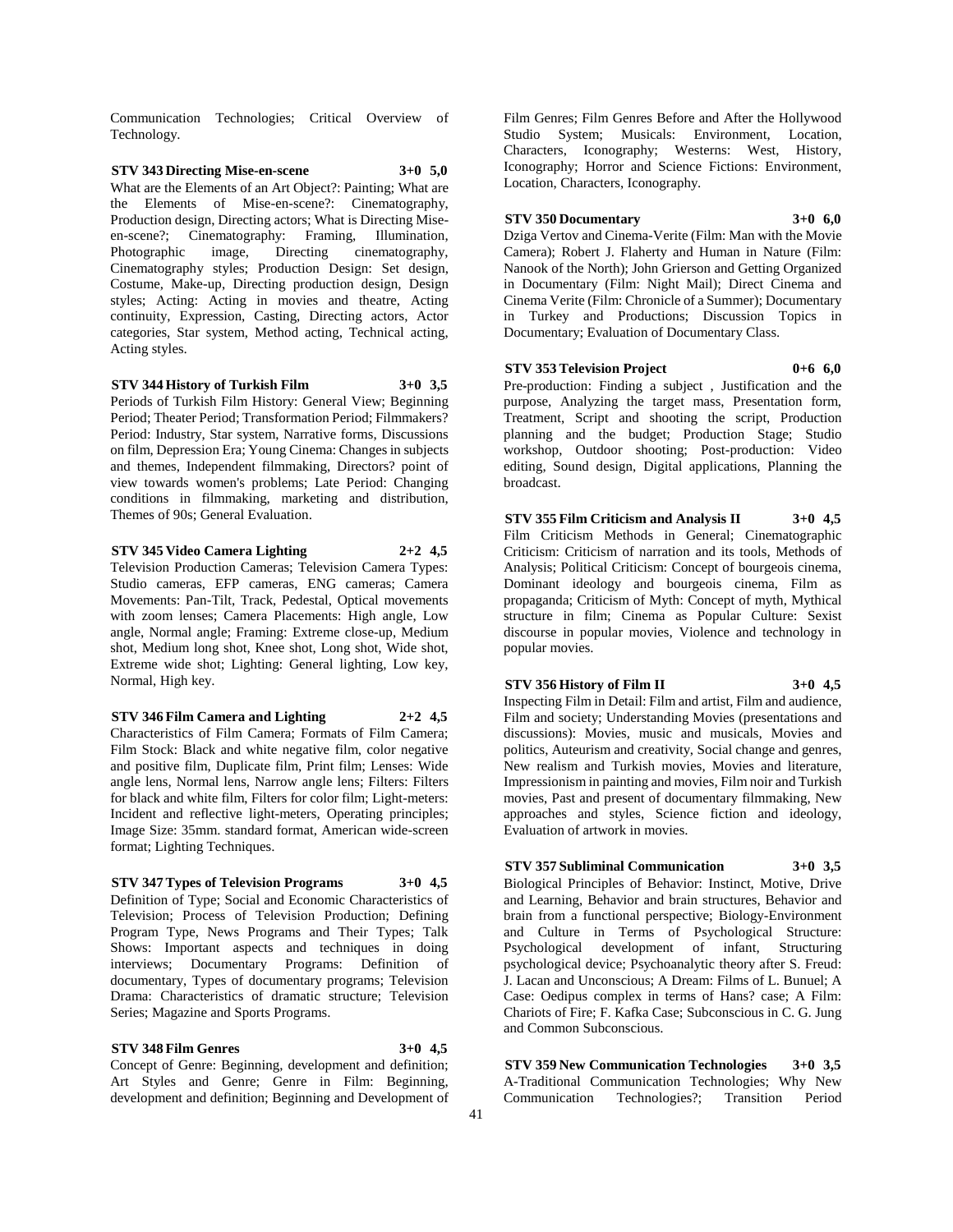Television Technologies; HDTV and Its Application; Digital Television; Communication Satellites; Data Broadcasting; Interactive TV Broadcasting; Internet TV; Cable TV; Teleconference, Audio and Video Conference; Virtual Studio; B- Information Types and Characteristics; Communication Channels; Wireless Communication Types; Radio and TV Links; Satellite Types; Cable TV and Broadcasting Characteristics; Computer Communication Types; Video Conference Systems and Application Areas; GSM and Satellite Phones; Information.

# **STV 360 Film Theories II 3+0 4,5**

Psychoanalytic Film Theory: Film and audience; Status of Film Audience; Identification; Cinematographic Subject; Feminist Film Theories: Visual pleasure and visual narration; Presentation of Women in Movies; Theories on Identity, Sexuality, Roles and Productivity, Movie analyses, Ideological aspects; Film Reading Methods: Simple reading, Advanced reading.

# **STV 362 Audio Dimension in Film and Television 3+0 3,5**

Basics of Television and Film Audio: Dialog and its functions, Sound effects and their functions, Music and its functions; Analysis of Sound in Classic Narrative: Sound in classical film theory; Analysis of Sound in Modern Narrative: Godard, his films and sound; Ideological Analysis of Film Sound: Sound and film theories of Doane and Dayan; Psychoanalytic Analysis of Film Sound: Functions of sound according to Metz and Mulvey.

# **STV 363 Visual Structure of Film 3+0 4,0**

Pre-Production: Screenwriting, Equipment Selection, Set design, Cinematographer and art director collaboration; Composition: Basics of film composition, Image construction inside the frame, Motion, Pace, Rhythm; Lighting: Lighting for people and objects; Exterior Lighting: Location selection, Weather and climate conditions, Fog, Light spectrum, Daylight vs. tungsten; Dealing with Exterior Conditions: Shooting during Rainy, snowy and cloudy weather, Shooting by a lake, river or sea; Portraiture in Film: Light, Optics, Make-up.

# **STV 364 Sociology of Film 3+0 5,0**

Film and Society: Film and audience, Film as mass medium, Film as a reflecting and forming medium, Methods for analyzing film and audience relationships; Research on Analyzing Film and Audience Relationships: Sample research, the immigrant profile in Turkish movies, Turkish movies and society, Globalization, national identity and Turkish movies.

### **STV 365 Video Art 3+0 5,0**

Video as an Art Environment and Characteristics of Video; Video Aesthetics and Video Art; Introduction to Video Art; History of Video Art; Importance of Video Art in Electronic Age; Differences Between Video and Television; Various Practices in Video Art; Narcissistic Video; Video-Installation; Video Sculpture; Student Project: Creating Video Installation.

#### **STV 365 Video Art 3+0 5,0**

Video as an Art Environment and Characteristics of Video; Video Aesthetics and Video Art; Introduction to Video Art; History of Video Art; Importance of Video Art in Electronic Age; Differences Between Video and Television; Various Practices in Video Art; Narcissistic Video; Video-Installation; Video Sculpture; Student Project: Creating Video Installation.

### **STV 366 Inspection Methods in Television Broadcasting 3+0 4,0**

Responsibilities of Television in terms of Social Benefit; Negative Effects of Television on Society; State Principles and Sanctions; Individual and Social Freedom versus Commercial and Broadcasting Freedom; Inspection Methods of Television Broadcasting in Europe and America; Inspection Methods of Television Broadcasting in Turkey and Related Problems; Examining Related Scientific Research.

### **STV 367 Aesthetics of Documentary Filmmaking 3+0 4,0**

Art of Documentary Filmmaking: Chaos and selection, Prism structure of director and actor; Shot Types: Fast information, Social research, Poeticism, Science; Art and Documentary: Scientific research and artistic lab, Connections and contradictions; Artist's Idea and Elements of Real Life: Reality of life and reality of art, Flexibility of designs; Anatomy of Observation Based Shots: Recording camera and exploring camera, Science and historical developments, Visual system and fighting against dreams; Expectations from Cinematography: Fingerprints of reality, Believing the image, Creative tendencies; Poeticism in Documentary Filmmaking.

# **STV 368 Interactive Program Design 3+0 3,5**

Interactive Environments: CD, Internet, Video games, Interactive television techniques and procedures; Interactive Program Types: Programming for the internet, video discs, games and television; Interactivity Levels and Selection; Steps in Interactive Program Design: Interactive thinking, Designing program rundown, Story selection and creating interactivity, Interactive scripts, Shooting process, Editing, Supplying interactivity tools, Evaluating interactive responses during transmission, Completing broadcast edits, Preparing interactive CD and DVD.

#### **STV 401 Production and Directing I 4+6 12,0**

Selecting Student Projects and Forming Production Crews; Pre-production: Selection and development of the project idea, Defining the target audience, Defining goals, Organizing content and program elements, Organizing technical elements, Script formation, Planning; Production: Forming audio-visual structure, Using interior and exterior shooting techniques; Post-production: Editing, Sound design, Screening.

**STV 402 Production and Directing II 4+6 12,0** Selecting Student Projects and Forming Production Crews; Pre-production: Selection and development of the project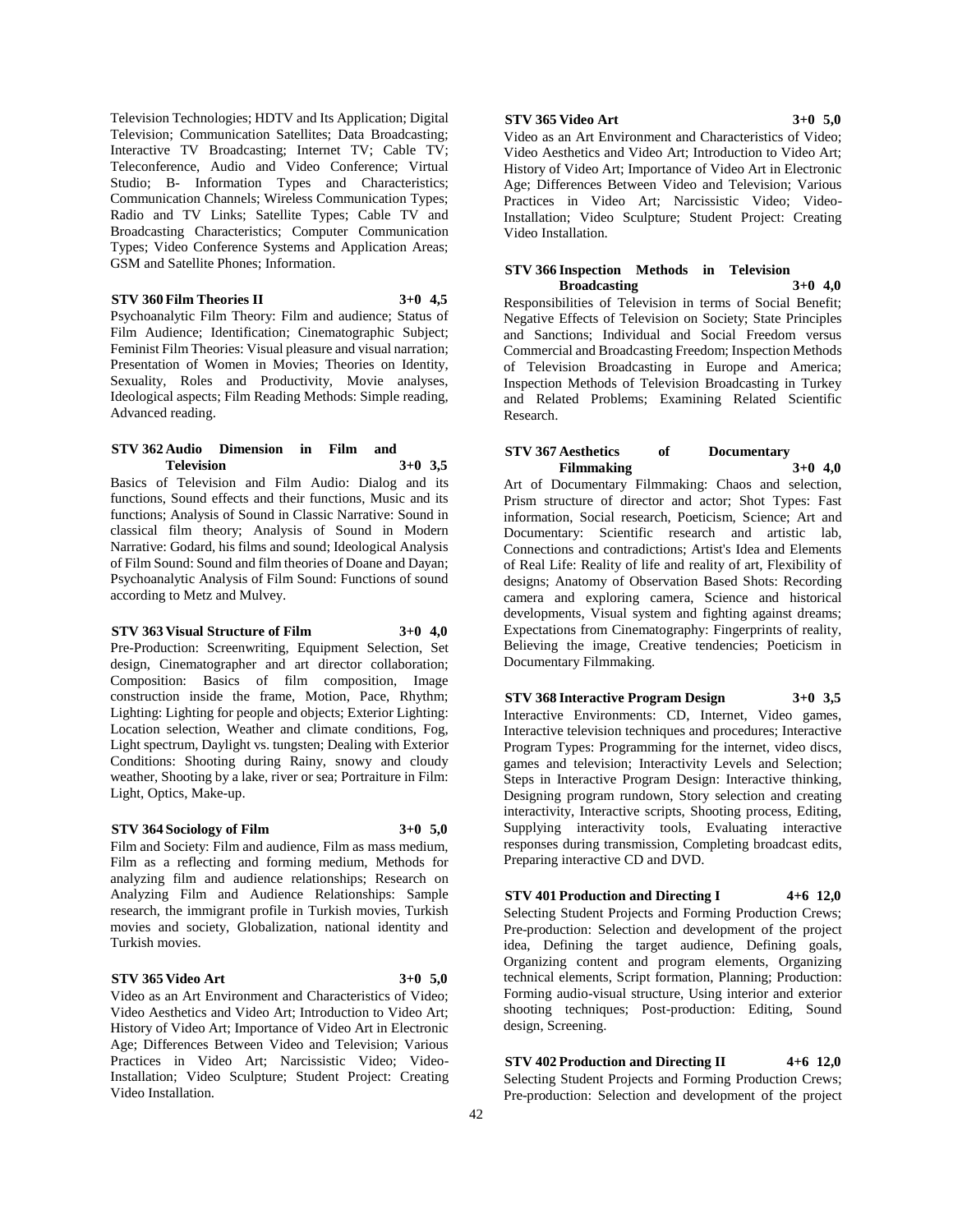idea, Defining the target audience, Defining goals, Organizing content and program elements, Organizing technical elements, Script formation, Planning; Production: Forming audio-visual structure, Using interior and exterior shooting techniques; Post-production: Editing, Sound design, Screening.

# **STV 404 Intercultural Communication 3+0 4,0**

Introduction to Intercultural Communication; Importance of Intercultural Communication; Cultural System's on Intercultural Communication; Impact of Intercultural Communication; Values and Intercultural Communication; Intercultural Communication and Language; Intercultural Communication and Mass Media; Intercultural Communication and Nonverbal Messages; Intercultural Communication and Culture Shock; Intercultural Communication and Communicator; Intercultural Communication and Opinion Leadership; Innovation and Change.

### **STV 411 Seminar III 3+0 3,5**

International Communication Projects: Introduction, Trends and concepts; Project Management Cycle: Importance of project management in international communication and cultural exchange; International Communication Campaigns and Projects: Sustainability, Communication targets and budgets, Case study, Communication for development; International Public Outreach and Cultural Exchange: Event management, Exhibitions, Festivals, Concerts, Cultural events and exchange programs, Case study; Outreach in International Corporate Institutions: Case study; Social Networking: Trends and concepts; Brain Storming; Student Project Presentations.

### **STV 412 Seminar IV 3+0 3,5**

Descriptions; Verbal and Nonverbal Communication; Body Language and Media; Speaking Skills and Speech Rules; Methods of Speech: Sound, breath control, correct use of language; Development of interview and presentation skills; Evaluation of interview and presentation examples; Interview and presentation practices.

**STV 452 Contemporary Literature and Cinema 3+0 4,0** Definition and Function of Art In 20th. Century, Connection Between the Art of Literature and Cinemavisual and Literary Aesthetics; What Is the Fiction; Image in Cinema and Literature: Image and how to use of Image in the language of literature and visual language; Short Film and Story; Cinematographical Language in Poetry; New Novel and the İnfluence At the Exeluation of Cinema; Film Aesthetics and Poetica; Surrealist Literature and Surrealism in the Cinema; The Influence of Phenomenology in the Contemporary Cinema and Literature; Existantialist Literature and Cinema; Contemporary World and Turkish Literature: Sample texts. comparative film-literature reading.

**STV 453 Contemporary Turkish Cinema 3+0 4,0** Turkey in 1980s and Turkish Cinema in the First Half of 1980s; Turkish Cinema in the Second Half of 1980s; American Cinema versus Turkish Cinema: Turkish Cinema in 1990s; Turkish Film Directors Living Abroad and Their Cinema; Different Expressions and Languages in Cinema; Advertisement and Music Video Directors in Turkish Cinema and Their Films; Simplicity Approach or Search for Simplicity in Turkish Cinema: Nuri Bilge Ceylan, Zeki Demirkubuz, Derviş Zaim, Reha Erdem and their cinemas; Turkish Cinema as a Product in the Market.

### **STV 457 Film Adaptations 3+0 4,0**

Narrative: Telling, Showing; Fiction; Adaptation or harmonization?: "Adaptation" film; Adaptation Types I: From poetry to song; Adaptation Types II: From novel to film, "Pride and Prejudice" novel; Adaptation Types II: From novel to film, "Pride and Prejudice" film; Adaptation Types III: From theatre to film, "Romeo and Juliet" theatre text; Adaptation Types III: From theatre to film, "Romeo and Juliet" film; Adaptation Types IV: From fairy tale to film; Adaptation Types V: From comics to film.

## **TAR 165 Atatürk's Principles and History of Turkish Revolution I 2+0 2,0**

Reform efforts of Ottoman State, General glance to the stagnation period, Reform searching in Turkey, Tanzimat Ferman and its bringing, The Era of Constitutional Monarchy in Turkey, Policy making during the era of first Constitutional Monarchy, Europe and Turkey, 1838-1914, Europe from imperialism to World War I, Turkey from Mudros to Lausanne, Carrying out of Eastern Question, Turkish Grand National Assembly and Political construction 1920-1923, Economic developments from Ottomans to Republic, The Proclamation of New Turkish State, from Lausanne to Republic.

### **TAR 166 Atatürk's Principles and History of Turkish Revolution II 2+0 2,0**

The Restructuring Period; The Emergence of the fundamental policies in the Republic of Turkey (1923-1938 Period); Atatürk's Principles, and Studies on Language, History and Culture in the period of Atatürk; Turkish Foreign Policy and Application Principles in the period of Atatürk; Economic Developments from 1938 to 2002; 1938-2002 Period in Turkish Foreign Policy; Turkey after Atatürk's period; Social, Cultural and Artistic Changes and Developments from 1938 to Present.

**TAR 316 Contemporary World History 2+0 3,0** Basic Concepts; Collapse of Tsarist Russia; 1905-1917 Revolutions; Establishment of the Russian State; First World War: Beginning, Consequences, Long-term effects, Post-war treaties and establishment of the Commonwealth of Nations; American Civil War Era; Big Crunch and the Crisis; Rise of Dictators in Europe: Mussolini, Hitler, Franco; Second World War: Beginning, Causes, Long-term effects on parties; A Brief History of China: From the Last Emperor to People's Republic of China; The Nuclear Period: Hiroshima, Hydrogen bombs; Events in the Middle East: Israel's foundation and the 1970 oil crisis; Cold War Era; The Collapse of Berlin, Korea, Cuba, Vietnam, Afghanistan, Soviet Russia; Impasse in Eastern Europe; Gulf War and Its Effects.